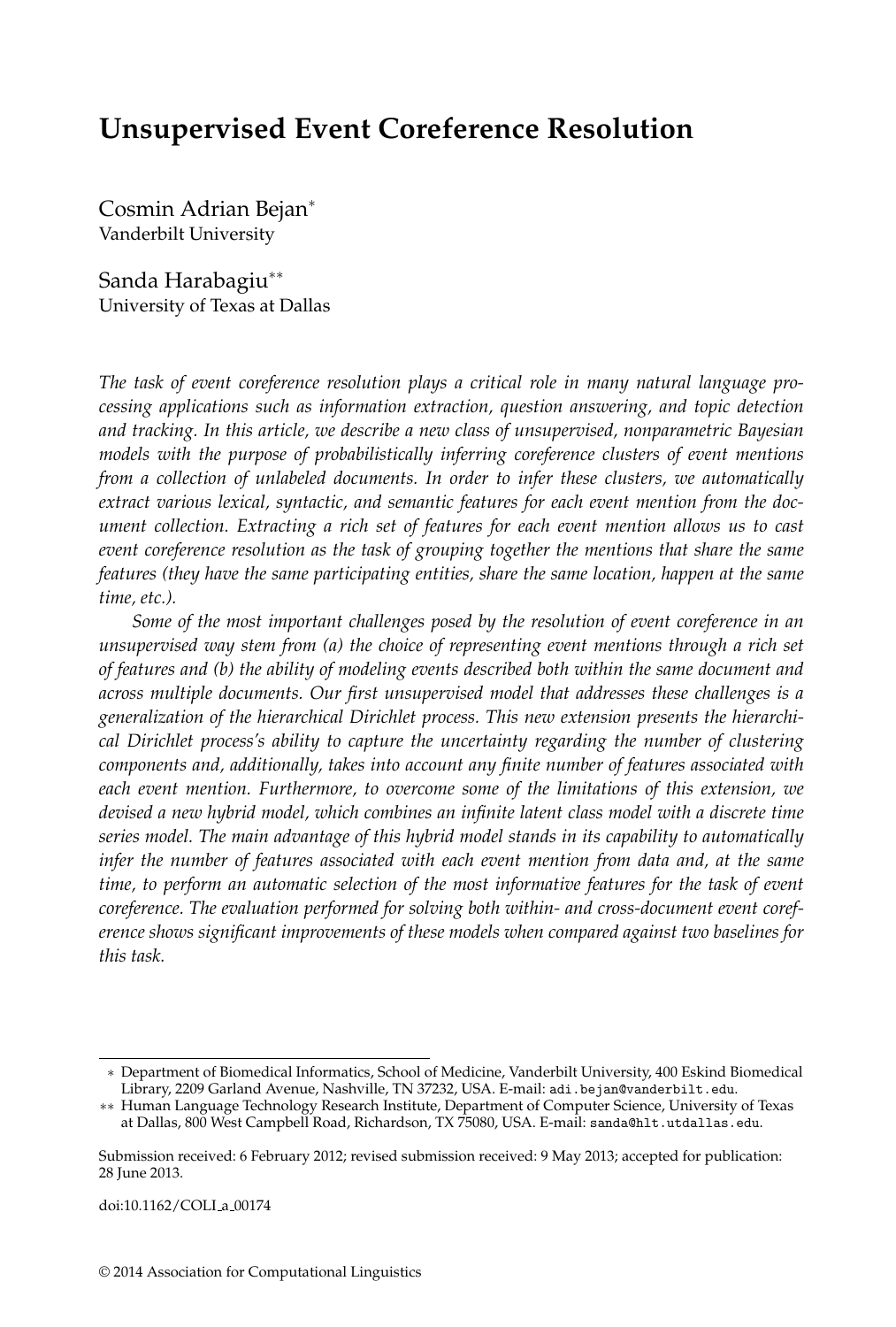### **1. Introduction**

Event coreference resolution consists of grouping together the text expressions that refer to real-world events (also called **event mentions**) into a set of clusters such that all the mentions from the same cluster correspond to a unique event. The problem of event coreference is not new. It was originally studied in philosophy, where researchers tried to determine when two events are identical and when they are different. One relevant theory in this direction was proposed by Davidson (1969), who argued that two events are identical if they have the same causes and effects. Later on, a different theory was proposed by Quine (1985), who considered that each event is associated with a physical object (which is well defined in space and time), and therefore, two events are identical if their corresponding objects have the same spatiotemporal location. According to Malpas (2009), in the same year, Davidson abandoned his suggestion to embrace the Quinean theory on event identity (Davidson 1985).

Resolving event coreference is an essential requirement for many natural language processing (NLP) applications. For instance, in topic detection and tracking, event coreference resolution is required in order to identify new seminal events in broadcast news that have not been mentioned before (Allan et al. 1998). In information extraction, event coreference information was used for filling predefined template structures from text documents (Humphreys, Gaizauskas, and Azzam 1997). In question answering, a novel method of mapping event structures was used in order to provide answer justification (Narayanan and Harabagiu 2004). The same idea of mapping event structures was used in a graph-matching approach for enhancing textual entailment (Haghighi, Ng, and Manning 2005). Event coreference information was also used for detecting contradictions in text (de Marneffe, Rafferty, and Manning 2008).

Previous NLP approaches for solving event coreference relied on supervised learning methods that explore various linguistic properties in order to decide if a pair of event mentions is coreferential or not (Humphreys, Gaizauskas, and Azzam 1997; Bagga and Baldwin 1999; Ahn 2006; Chen and Ji 2009; Chen, Su, and Tan 2010b). In spite of being successful for a particular labeled corpus, in general, these pairwise models are dependent on the domain or language that they are trained on. For instance, in order to adapt a supervised system to run over a collection of documents written in a different language or belonging to a different domain of interest, at least a minimal annotation effort needs to be performed (Daumé III 2007). Furthermore, because these models are dependent on local pairwise decisions, they are unable to capture a global event distribution at the topic- or document-collection level.

To address these limitations, we departed from the idea of using supervised approaches for event coreference resolution and explored how a new class of unsupervised, nonparametric Bayesian models can be used to probabilistically infer coreference clusters of event mentions from a collection of unlabeled documents. In addition, because an event can be mentioned multiple times in a document collection and its mentions may occur both in the same document or across multiple documents, we designed our unsupervised models to solve the two subproblems of **within-document** and **cross-document** event coreference resolution. In order to evaluate the unsupervised models for these two subproblems, we annotated a new data set encoding both withinand cross-document event coreference information.

Besides our contribution of using unsupervised methods to solve within- and cross-document event coreference, in this article we present novel Bayesian models that provide a more flexible framework for representing data than current models. By starting from the generic problem of clustering observable linguistic objects (i.e., event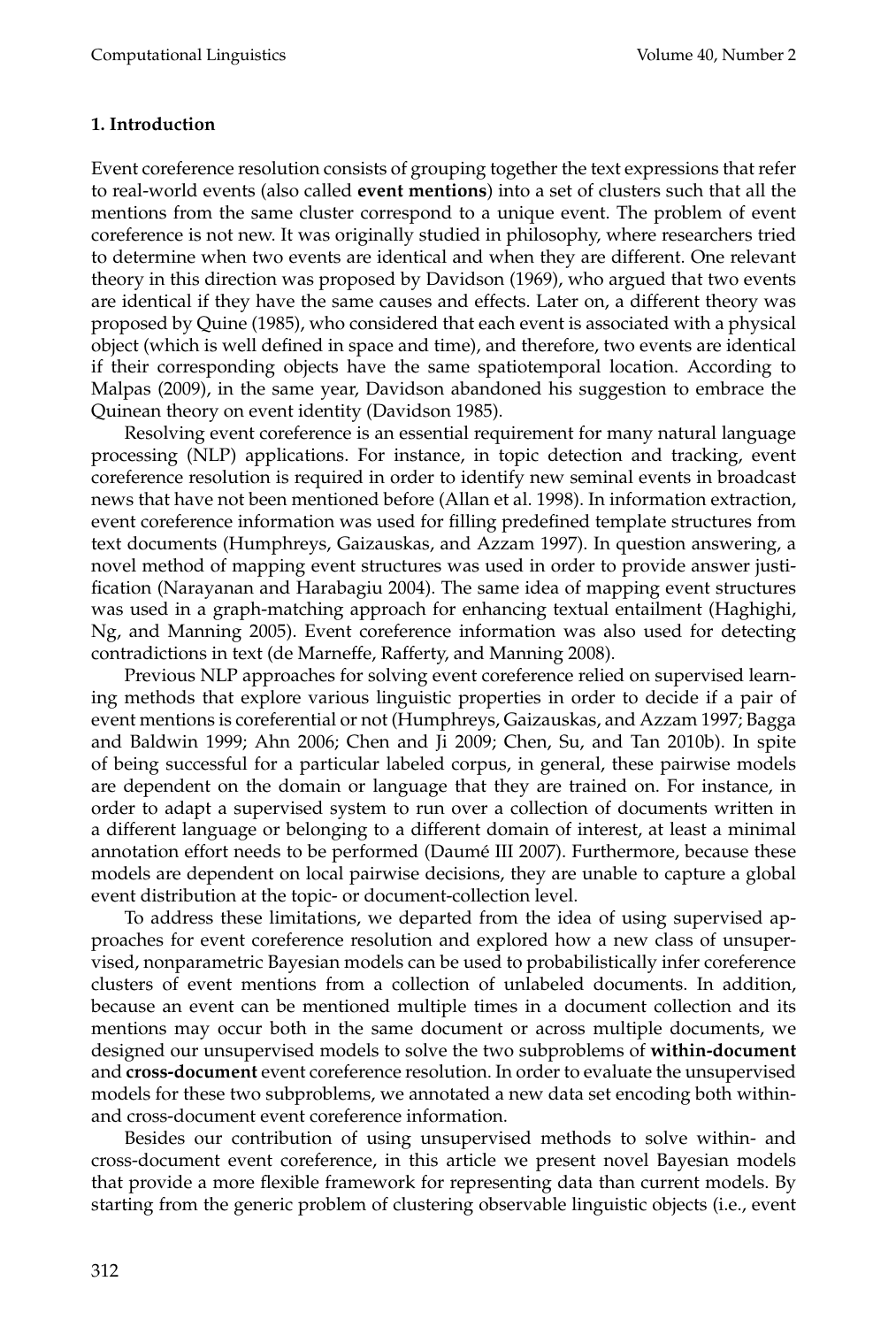mentions) encoded into a large collection of text documents where the clusters (i.e., events) can be shared across documents, we devised our unsupervised models such that they provide solutions to the following four desiderata:

- 1) We prefer the number of clusters (denoted by *K*) to be probabilistically inferred from data rather than to be assigned to an a priori fixed value. This desideratum of allowing *K* to be a free parameter in the Bayesian models devised for our problem constitutes a more realistic approach because, in general, document collections encode an unspecified number of latent linguistic structures.
- 2) We redefine the task of finding clusters of mentions that refer to the same events as the task of identifying those mentions that share the same **event participants** and the same **event properties**. For example, the same entity must participate in all the event mentions that are coreferential; also, all the coreferential mentions must have the same spatiotemporal location. These characteristics extracted for each event mention from text are also called **linguistic features** and, in general, the event mentions corresponding to each of these clusters are characterized by a large set of features. Because of this, we desire that the generative process associated with each Bayesian model to automatically adapt every time a new feature is added in the feature extraction phase.
- 3) Although each event mention is represented as a feature-rich linguistic object, there is no guarantee that all the features that describe event mentions have a positive impact for the task of event coreference. Some of these features may be redundant or may increase the complexity of the Bayesian models solving this task and, consequently, they may contribute to lowering the overall performance of event coreference. To address these problems, we wish to incorporate into the Bayesian models a feature selection mechanism that is able to automatically build a set of the most salient features from the initial feature set such that only these salient features will participate in the process of clustering event mentions. In this regard, we assume that a feature is salient if it corresponds to a large number of samples in the generative process. We denote the size of the salient feature set by *M*. Furthermore, in spite of the fact that the initial feature space describing event mentions can have an unbounded number of features, we want the set of salient features to be finite (i.e., *M*–finite) at any given point in time during the generative process corresponding to each Bayesian model.
- 4) Finally, we also want our Bayesian models to capture the structural dependencies of the observable objects. In this way, the models can take advantage of the sequential order in which the event mentions are generated inside each document.

We believe that these four desiderata constitute a more natural approach for clustering complex linguistic objects from a large collection of documents and relax many of the constraints imposed in the current clustering tasks.

It is worth pointing out that the generic problem described here can be instantiated by tasks not only from the area of computational linguistics, but also from other research areas as well. For instance, in biomedical informatics, clinical researchers can use the new Bayesian models to perform studies over various cohorts of patients. In this configuration, the observations to be clustered correspond to patients, and the features associated with the patients can be extracted from clinical reports or can be represented by structured clinical information (e.g., white blood cells, temperature,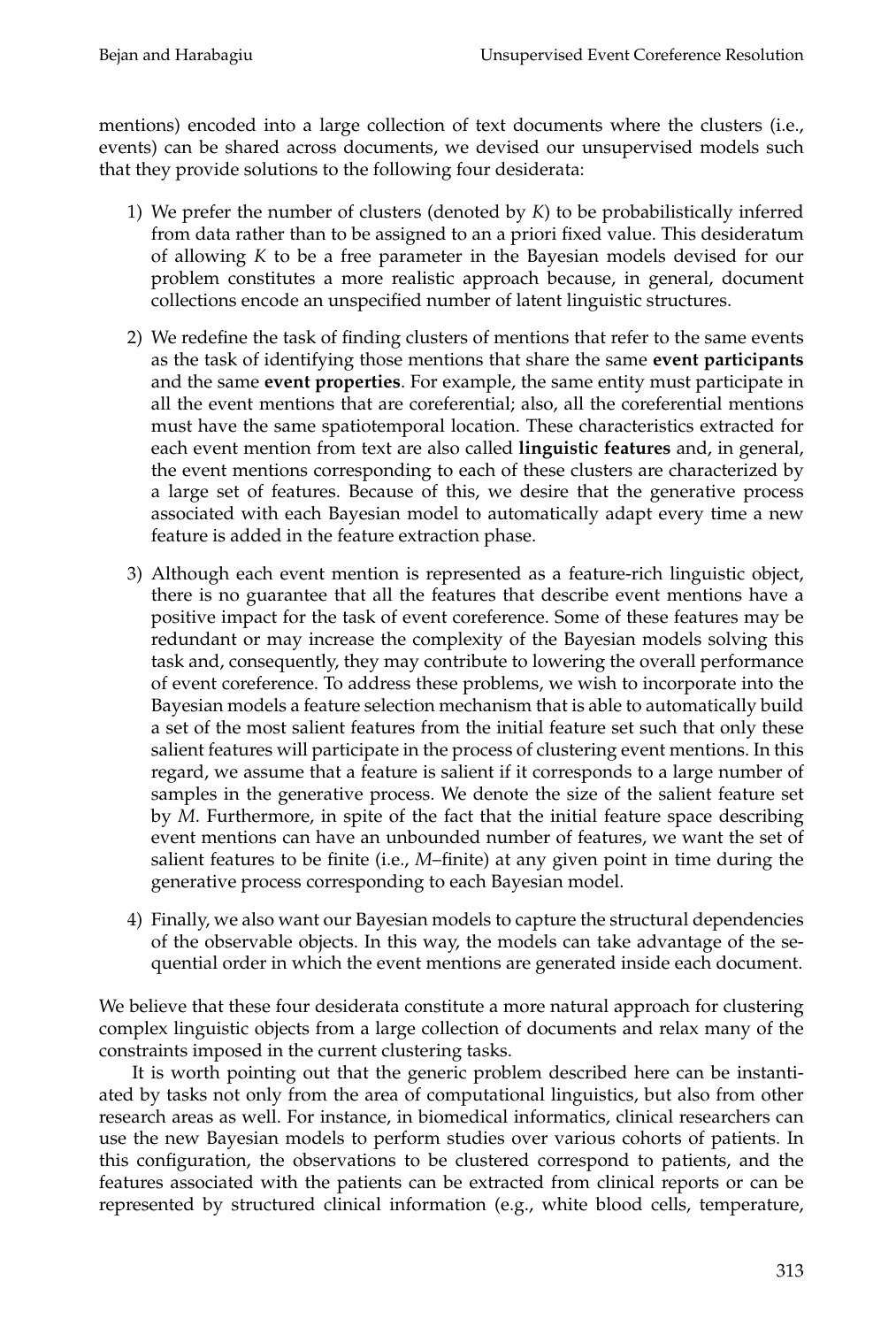heart rate, respiratory rate, sputum culture). Another instance of the generic problem described here is from data mining. In this domain, clustering tasks can be performed over structured information stored in large tables (e.g., products, restaurants, hotels). For this type of problem, each object is associated with a row in a table and the features correspond to table columns.

### **2. Related Work**

Unlike entity coreference resolution, event coreference resolution is a relatively lessstudied task. One rationale is that events are expressed in many more varied linguistic constructs. For example, event mentions are typically predications that require more complex lexico-semantic processing, and furthermore, the capability of extracting features that characterize them has been available only since semantic parsers based on PropBank (Palmer, Gildea, and Kingsbury 2005) and FrameNet (Baker, Fillmore, and Lowe 1998) corpora have been developed. In contrast, entity coreference resolution has been intensively studied and many successful techniques for identifying mention clusters have been developed (Cardie and Wagstaf 1999; Haghighi and Klein 2009; Stoyanov et al. 2009; Haghighi and Klein 2010; Raghunathan et al. 2010; Rahman and Ng 2011).

Even if entity coreference resolution has received much attention from the computational linguistic researchers, there is only limited work that incorporates event-related information to solve entity coreference, typically by considering the verbs that are present in the context of a referring entity as features. For instance, Haghighi and Klein (2010) include the governor of the head of nominal mentions as features in their model. Rahman and Ng (2011) used event-related information by looking at which semantic role the entity mentions can have and the verb pairs of their predicates. More recently, Lee et al. (2012) proposed an approach to jointly model event and entity coreference by allowing information from event coreference to help entity coreference, and the other way around. Their supervised method uses a high-precision entity resolution method based on a collection of deterministic models (called sieves) to produce both entity and event clusters that are optimally merged using linear regression. A similar technique that treated entity and event coreference resolution jointly was reported in He (2007) using narrative clinical data.

Research that aimed at resolving only event coreference was initiated by the template merging task required in MUC evaluations and was primarily focused on scenario-specific events (Humphreys, Gaizauskas, and Azzam 1997; Bagga and Baldwin 1999). More recently, various supervised approaches using a mention-pair probabilistic framework (Ahn 2006), spectral graph clustering (Chen and Ji 2009), and tree kernel– based methods (Chen, Su, and Tan 2010b) have been used to solve event coreference. Tree kernel–based methods have also been used to solve a special case of event coreference resolution called event pronoun resolution (Chen, Su, and Tan 2010a; Kong and Zhou 2011). To the best of our knowledge, the framework for solving event coreference presented in this article, extending the approach reported in Bejan and colleagues (Bejan et al. 2009; Bejan and Harabagiu 2010), is the only line of research on event coreference resolution that uses fully unsupervised methods and is based on Bayesian models.

Over the past years, Bayesian models have been extensively used for the purpose of solving similar problems or subproblems of the generic problem presented in the previous section. In 2003, Blei, Ng, and Jordan proposed a parametric approach, called **latent Dirichlet allocation** (LDA), for automatically learning probability distributions of words corresponding to a specific number of latent classes (or **topics**) from a large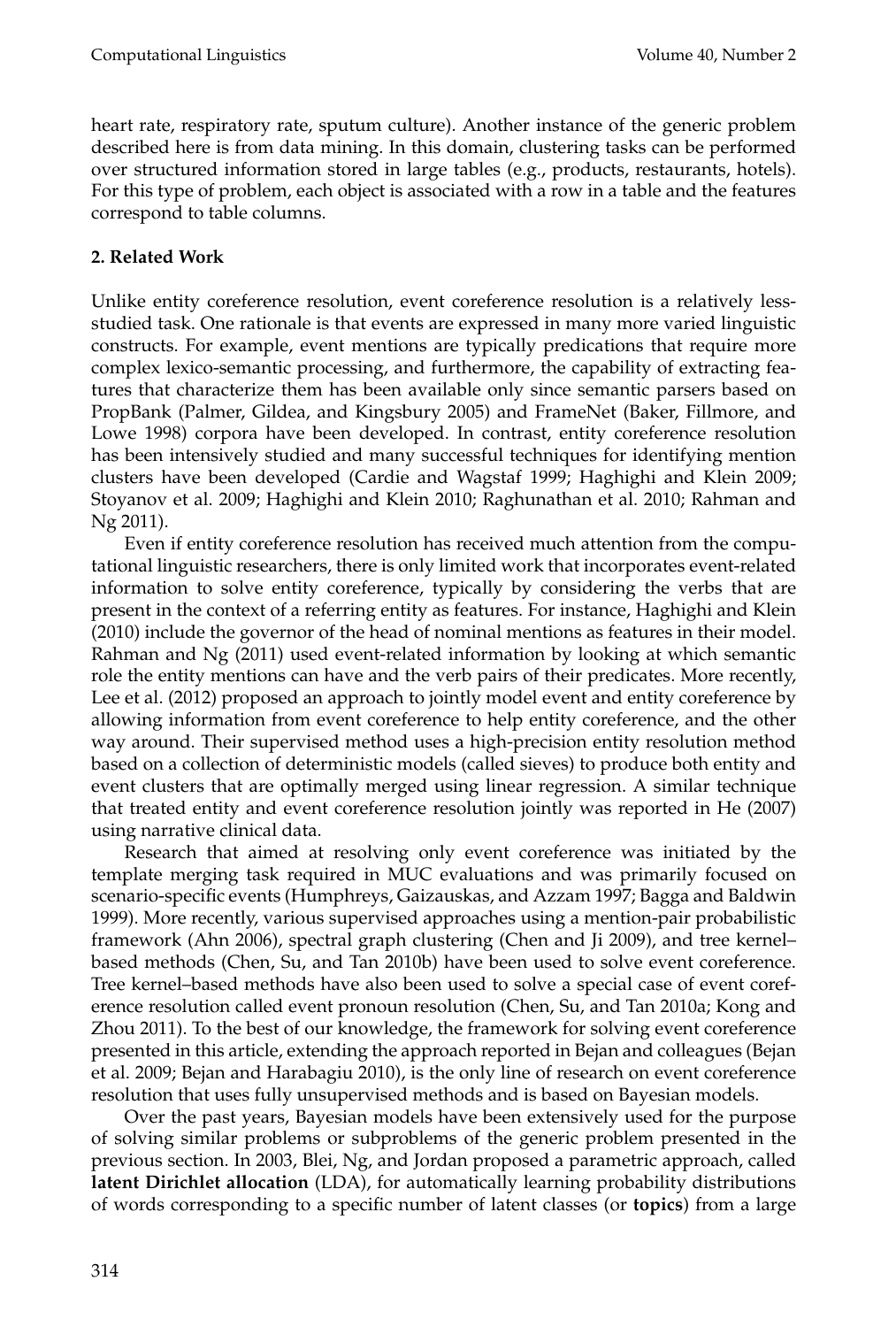collection of text documents. In this latent class model, documents are expressed as probabilistic mixtures of topics, while each topic has assigned a multinomial distribution over the words from the entire document collection. This approach also uses an exchangeability assumption by modeling the documents as bags of words. The LDA model and variations of it have been used in many applications such as topic modeling (Blei, Ng, and Jordan 2003; Griffiths and Steyvers 2004), word sense disambiguation (Boyd-Graber, Blei, and Zhu 2007), object categorization from a collection of images (Sivic et al. 2005, 2008), image classification into scene categories (Li and Perona 2005), discovery of event scenarios from text documents (Bejan 2008; Bejan and Harabagiu 2008b), and attachment of attributes to a concept ontology (Reisinger and Pasca 2009). The LDA model, although attractive, has the disadvantage of requiring a priori knowledge regarding the number of latent classes.

A more suitable approach for solving our problem is the **hierarchical Dirichlet process** (HDP) model described in Teh et al. (2006). Like LDA, this model considers problems that involve groups of data, where each observable object is sampled from a mixture model and each mixture component is shared across groups. However, the HDP mixture model is a nonparametric generalization of LDA that is also able to automatically infer the number of clustering components *K* (the first desideratum for our problem). It consists of a set of **Dirichlet processes** (DPs) (Ferguson 1973), in which each DP is associated with a group of data. In addition, these DPs are coupled through a common random base measure which is itself distributed according to a DP. Due to the fact that a DP provides a nonparametric prior for the number of classes *K*, the HDP setting allows for this number to be unbounded in each group. More recently, various other applications have been proposed to improve the existing HDP inference algorithms (Wang, Paisley, and Blei 2011; Bryant and Sudderth 2012). HDP has been used in a wide variety of applications such as maneuvering target tracking (Fox, Sudderth, and Willsky 2007), visual scene analysis (Sudderth et al. 2008), information retrieval (Cowans 2004), entity coreference resolution (Haghighi and Klein 2007; Ng 2008), event coreference resolution (Bejan et al. 2009; Bejan and Harabagiu 2010), word segmentation (Goldwater, Griffiths, and Johnson 2006), and construction of stochastic context-free grammars (Finkel, Grenager, and Manning 2007; Liang et al. 2007).

Although infinite latent class models like HDP have the advantage of automatically inferring the number of categorical outcomes *K*, they are still limited in representing feature-rich objects. Specifically, in their original form, they are not able to model the data such that each observable object can be generated from a combination of multiple features. For example, in HDP, each data point is represented only by its corresponding word. For this reason, we built new Bayesian models on top of already-existing models with the main goal of providing a more flexible framework for representing data. The first model extends the HDP model such that it takes into account additional linguistic features associated with event mentions. This extension is performed by using a conditional independence assumption between the observed random variables corresponding to object features. Thus, instead of considering as features only the words that express the event mentions (which is the way an observable object is represented in the original HDP model), we devised an HDP extension that is also able to represent features such as location, time, and agent for each event mention. This extension was inspired from the fully generative Bayesian model proposed by Haghighi and Klein (2007). However, Haghighi and Klein's model was strictly customized for the task of entity coreference resolution. As also noted in Ng (2008) and Poon and Domingos (2008), whenever new features need to be considered in Haghighi and Klein's model, the extension becomes a challenging task. Also, Daume III and Marcu (2005) performed ´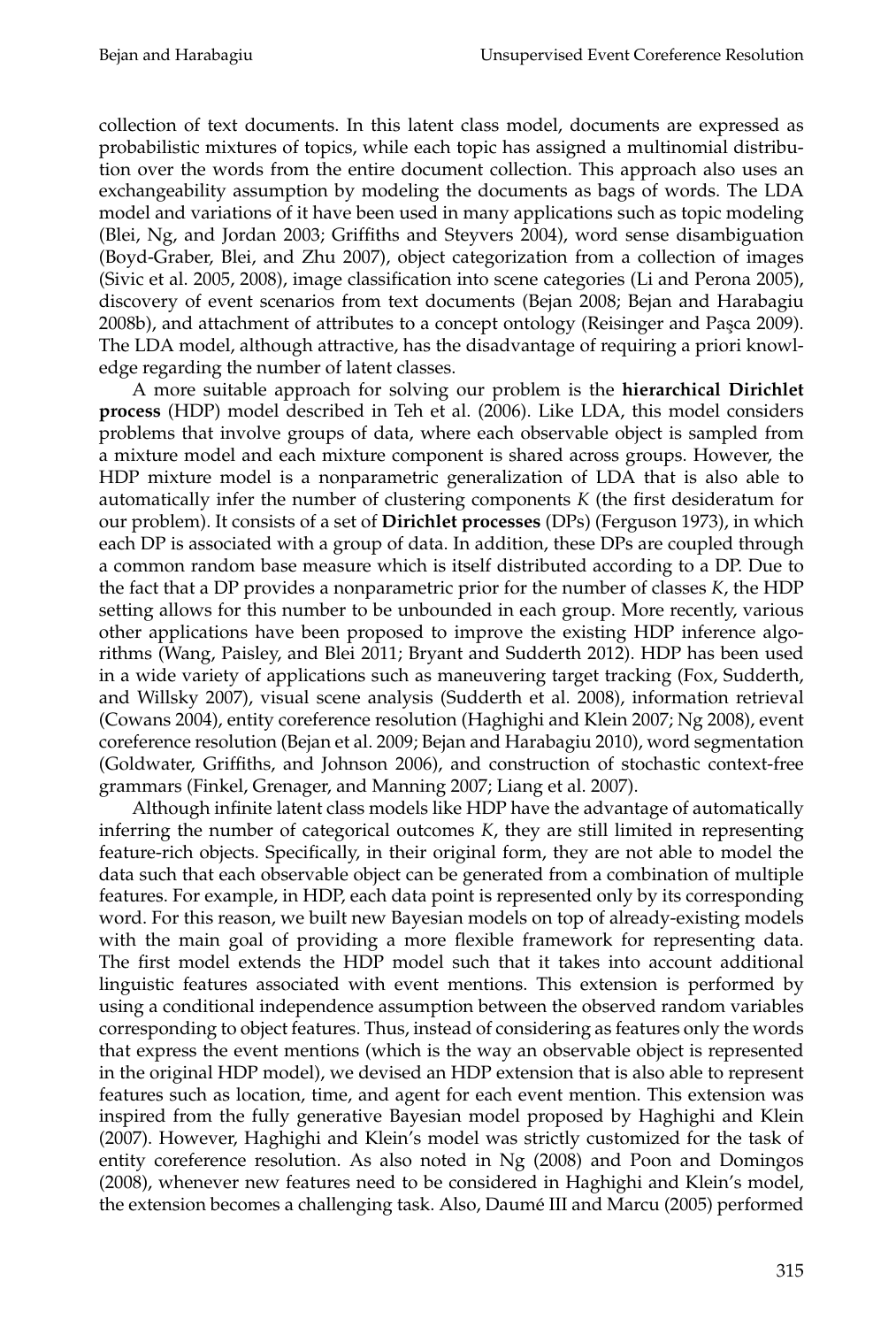related work in this direction by proposing a generative model for solving supervised clustering problems.

As an alternative to the HDP model, an important extension of latent class models that are able to represent feature-rich objects is the **Indian buffet process** (IBP) model presented in Griffiths and Ghahramani (2005). The IBP model defines a distribution over infinite binary sparse matrices that can be used as a nonparametric prior on the features associated with observable objects. Moreover, extensions of this model were considered in order to provide a more flexible approach for modeling the data. For example, the **Markov Indian buffet process** (mIBP) (Van Gael, Teh, and Ghahramani 2008) was defined as a distribution over an unbounded set of binary Markov chains, where each chain can be associated with a binary latent feature that evolves over time according to Markov dynamics. Also, the **phylogenetic Indian buffet process** (pIBP) (Miller, Griffiths, and Jordan 2008) was created as a non-exchangeable, nonparametric prior for latent feature models, where the dependencies between objects were expressed as tree structures. Examples of applications that utilized these models are: identification of protein complexes (Chu et al. 2006), modeling of dyadic data (Meeds et al. 2006), modeling of choice behavior (Görür, Jäkel, and Rasmussen 2006), and event coreference resolution (Bejan et al. 2009; Bejan and Harabagiu 2010).

Our extension of the HDP model still does not fulfill all the desiderata for the generic problem introduced in Section 1. It still requires a mechanism to automatically select a finite set of salient features that will be used in the clustering process (third desideratum) as well as a mechanism for capturing the structural dependencies between objects (fourth desideratum). To overcome these limitations, we created two additional models. First, we incorporated the mIBP framework into our HDP extension to create the **mIBP–HDP** model. And second, we coupled an infinite latent feature model with an infinite latent class model into a new discrete time series model. For the infinite latent feature model, we chose the **infinite factorial hidden Markov model** (iFHMM) (Van Gael, Teh, and Ghahramani 2008) coupled with the mIBP mechanism in order to represent the latent features as an infinite set of parallel Markov chains; for the infinite latent class model, we chose the **infinite hidden Markov model** (iHMM) (Beal, Ghahramani, and Rasmussen 2002). We call this new hybrid the **iFHMM–iHMM** model.

### **2.1 Contribution**

This article represents an extension of our previous work on unsupervised event coreference resolution (Bejan et al. 2009; Bejan and Harabagiu 2010). In this work, we present more details on the problem of solving both within- and cross-document event coreference as well as describe a generic framework for solving this type of problem in an unsupervised way. As data sets, we consider three different resources, including our own corpus (which is the only corpus available that encodes event coreference annotations across and within documents). In the next section, we provide additional information on how we performed the annotation of this corpus. Another major contribution of this article is an extended description of the unsupervised models for solving event coreference. In particular, we focused on providing further explanations about the implementation of the mIBP framework as well as its integration into the HDP and iHMM models. Finally, in this work, we significantly extended the experimental results section, which also includes a novel set of experiments performed over the OntoNotes English corpus (LDC-ON 2007).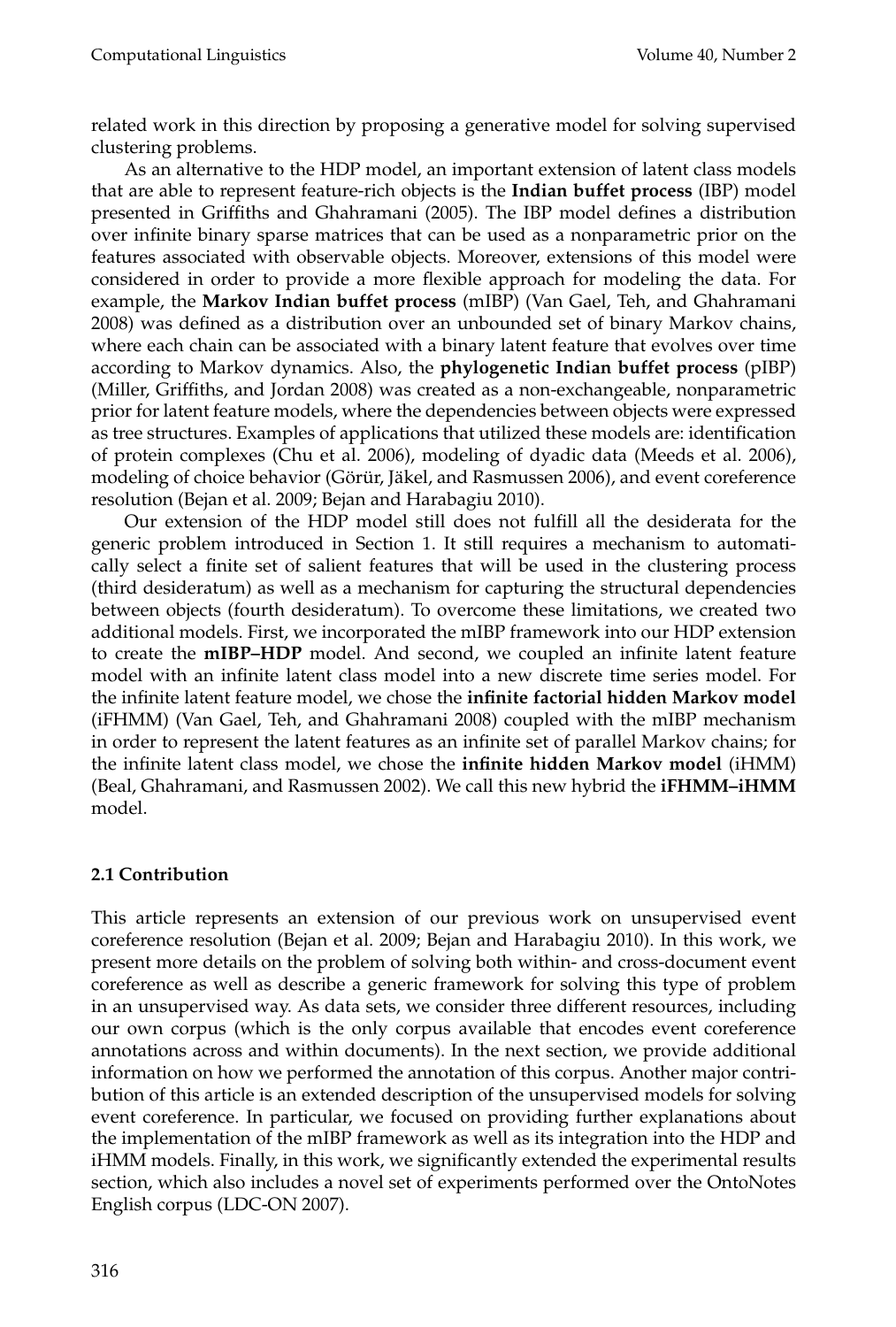### **3. Event Coreference Data Sets**

Because our nonparametric Bayesian models are also unsupervised, they do not require the data set(s) on which they are trained to be annotated with event coreference information. The only requirement for them to infer coreference clusters of event mentions is to have the observable objects (i.e., the event mentions) identified in the order they occur in the documents as well as to have all the linguistic features associated with these objects extracted. However, in order to see how well these models perform, we need to compare their results with manually annotated clusters of event mentions. For this purpose, we evaluated our models on three different data sets annotated with event coreference information.

The first data set was used for the event coreference evaluations performed in the automatic content extraction (ACE) task (LDC-ACE 2005). This resource contains only a restricted set of event types such as LIFE, BUSINESS, CONFLICT, and JUSTICE. As a second data set, we used the OntoNotes English corpus (release 2.0), a more diverse resource that provides a larger coverage of event (and entity) annotations. The utilization of the ACE and OntoNotes corpora for evaluating our event coreference models is, however, limited because these resources provide only within-document event coreference annotations. For this reason, as a third data set, we created the **EventCorefBank** (ECB) corpus<sup>1</sup> to increase the diversity of event types and to be able to evaluate our models for both within- and cross-document event coreference resolution. Recently, Lee et al. (2012) extended the EventCorefBank corpus with entity coreference information and additional annotations of event coreference.

One important step in the creation process of the ECB corpus consists of finding sets of related documents that describe the same **seminal event**<sup>2</sup> such that the annotation of coreferential event mentions across documents is possible. In this regard, we searched the Google News archive<sup>3</sup> for various topics whose description contains keywords such as *commercial transaction*, *attack*, *death*, *sports*, *announcement*, *terrorist act*, *election*, *arrest*, *natural disaster*, and so on, and manually selected sets of Web documents describing the same seminal event for each of these topics. In a subsequent step, for every Web document, we automatically tokenized and split the textual content into sentences, and saved the preprocessed data in a uniquely identified text file. Next, we manually annotated a limited set of events in each text file in accordance with the TimeML specification (Pustejovsky et al. 2003a). To mark the event mentions and the coreferential relations between them we utilized the Callisto<sup>4</sup> and Tango<sup>5</sup> annotation tools, respectively. Additional details regarding the annotation process for creating the ECB resource are described in Bejan and Harabagiu (2008a).

Several annotation fragments from ECB are shown in Example (1). In this example, event mentions are annotated at the sentence level, sentences are grouped into documents, and the documents describing the same seminal event are organized into topics. The topics shown in Example (1) describe the seminal event of arresting sea pirates by a

<sup>1</sup> The ECB corpus is available at http://www.hlt.utdallas.edu/∼ady/data/ECB1.0.tar.gz.

<sup>2</sup> A seminal event in a document is the event that triggers the topic of the document and has interconnections with the majority of events from its surrounding textual context. Furthermore, the set of documents describing the same seminal event defines a **topic**. A more detailed description of seminal events can be found in topic detection and tracking literature (Allan 2002).

<sup>3</sup> http://news.google.com.

<sup>4</sup> http://callisto.mitre.org.

<sup>5</sup> Tango is a tool designed for annotating relations between the event mentions encoded in the TimeML format and is available at http://timeml.org/site/tango/tool.html.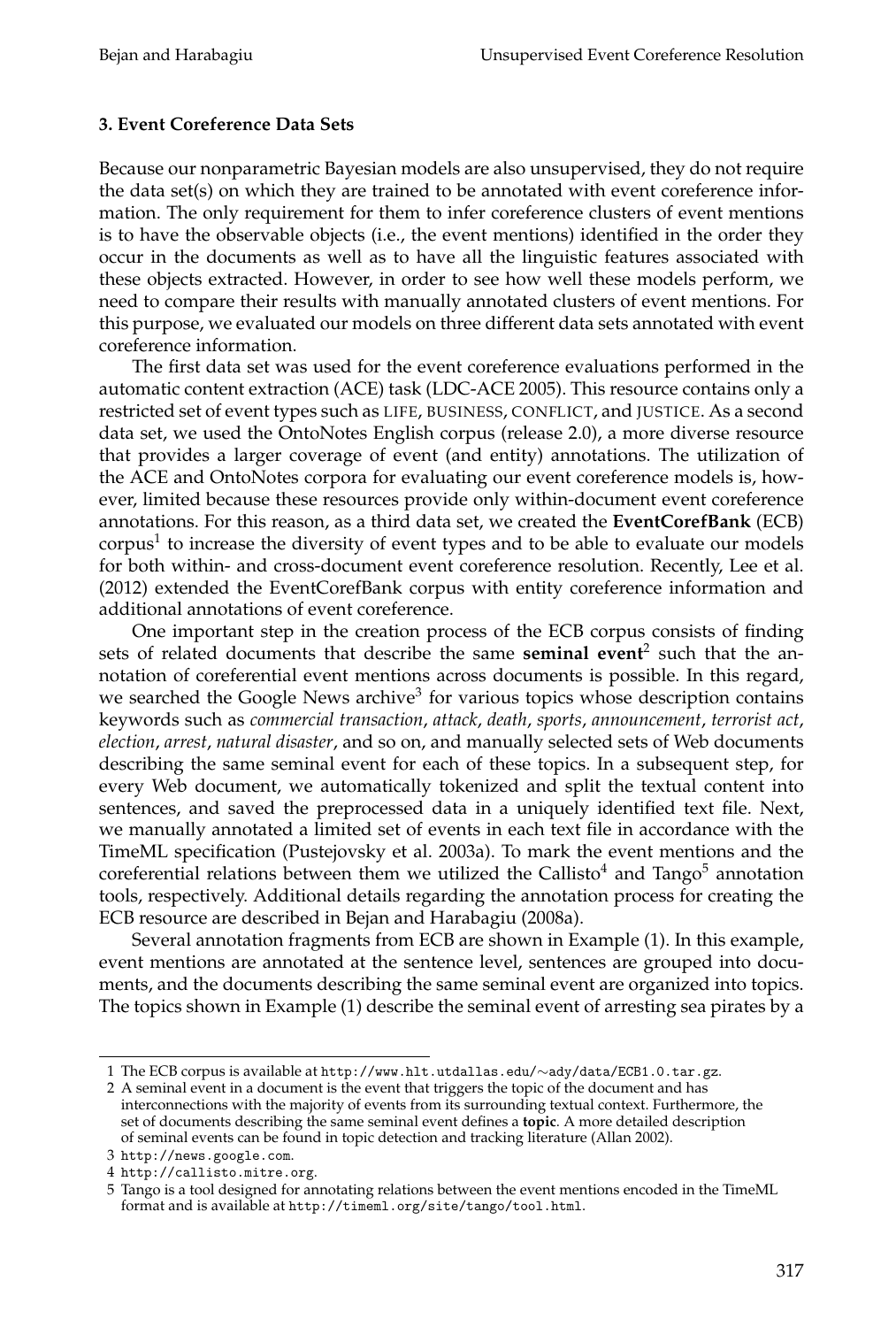### **Topic 12**

#### **Document 3**

s1 : *In another anti-piracy operation, Navy warship on Saturday repulsed an attack on a merchant vessel in the Gulf of Aden and* [*nabbed*]*em*<sup>1</sup> *23 Somali and Yemeni sea brigands.*

### **Topic 43**

#### **Document 3**

- s4 : *AMD agreed to* [*buy*]*em*<sup>2</sup> *Markham, Ontario-based ATI for around \$5.4 billion in cash and stock, the companies announced Monday.*
- s5 : *The* [*acquisition*]*em*<sup>3</sup> *would turn AMD into one of the world's largest providers of graphics chips.*

#### **Topic 44**

#### **Document 2**

s1 : *Hewlett-Packard is negotiating to* [*buy*]*em*<sup>4</sup> *technology services provider Electronic Data Systems.*

· · ·

- $\rm s_8$ : With a market value of about \$115 billion, HP could easily use its own stock to finance the  $[p$ *urchase* $]_{em_5}$ .
- $s_9$ : If the  $[\textit{deal}]_{em_6}$  is completed, it would be HP's biggest  $[\textit{acquisition}]_{em_7}$  since it  $[\textit{bought}]_{em_8}$ *Compaq Computer Corp. for \$19 billion in 2002.*

#### **Document 5**

 $\mathbf{s}_{2}$ : Industry sources have confirmed to eWEEK that Hewlett-Packard will [**acquire**]<sub>em9</sub> Electronic *Data Systems for about \$13 billion.*

### **Topic 55**

#### **Document 2**

s2 : *Despite his* [*arrest*]*em*<sup>10</sup> *on suspicion of driving under the influence yesterday, Chargers receiver Vincent Jackson will play in Sunday's AFC divisional playoff game at Pittsburgh.*

#### **Document 3**

- $\mathbf{s}_2$ : San Diego Chargers receiver Vincent Jackson was [**arrested**]<sub>em $_{11}$  on suspicion of drunk driving</sub> *on Tuesday morning, five days before a key NFL playoff game.*
- s3 : *Police* [*apprehended*]*em*<sup>12</sup> *Jackson in San Diego at 2:30 a.m. and booked him for the misdemeanor before his release.*

#### **Example 1**

Examples of event mention annotations.

Navy warship (topic 12), the event of buying ATI by AMD (topic 43), the event of buying EDS by HP (topic 44), and the event of arresting a reputed football player (topic 55). When taken out of context, the event mentions annotated in this example refer only to two **generic events**: *arrest* and *buy*. On the other hand, when these mentions are contextually associated with the event properties expressed in Example (1), five **individuated events** can be distinguished:  $e_1 = \{em_2, em_3\}$ ,  $e_2 = \{em_4\_7, em_9\}$ ,  $e_3 = \{em_8\}$ ,  $e_4 = \{em_1\}$ , and *e*<sub>5</sub>={*em*<sub>10</sub>, *em*<sub>11</sub>, *em*<sub>11</sub>}. For example, *em*<sub>4−7</sub> are event mentions referring to the same real event (of buying EDS by HP), whereas  $em_2$  (buy) and  $em_4(buy)$  correspond to different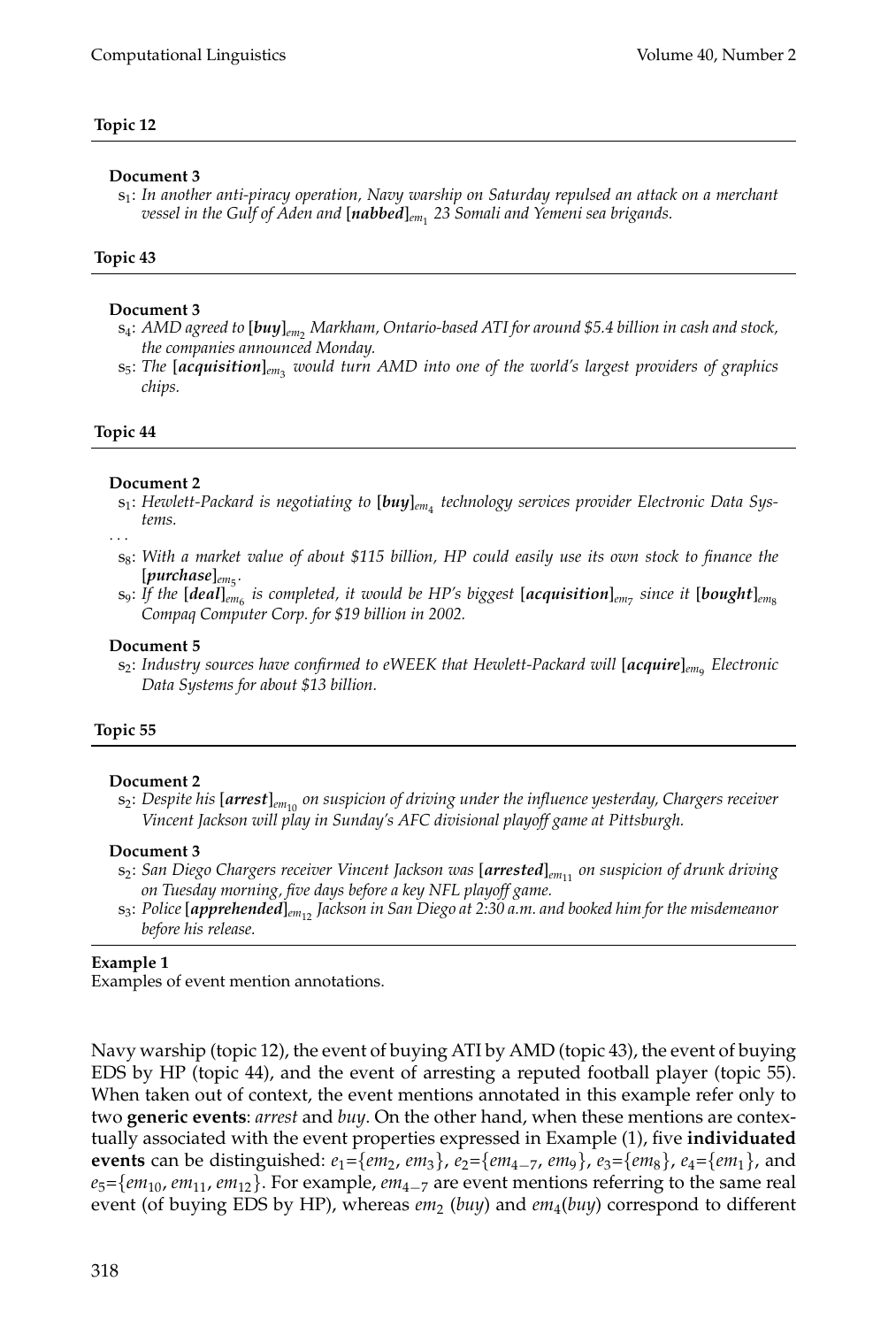individuated events because they have a different AGENT (i.e., BUYER(*em*<sub>2</sub>)=AMD is different from BUYER(*em*<sup>4</sup> )=*HP*). Similarly, the mentions *em*<sup>1</sup> (*nabbed*) and *em*<sup>12</sup> (*apprehended*) do not corefer because they correspond to different spatial and temporal locations (e.g., LOCATION(*em*<sup>1</sup> )=*Gulf of Aden* is different from LOCATION(*em*12)=*San Diego*).

This organization of event mentions leads to the idea of creating an event hierarchy as the one illustrated in Figure 1. Specifically, this figure depicts the hierarchy of the events described in Example (1). In this hierarchy, the nodes on the first level correspond to event mentions (e.g., *em*<sup>11</sup> corresponds to *arrested*), the nodes on the second level correspond to individuated events (e.g., *e*<sup>5</sup> subsumes all the event mention nodes that refer to the arrest of Vincent Jackson), and, finally, the nodes on the third level correspond to generic events (e.g., the node *arrest* contains all possible arrest events). In this article, our focus is to discover the nodes on the second level of this hierarchy.

As can be seen from Example (1), solving the event coreference problem poses many interesting challenges. For instance, in order to solve the coreference chain of event mentions that refer to the event  $e_2$ , we need to take into account the following issues: (i) a coreference chain can encode both within- and cross-document coreference information; (ii) two mentions from the same chain can have different word classes (e.g., *em*<sup>4</sup> (*buy*)–verb, *em*<sup>5</sup> (*purchase*)–noun); (iii) not all the mentions from the same chain are synonymous (e.g., *em*<sup>4</sup> (*buy*) and *em*<sup>9</sup> (*acquire*)), although a semantic relation might exist between them (e.g., in WordNet [Fellbaum 1998], the genus of *buy* is *acquire*); (iv) not all the properties associated with an event mention are expressed in text (e.g., all the properties of *em*<sup>5</sup> (*purchase*) are omitted). In Section 7, we discuss additional challenges of the event coreference problem that are not observed in Example (1).

### **4. Linguistic Features for Event Coreference Resolution**

The main idea for solving event coreference is to identify the event mentions (from the same or different documents) that share the same characteristics (e.g., all the mentions in a cluster convey the same meaning in text, have the same participants, and happen in the same space and temporal location). Moreover, finding clusters of event mentions that share the same characteristics is identical to finding clusters of mention features that correspond to the same real event. For instance, Figure 2 depicts five clusters of linguistic features that characterize the five individuated events from Example (1). As can be observed, each individuated event corresponds to a subset of features that are usually common to all the mentions referring to it. For this purpose, we extracted various linguistic features associated with each event mention from the ACE, OntoNotes, and ECB corpora.



**Figure 1**

Fragment from the event hierarchy.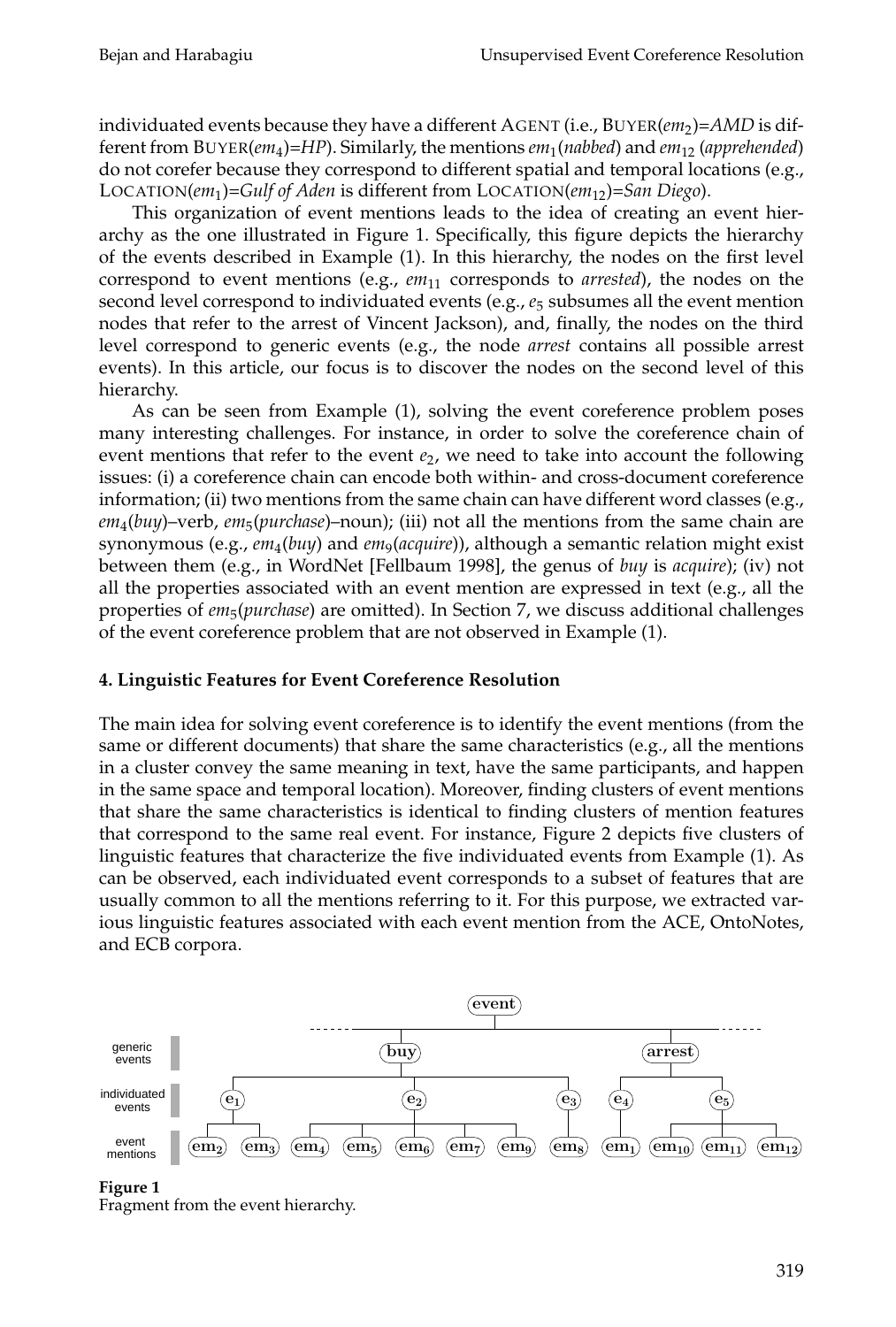Before describing in detail all the categories of linguistic features considered for solving event coreference, we would like to emphasize that we make a clear distinction between the notions of **feature type** and **feature value** throughout this article. A feature type is represented by a characteristic that can be extracted with a specific methodology and is associated with at least two feature values. For instance, the feature values corresponding to the feature type WORD consist of all the distinct words extracted from a given data set. In order to differentiate between the same values of different feature types, we inserted to the notation of each feature value the name of its corresponding feature type (e.g., WORD:*play*).

# **4.1 Lexical Features (LF)**

We capture the lexical context of an event mention by extracting the following features: the head word (HW), the lemmatized head word (HL), the lemmatized left and right words surrounding the mention (LHL, RHL), and the HL features corresponding to the left and right mentions (LHE, RHE). For instance, the lexical features extracted for the event mention *em*<sup>8</sup> (*bought*) from our example are HW:*bought*, HL:*buy*, LHL:*it*, RHL:*Compaq*, LHE:*acquisition*, and RHE:*acquire*.

# **4.2 Class Features (CF)**

This category of features aims to group mentions into several types of classes: the partof-speech of the HW feature (POS), the word class of the HW feature (HWC), and the event class of the mention (EC). The HWC feature type is associated with the following four feature values: VERB, NOUN, ADJECTIVE, and OTHER. As feature values for the EC feature type, we consider the seven event classes defined in the TimeML specification language (Pustejovsky et al. 2003a): OCCURRENCE, PERCEPTION, REPORTING, ASPECTUAL, STATE, I ACTION, and I STATE. To extract all these event classes for all the event mentions, we used an event identifier trained on the TimeBank corpus (Pustejovsky et al. 2003b), a linguistic resource encoding temporal elements such as events, time expressions, and temporal relations. More details about this event identifier are described in Bejan (2007).

### **4.3 WordNet Features (WF)**

In our efforts to create clusters of attributes corresponding to event mentions as close as possible to the true attribute clusters of the individuated events, we built two sets of word clusters using the entire lexical information from the WordNet database. After

| <b>Event properties:</b><br>$\overline{e}_1$<br><b>BUYER: AMD</b><br>SELLER: ATI | MONEY: $$5.4\ billion$                                   | $\left  \frac{e_2}{e}\right $ Event properties:<br><b>BUYER: HP</b><br>SELLER: <i>EDS</i> | MONEY: \$13 billion                               |
|----------------------------------------------------------------------------------|----------------------------------------------------------|-------------------------------------------------------------------------------------------|---------------------------------------------------|
| vent properties:                                                                 | $\left\vert \mathbf{e}_{4}\right\vert$ Event properties: |                                                                                           | $\left  \mathrm{e}_{5} \right $ Event properties: |

**Event properties: Event properties: Event properties:** Buyer: HP Seller: Compaq MONEY: \$19 billion Time: 2002  $e_3$ 

Suspect: sea brigands AUTHORITY: Navy warship LOCATION: Gulf of Aden Time: Saturday

SUSPECT: Vincent Jackson AUTHORITY: police LOCATION: San Diego Time: Tuesday

**Figure 2**

Linguistic features associated with the individuated events encoded in Example (1).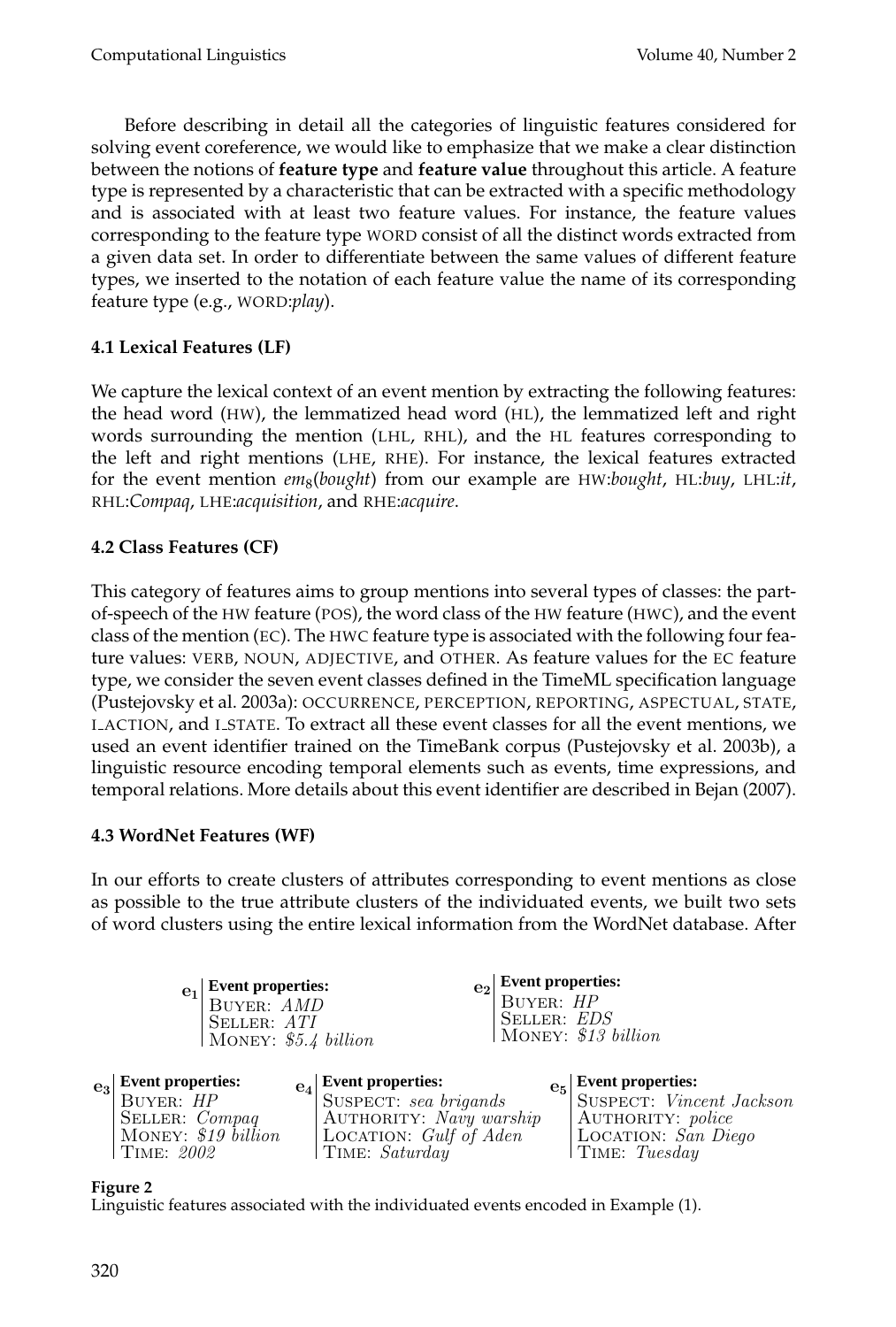creating these sets of clusters, we associated each event mention with only one cluster from each set. For the first set, we used the transitive closure of the WordNet SYNONY-MOUS relation to form clusters with all the words from WordNet (WNS). For instance, the verbs *buy* and *purchase* correspond to the same cluster ID because there exist a chain of SYNONYMOUS relations between them in WordNet. For the second set, we considered as grouping criteria the categorization of words from the WordNet lexicographer's files (WNL). In addition, for each word that is not represented in WordNet, we created a new cluster ID in each set of clusters.

### **4.4 Semantic Features (SF)**

To extract features that characterize participants and properties of event mentions, we used the semantic parser described in Bejan and Hathaway (2007). One category of semantic features that we identified for event mentions is the **predicate argument structures** encoded in the PropBank annotations (Palmer, Gildea, and Kingsbury 2005). The predicate argument structures in PropBank are represented by events (or verbs) and by the semantic roles (or **predicate arguments**) associated with these events. For example, ARG0 annotates a specific type of semantic role which represents the AGENT, DOER, or ACTOR of a specific event. Another argument is ARG1, which plays the role of the PATIENT, THEME, or EXPERIENCER of an event. In Example (1), for instance, the predicate arguments associated with the event mention  $\mathit{em}_8(\mathit{bought})$  are ARG0:[*it*], ARG1:[*Compaq Computer Corp.*], ARG3:[ *for \$19 billion*], and ARG-TMP:[*in 2002*].

Event mentions are not only expressed as verbs in text, but they also can occur as nouns and adjectives. Therefore, for a better coverage of semantic features, we also used the semantic annotations encoded in the FrameNet corpus (Baker, Fillmore, and Lowe 1998). FrameNet annotates word expressions capable of evoking conceptual structures, or **semantic frames**, which describe specific situations, objects, or events. The semantic roles associated with a word in FrameNet, or **frame elements**, are locally defined for the semantic frame evoked by the word. In general, the words annotated in FrameNet are expressed as verbs, nouns, and adjectives.

To preserve the consistency of the semantic role features, we aligned the frame elements to the predicate arguments by running the PropBank semantic parser on the manual annotations from FrameNet as well as running the FrameNet parser on the PropBank annotations. Moreover, to obtain a better alignment for each semantic role, we ran both parsers on a large amount of unlabeled text. The result of this process is a map with all frame elements statistically aligned to all predicate arguments. For instance, in 99.7% of the cases the frame element BUYER of the semantic frame COMMERCE BUY is mapped to ARG0, and in the remaining 0.3% of the cases to ARG1. Additionally, we used this map to create a more general semantic feature that assigns a frame element label to each predicate argument. Examples of semantic features for the *em*<sub>8</sub> mention are ARG0:BUYER, ARG1:GOODS, ARG3:MONEY, and ARG-TMP:TIME.

Another two semantic features used in our experiments are: (1) the semantic frame (FR) evoked by every mention in the data set, since in general, frames are able to capture properties of generic events (Lowe, Baker, and Fillmore 1997); and (2) the WNS feature applied to the head word of every semantic role (e.g., WSARG0, WSARG1).

### **4.5 Feature Combinations (FC)**

We also explored various combinations of the given features. For instance, the feature resulting from the combination of the HW and HWC feature types for  $em_8(bought)$  in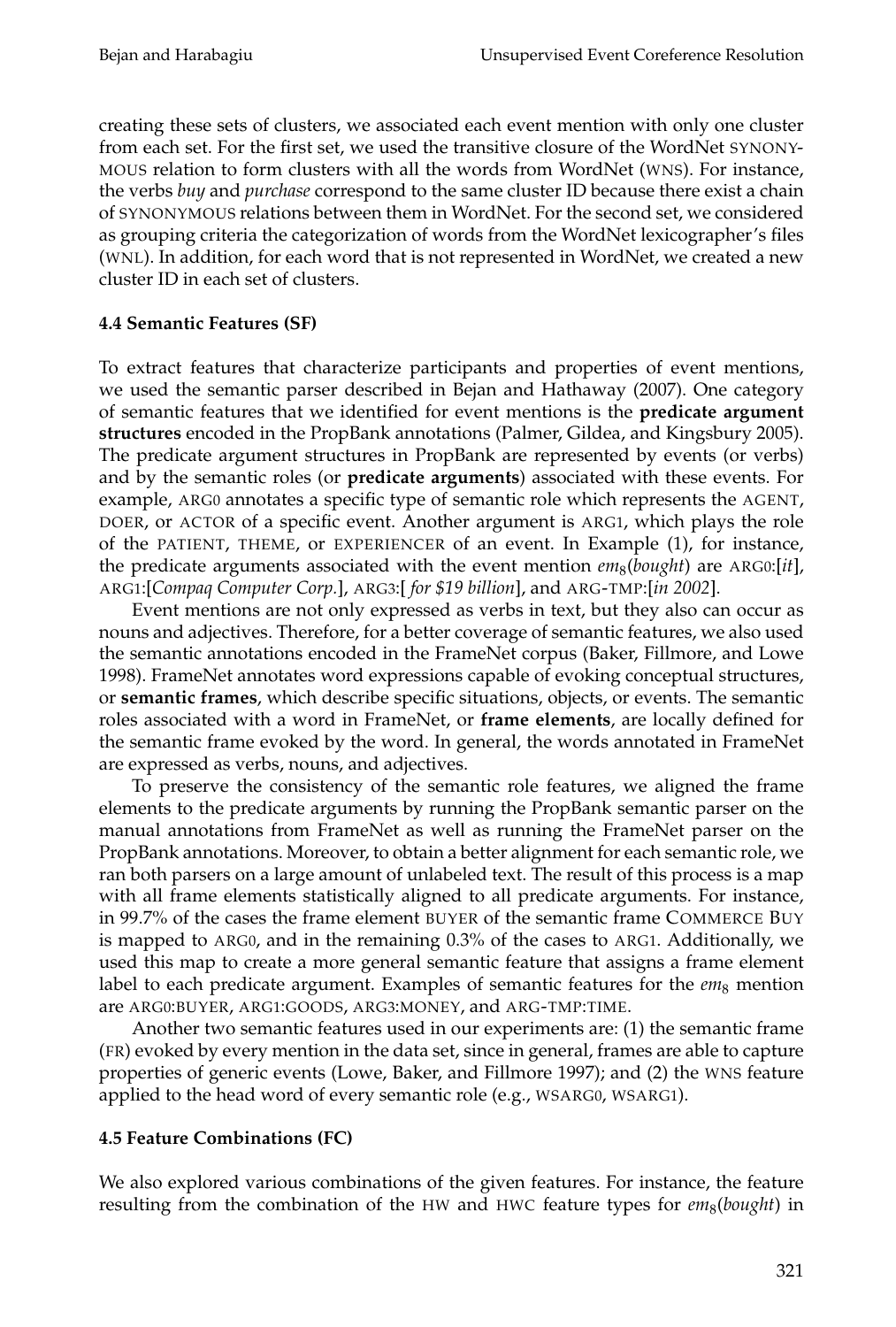Example (1) is HW+HWC:*bought*+VERB. Examples of additional feature combinations we experimented with are HL+FR, HW+POS, FR+POS+EC, FE+ARG1, and so forth.

### **5. Finite Feature Models**

In this section, we first present HDP, a nonparametric Bayesian model that is capable of clustering objects based on one feature type (i.e., WORD); then, we introduce a novel extension of this model that describes an algorithm for clustering objects characterized by multiple feature types.

The HDP models take as input a collection of *I* documents, where each document *i* has *J<sup>i</sup>* event mentions. Each event mention is characterized by *L* feature types (FT), and each feature type is represented by a finite vocabulary of feature values (*fv*). For example, the feature values extracted from an event coreference data set and associated with the feature type HW constitute all possible head words of the event mentions annotated in the data set. Therefore, we can represent the observable properties of an event mention as a vector of pairs  $\langle$  (FT<sub>1</sub> : *fv*<sub>1</sub> $)$ ,  $\dots$  , (FT<sub>*L*</sub> : *fv<sub>Li</sub>*)), where each feature value index *i* ranges in the feature value space of its corresponding feature type. In the description of these models, we also consider **Z**: the set of indicator random variables for indices of events (i.e., an array of size equal with the number of event mentions in the document collection where *Zi*,*<sup>j</sup>* represents the event index of the event mention *j* from the document *i*); φ*<sup>z</sup>* : the set of parameters associated with an event *z*; φ: a notation for all model parameters; and **X**: a notation for all random variables that represent observable features. As already introduced in Section 1, we denote by *K* the total number of latent events.

Given a document collection annotated with event mentions, the goal is to find the best assignment of event indices **Z** ∗ , which maximize the posterior probability *P*(**Z**|**X**). In a Bayesian approach, this probability is computed by integrating out all model parameters:

$$
P(\mathbf{Z}|\mathbf{X}) = \int P(\mathbf{Z}, \phi|\mathbf{X}) d\phi = \int P(\mathbf{Z}|\mathbf{X}, \phi) P(\phi|\mathbf{X}) d\phi
$$
 (2)

### **5.1 The HDP**1*<sup>f</sup>* **Model**

The one feature model, denoted here as  ${\rm HDP}_{1\!f}$ , constitutes the simplest representation of an HDP model. In this model, depicted graphically in Figure 3(a), the observable components are characterized by only one feature type (e.g., the head lemma corresponding to each event mention). The distribution over events associated with each document, β, is generated by a Dirichlet process with a concentration parameter  $\alpha > 0$ . Because this setting enables a clustering of event mentions at the document level, it is desirable that events be shared across documents and the number of events, *K*, be inferred from data. To ensure this flexibility, a global nonparametric DP prior with a hyperparameter γ and a global base measure *H* can be considered for β (Teh et al. 2006). The global distribution drawn from this DP prior, denoted as  $\beta_0$  in Figure 3(a), encodes the event mixing weights. Thus, the same global events are used for each document, but each event has a document specific distribution  $\beta_i$  that is drawn from a DP prior centered on  $\beta_0$ .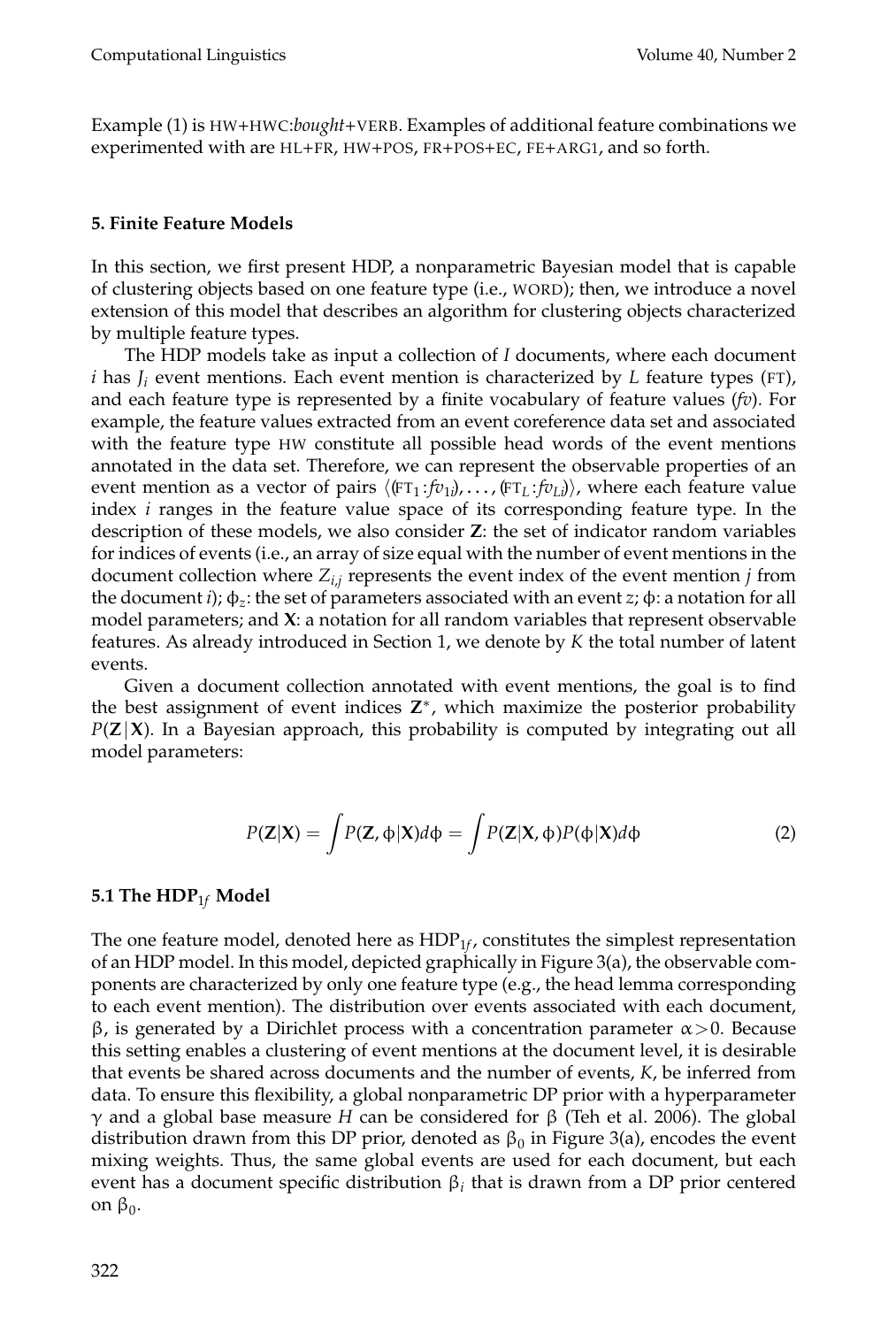

### **Figure 3**

Graphical representation of four HDP models. Each node corresponds to a random variable. In particular, shaded nodes denote observable variables. Each rectangle captures the replication of the structure it contains. The number of replications is indicated in the bottom-right corner of the rectangle. The model depicted in (a) is an HDP model using one feature type; the model in (b) employs the HL and FR feature types; (c) illustrates a flat representation of a limited number of feature types in a generalized framework (henceforth, HDP<sub>*flat*); and (d) captures a simple</sub> example of structured network topology of three feature types (henceforth, HDP*struct*).

To infer the true posterior probability of *P*(**Z**|**X**), we followed Teh et al. (2006) and used a **Gibbs sampling algorithm** (Geman and Geman 1984) based on the direct assignment sampling scheme. In this sampling scheme, the  $\beta$  and  $\phi$  parameters are integrated out analytically. The formula for sampling an event index for mention *j* from document *i*, *Zi*,*<sup>j</sup>* , is given by:<sup>6</sup>

$$
P(Z_{i,j} \mid \mathbf{Z}^{-i,j}, \mathbf{HL}) \propto P(Z_{i,j} \mid \mathbf{Z}^{-i,j}) P(\mathbf{HL}_{i,j} \mid \mathbf{Z}, \mathbf{HL}^{-i,j})
$$
\n(3)

where *HLi*,*<sup>j</sup>* is the head lemma of event mention *j* from document *i*.

 $6 \mathbf{Z}^{-i,j}$  represents a notation for  $\mathbf{Z} - \{Z_{i,j}\}.$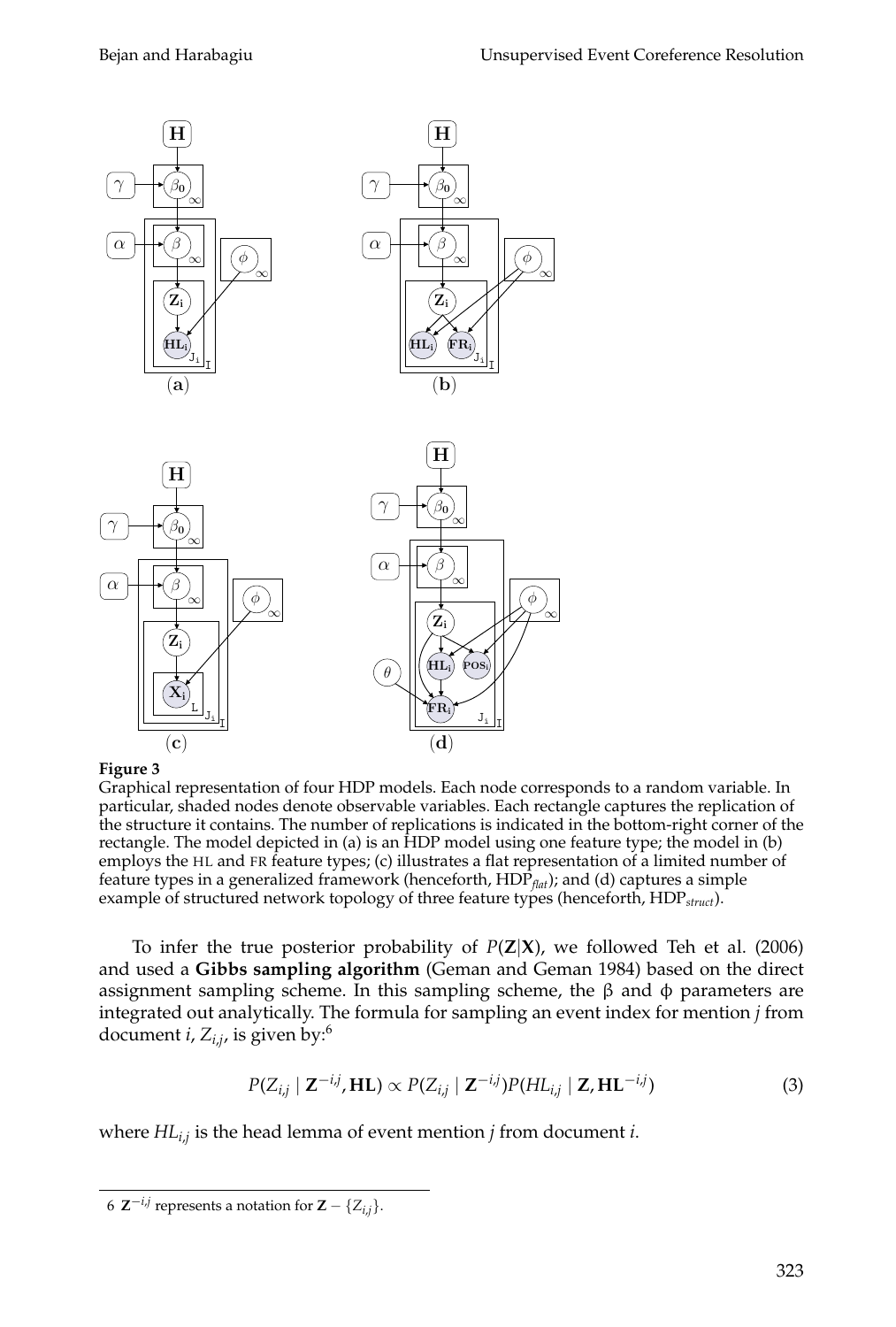First, in the generative process of an event mention, an event index *z* is sampled by using a mechanism that facilitates sampling from a prior for infinite mixture models called the **Chinese restaurant franchise** (CRF) representation, as reported in (Teh et al. 2006):

$$
P(Z_{i,j} = z \mid \mathbf{Z}^{-i,j}, \beta_0) \propto \begin{cases} \alpha \beta_0^u, & \text{if } z = z_{new} \\ n_z + \alpha \beta_0^z, & \text{otherwise} \end{cases}
$$
(4)

In this formula,  $n_z$  is the number of event mentions with event index *z*,  $z_{new}$  is a new event index not used already in  $Z^{-i,j}$ ,  $\beta_0^z$  are the global mixing proportions associated with the *K* events, and  $\beta_0^u$  is the weight for the unknown mixture component.

Next, to generate the mention head lemma (in this model,  $X = \langle HL \rangle$ ), the event *z* is associated with a multinomial emission distribution over the HL feature values having the parameters  $\phi = \langle \phi_E^{hl} \rangle$ . We assume that this emission distribution is drawn from a symmetric Dirichlet distribution with concentration λ*HL*:

$$
P(HL_{i,j} = hl \mid \mathbf{Z}, \mathbf{HL}^{-i,j}) \propto n_{hl,z} + \lambda_{HL}
$$
\n(5)

where *HLi*,*<sup>j</sup>* is the head lemma of mention *j* from document *i*, and *nhl*,*<sup>z</sup>* is the number of times the feature value *hl* has been associated with the event index *z* in (**Z**, **HL**−*i*,*<sup>j</sup>* ).

#### **5.2 The HDP***flat* **Model**

A model in which observable components are represented only by one feature type has the tendency to cluster these components based on their corresponding feature values. This model may produce good results for tasks such as topic discovery where the linguistic objects rely only on lexical information. Because event coreference involves clustering complex objects characterized by a large number of features, it is desirable to extend the  $HDP_{1f}$  model with a generalized model where additional feature types can be easily incorporated. Moreover, this extension should allow multiple feature types to be added simultaneously.

To facilitate this extension, we assume that the feature variables are conditionally independent given **Z**. This assumption considerably reduces the complexity of computing  $P(Z|X)$ . For example, if we want to incorporate into the previous model the feature type associated with the semantic frame evoked by every event mention (i.e., *FR*), the formula becomes:

$$
P(Z_{i,j} | \mathbf{HL}, \mathbf{FR}) \propto P(Z_{i,j}) P(\mathbf{HL}_{i,j}, \mathbf{FR}_{i,j} | \mathbf{Z})
$$
  
 
$$
\propto P(Z_{i,j}) P(\mathbf{HL}_{i,j} | \mathbf{Z}) P(\mathbf{FR}_{i,j} | \mathbf{Z})
$$
 (6)

In this formula, we omit the conditioning components of **Z**, **HL**, and **FR** for the sake of clarity. The graphical representation corresponding to this model is illustrated in Figure 3(b). In general, if **X** consists of *L* feature variables, the inference formula for the Gibbs sampler is defined as:

$$
P(Z_{i,j}|\mathbf{X}) \propto P(Z_{i,j}) \prod_{FT \in \mathbf{X}} P(FT_{i,j}|\mathbf{Z})
$$
\n(7)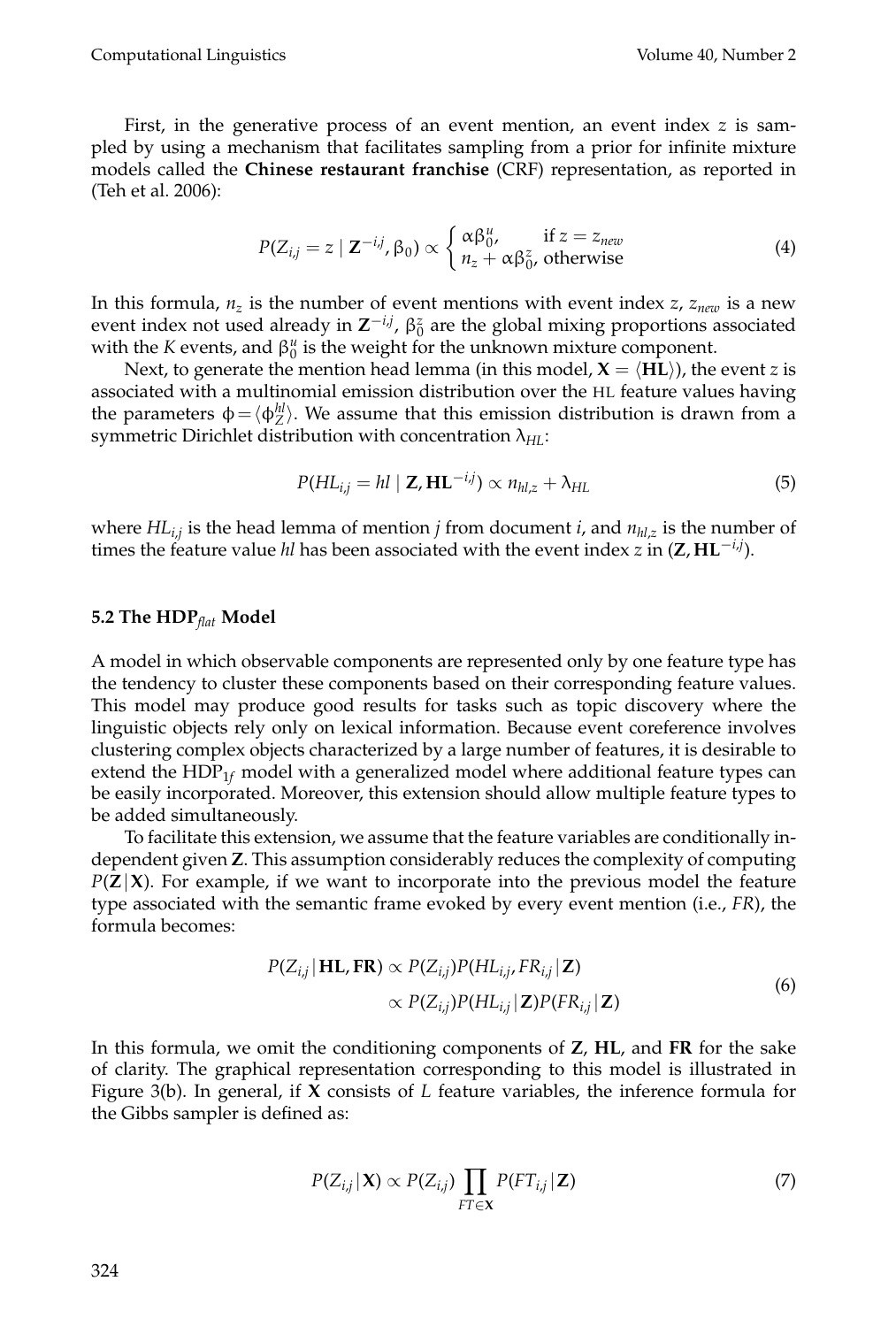The graphical model for this general setting is depicted in Figure 3(c). Drawing an analogy, the graphical representation involving **Z** and feature variables resembles the graphical representation of a naive Bayes classifier.

### **5.3 The HDP***struct* **Model**

When dependencies between feature type variables exist (e.g., in our case, frame elements are dependent on the semantic frames that define them, and frames are dependent on the words that evoke them), various global distributions are involved for computing  $P(Z|X)$ . For the model depicted in Figure 3(d), for instance, the posterior probability is given by:

$$
P(Z_{i,j}|\mathbf{X}) \propto P(Z_{i,j})P(FR_{i,j}|\,HL_{i,j},\theta)\prod_{FT\in\mathbf{X}}P(FT_{i,j}|\,\mathbf{Z})\tag{8}
$$

In this model, *P*(*FRi*,*<sup>j</sup>* |*HLi*,*<sup>j</sup>* , θ) is a global distribution parameterized by θ, and *FT* is a feature type variable from the set  $X = \langle HL, POS, FR \rangle$ . However, one limitation of this particular model is that it requires domain knowledge in order to establish the dependencies between the feature type variables.

For all the HDP extended models, we computed the prior and likelihood factors as described in the HDP1*<sup>f</sup>* model. In the inference mechanism, we assigned soft counts to those likelihood factors whose corresponding feature values cannot be extracted for a given event mention (e.g., unspecified predicate arguments). It is worth noting that there exist event mentions for which not all the features can be extracted. For instance, the feature types corresponding to the left and right lemmatized head words (denoted in Section 4 as LHE and RHE, respectively) are missing for the first and last event mentions in a document. Also, many semantic roles can be absent for an event mention in a given context.

### **6. Infinite Feature Models**

One of the main limitations of the HDP extensions presented in the previous section is that these models have limited capabilities in representing the observable objects characterized by a large number of feature types. This is because, in order to sample the event indices into the set of indicator random variables **Z**, the HDP models need to store in memory large matrices that encode the significant statistics for the observable components associated with each cluster. More specifically, in order to compute the likelihood factors in Equation (5), for each feature type  $FT_i$ ,  $i = 1...L$ , we assigned a counting matrix having the number of rows equal with the number of distinct feature values corresponding to  $FT_i$  and  $K + 1$  columns, where *K* represents the number of inferred events. For instance, the counting matrix corresponding to the head lemma feature type (HL) stores the number of times each feature value of the HL feature type has been associated with each event index during the HDP generative process. The number *nhl*,*<sup>z</sup>* in Equation (5), for example, is stored in a cell of this matrix.

Just to have an idea of how much memory the HDP models require to infer the events from OntoNotes, we made the following calculation. In OntoNotes, we automatically identified a total number of 81,938 event mentions for which we extracted 454,170 distinct feature values. For all data sets, we considered  $L = 132$  feature types, which means that, on average, each feature type is associated with approximately 3,440 feature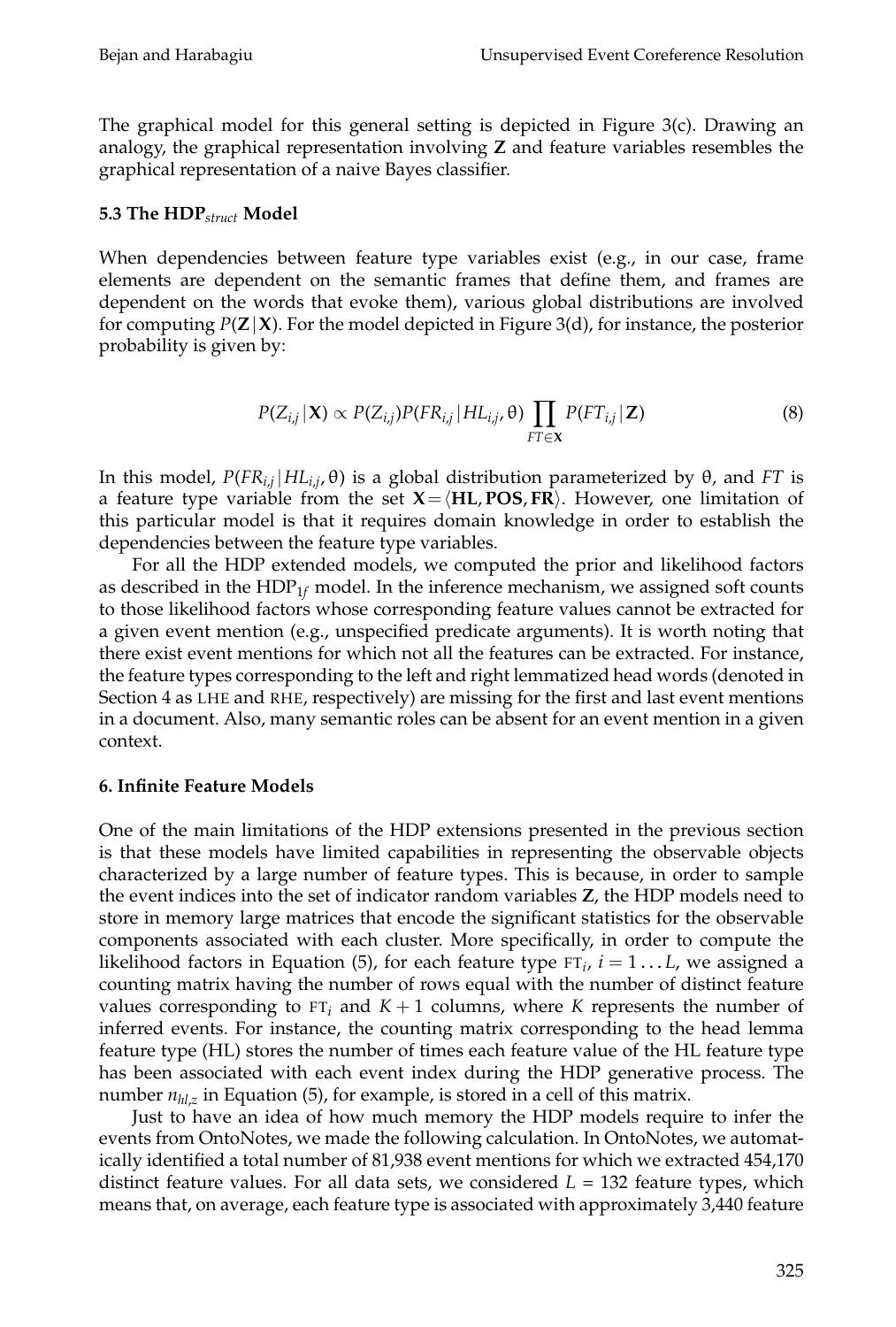values. Because *K* is bounded by the total number of event mentions considered (i.e., the case when each event mention is associated with a different event), the maximum value that it can reach when inferring the event indices from OntoNotes is 81,938. If we consider that each cell from the counting matrices associated with each feature type is represented into the memory by one byte, the total space required to store only one such matrix is, on average,  $81,938\times3,440$  bytes. By a simple computation, the total amount of memory to store all 132 matrices is ∼ 34.6 gigabytes (GB). Furthermore, by adding more data, the amount of memory needed by the HDP models increases considerably. For instance, if we consider all three data sets (with a total number of 148,402 event mentions and 832,611 distinct feature values), the memory space required increases to 115 GB. Because in our implementation we used the int type (4 bytes) to represent the counting matrices, the total amount of memory required by the HDP extensions to infer the event indices from OntoNotes and all three data sets when considering all 132 feature types is in fact  $4 \times 34.6 = 138.4$  GB and  $4 \times 115 = 460.3$  GB, respectively.

Due to this limitation, the HDP extensions will be able to run only using a restricted, manually selected set of feature types.<sup>7</sup> Therefore, the existence of a novel methodology that is able to consider a much smaller subset of representative feature values from the entire feature space is necessary. For this purpose, we devised two novel approaches that provide a more flexible representation of the data by modeling event mentions with an infinite number of features and by using a mechanism to automatically select a finite set of the most salient features for each mention in the inference process. The first approach uses the **Markov Indian buffet process** (mIBP) to represent each object as a sparse subset of a potentially unbounded set of latent features (Griffiths and Ghahramani 2006; Ghahramani, Griffiths, and Sollich 2007; Van Gael et al. 2008), and combines it with the HDP extension presented in the previous section. We call this hybrid the **mIBP–HDP model**. The second approach uses the **infinite factorial hidden Markov model** (iFHMM), which is an extension of mIBP, and combines it with the **infinite hidden Markov model** (iHMM) to form the **iFHMM–iHMM model**.

# **6.1 The mIBP–HDP Model**

In this section, we describe a model that is able to represent event mentions characterized by an unbounded set of feature values into the HDP framework. Although the feature space describing event mentions is unbounded, this approach is able to model the uncertainty in the number of feature values *M* that will be used for clustering event mentions and, at the same time, is able to guarantee that this number is finite at any point in time during the generative process. First, we use mIBP to describe a mechanism for assigning to each event mention a sparse subset of feature values from the set of *M* observed feature values used in the clustering process. We will use the set of notations introduced in this description when presenting both mIBP–HDP and iFHMM–iHMM models. Then, we will show how this mechanism is coupled into the HDP framework.

*6.1.1 The Markov Indian Buffet Process.* The Markov Indian buffet process (Van Gael, Teh, and Ghahramani 2008) defines a distribution over an unbounded set of independent hidden Markov chains, where each chain is associated with a binary latent feature value

<sup>7</sup> Because, in general, most of the counts corresponding to each feature value are assigned to a single cluster, a partial solution for this problem would be an efficient way of managing the sparsity in the counting matrices. However, the main issue of representing the entire set of features into the HDP models remains unaddressed.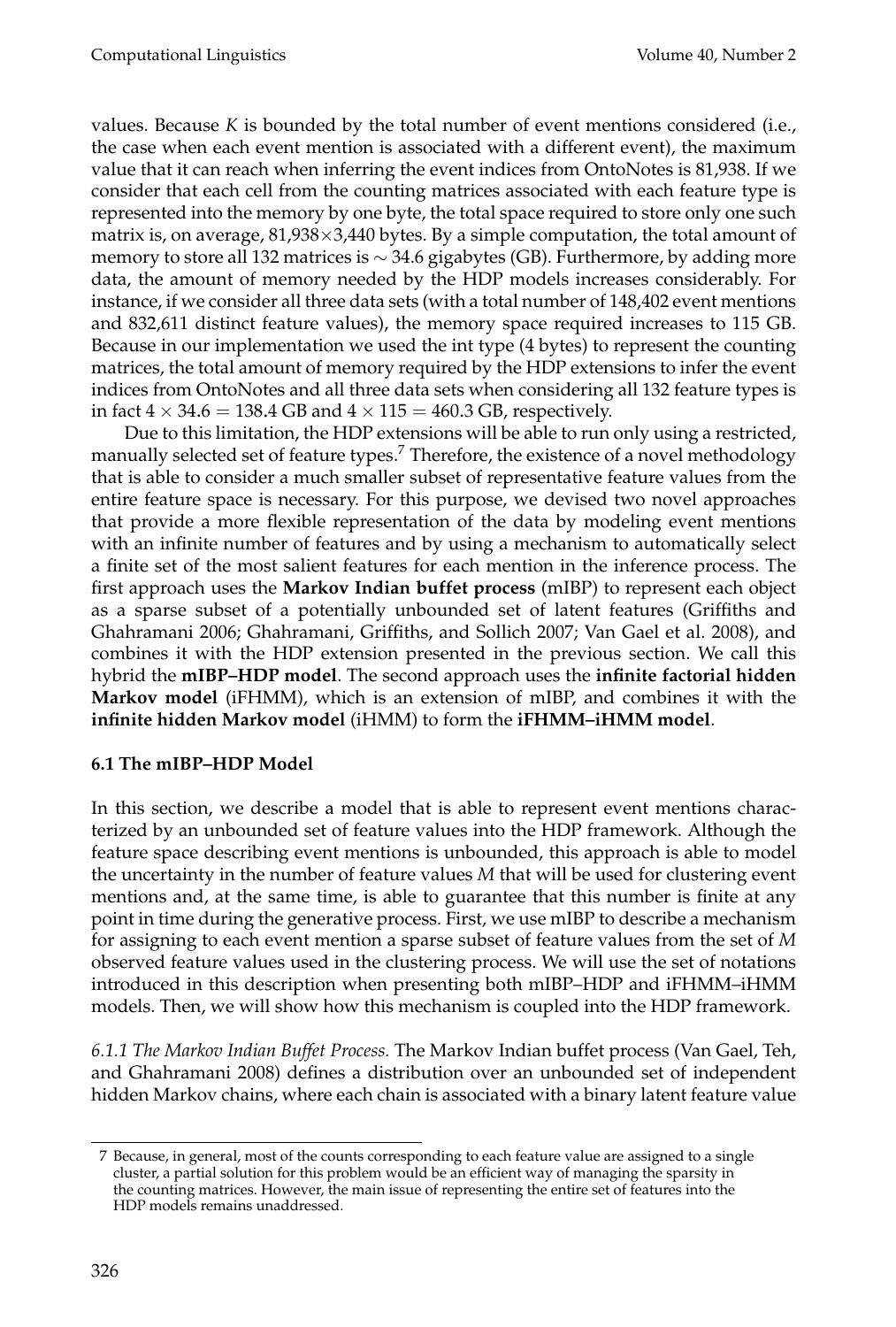that evolves over time according to Markov dynamics. Specifically, if we denote by *M* the total number of Markov chains associated with the latent feature values and by *T* the number of observations, mIBP defines a probability distribution over a binary matrix **F** with an unbounded number of rows  $M(M \rightarrow \infty)$  and *T* columns.

In our framework, we use mIBP to incrementally build the set of *M* observed feature values that will be used for clustering event mentions (denoted as  $\{f^1, f^2, \ldots, f^M\}$ ), as well as to determine which of these feature values will be selected to explain each event mention. The sequence of observations is associated with the sequence of event mentions, *y*<sup>1</sup> , *y*<sup>2</sup> , . . . , *yT*, and each latent feature value in the mIBP framework is associated with one observed feature value from the unbounded set of features that characterize our event mentions. It is worth mentioning that, at any given time point during the mIBP generative process, from the unbounded set of observed features, we index only these *M* observed feature values that correspond to the set of hidden feature values.

The selection of the observed feature values which will represent each event mention in the clustering process is determined by the indicator random variables of the binary matrix **F**. For instance, the selection of the observed feature value  $f^i$  for the event mention  $y_t$  is indicated by an assignment of the binary random variable  $F_t^i$  to 1 in the mIBP generative process. More specifically, the set of observed feature values that will represent the event mention  $y_t$  is indicated in the matrix by the column vector of binary random variables  $\mathbf{F}_t = \langle F_t^1, F_t^2, \dots, F_t^M \rangle$ . Therefore, **F** decomposes the event mentions and represents them as feature value factors, which can then be associated with hidden variables in an iFHMM model as described in Van Gael, Teh, and Ghahramani (2008).

The transition probabilities of the binary Markov chain associated with a latent feature value,  $\mathbf{F}^{\mathbf{m}} = \langle F_1^m, F_2^m, \dots, F_T^m \rangle$ , are given by the following transition matrix:

$$
\mathbf{W}^{(m)} = \begin{pmatrix} 1 - a_m \ a_m \\ 1 - b_m \ b_m \end{pmatrix} \tag{9}
$$

where  $\textbf{W}^{(m)}_{ij} \!=\! P(F^m_{t+1} \!=\! j \!\mid\! F^m_t \!=\! i)$ , the parameters  $a_m \!\sim\! \text{Beta}(\alpha'/M\!,1)$  and  $b_m \!\sim\! \text{Beta}(\gamma',\delta'),$ and the initial state  $F_0^m = 0$ . In the mIBP process, the hidden variable associated with an observed feature value  $f<sup>m</sup>$  and an event mention  $y<sub>t</sub>$  is generated from the following Bernoulli distribution:

$$
F_{t}^{m} \sim \text{Bernoulli}(a_{m}^{1-F_{t-1}^{m}} b_{m}^{F_{t-1}^{m}})
$$
\n(10)

Based on these definitions, we computed the probability of the feature matrix **F** 8 (in which the parameters **a** and **b** are integrated out analytically) by recording the number of 0→0, 0→1, 1→0, and 1→1 transitions for each binary chain *m* into the counting variables  $c_m^{00}$ ,  $c_m^{01}$ ,  $c_m^{10}$ , and  $c_m^{11}$ , respectively. For example, the  $c_m^{11}$  associated with the feature value representing the VERB class  $(f<sup>m</sup> = HWC:VERB)$  counts how many times this feature value was assigned to the event mention  $y_t$  when it was also assigned to the previous event mention *yt*−<sup>1</sup> during the generative process.

The stochastic process that derives the probability distribution in terms of these variables is defined as follows. In the first step, the process assigns a value of 1 to a number of Poisson( $\alpha'$ ) latent features for the first component. In our implementation, this statement is equivalent with the process of randomly selecting for the first event

<sup>8</sup> Technical details for computing this probability are described in Van Gael, Teh, and Ghahramani (2008).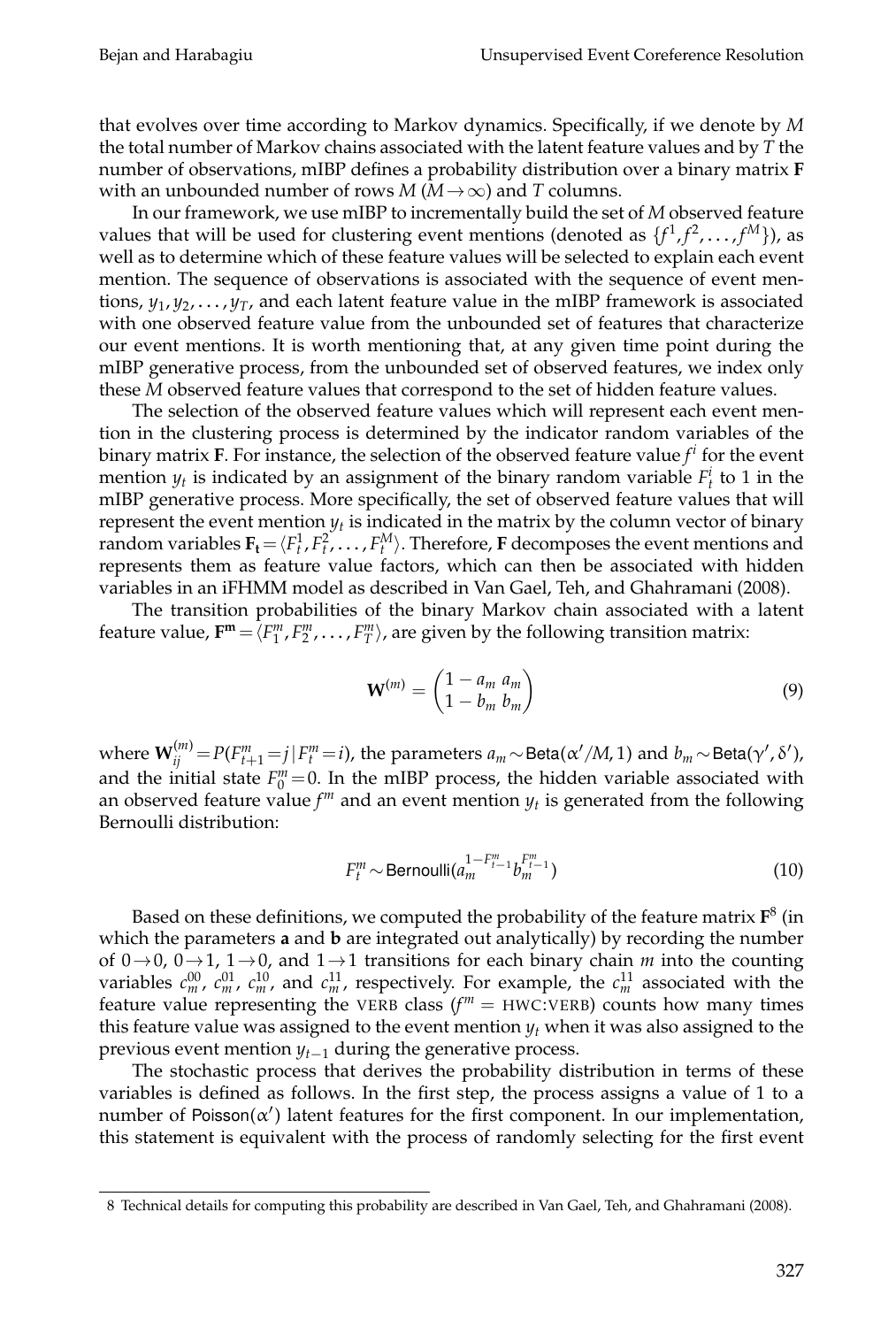mention a number of Poisson $(\alpha')$  observed feature values. In the general case, the sampling of the binary variable from the *mth* Markov chain and associated with the *t th* event mention depends on the value assigned to the hidden variable in the previous *t* − 1 step:

$$
P(F_l^m = 1 | F_{t-1}^m = 1) = \frac{c_m^{11} + \delta'}{\gamma' + \delta' + c_m^{10} + c_m^{11}}
$$
  
\n
$$
P(F_l^m = 1 | F_{t-1}^m = 0) = \frac{c_m^{01}}{c_m^{00} + c_m^{01}}
$$
\n(11)

As a result, in our implementation, the observed feature value *f <sup>m</sup>* is selected for the *t th* event mention according to the probabilities presented in Equation (11). For example, in order to select the feature value which indicates that the *t th* event mention has the OCCURRENCE event class (i.e.,  $f^m =$  EC:OCCURRENCE), we need to determine whether or not the event mention *t* − 1 from the document collection selected this feature value. In the cases when EC:OCCURRENCE was previously selected for the event mention *t* − 1  $(F_{t-1}^m = 1)$ , we select this feature value according to  $P(F_t^m = 1 | F_{t-1}^m = 1)$ . Otherwise, the selection is determined according to  $P(F_t^m = 1 | F_{t-1}^m = 0)$ . Furthermore, in the  $t^{th}$  step of the generative process, the same sampling mechanism is repeated until all *M* latent feature values are generated. After sampling all these feature values for the *t<sup>th</sup>* event mention, an additional number of Poisson( $\alpha'/t$ ) new feature values are assigned to this mention, and *M* gets incremented accordingly.

As an observation regarding the mIBP generative process, it has been shown that *M* grows logarithmically with the number of observed components (in our case, event mentions) (Ghahramani, Griffiths, and Sollich 2007; Doshi-Velez 2009). This type of growth is desirable because it provides a scalable solution for our models to work in an efficient way on fairly large data sets.

*6.1.2 Integration of mIBP into HDP.* One direct application of the mIBP model is to integrate it into the framework of the HDP extension model described in the previous section. In this way, the new nonparametric extension will have the benefits of capturing the uncertainty regarding the number of mixture components that are characterized by a potentially infinite number of feature values. However, to make this hybrid work, we have to devise a mechanism in which only a finite set of relevant feature values will be selected to explain each observation (i.e., event mention) in the HDP inference process.

Our idea of selecting a finite set of representative feature values for each event mention is based on a heuristic approach that is used after running the mIBP generative process. Specifically, by considering the event mention *y<sup>t</sup>* , *f <sup>m</sup>* one of the feature values that characterizes  $y_t$ ,  $q_m$  the number of times  $f^m$  was selected for all mentions during mIBP, and  $v_t$  a threshold variable for  $y_t$  such that  $v_t \sim$  Uniform(1, max $\{q_m \mid F_t^m = 1\}$ ), we define the finite set of feature values  $B_t$  corresponding to the observation  $y_t$  as:

$$
B_t = \{f^m \mid F_t^m = 1 \land q_m \ge v_t\} \tag{12}
$$

A pictorial representation of this idea is illustrated in Figure 4, where only the feature values  $f^m$  with the corresponding counts  $q_m$  above the threshold indicated by  $v_t$  are selected in  $B_t$ . The finiteness of this feature set is based on the observation that, at any time point during the generative process of the mIBP model, only a finite set of latent features have assigned a value of 1 for an event mention. Furthermore, based on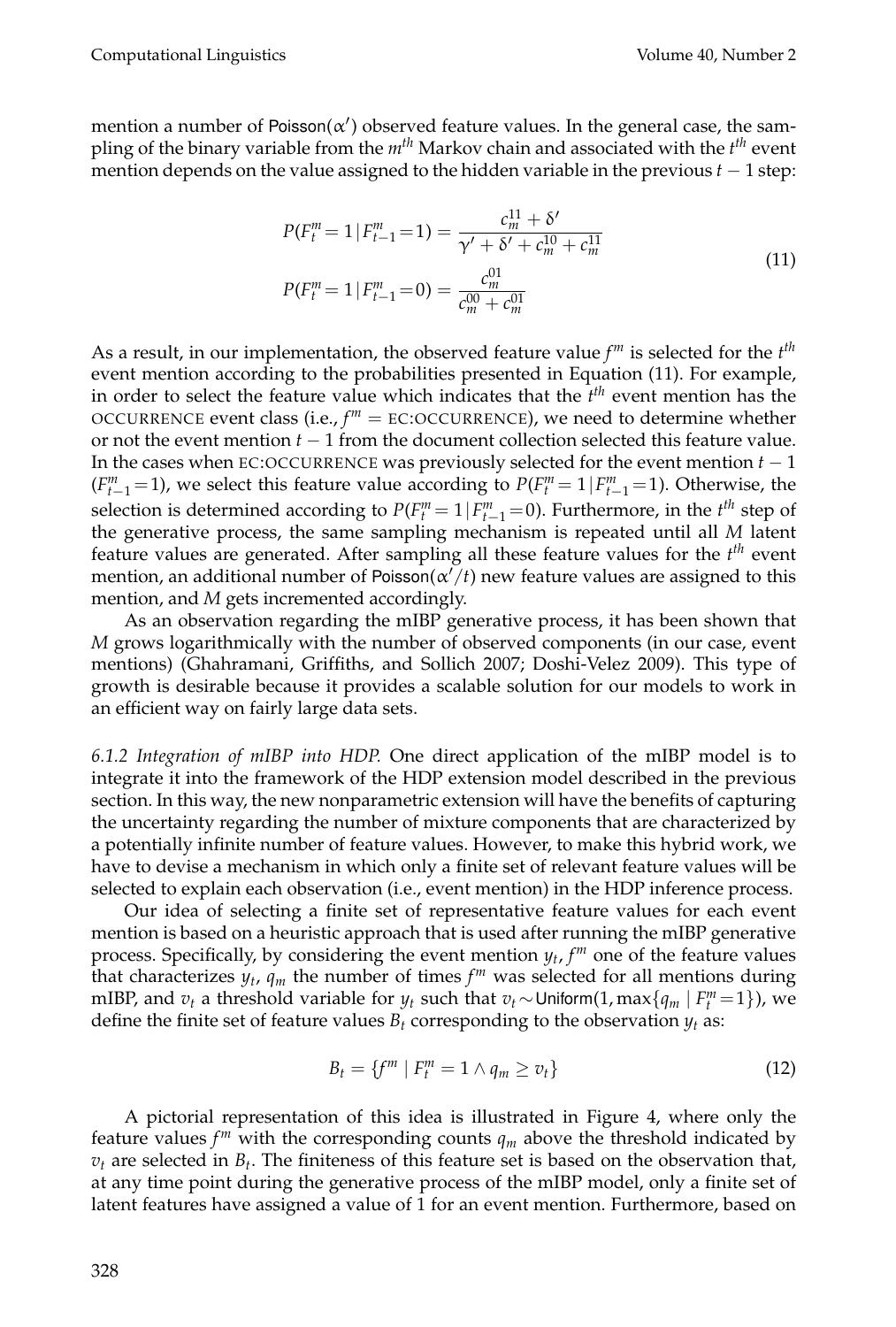

**Figure 4**

Graphical representation of the mechanism for filtering the feature values associated with the event mention *y<sup>t</sup>* . After this mechanism is applied, *y<sup>t</sup>* will be represented only by the feature values  $f^m$  for which their corresponding counts  $q_m$  are above the threshold variable  $v_t$ .

the assumption that the more a feature value is selected during the mIBP generative process the more relevant it is for the event coreference task, each set  $B_t$  contains the most informative feature values that are able to explain its corresponding event mention *yt* . This last property is ensured by the second constraint imposed when building each set  $B_t$  (i.e.,  $q_m \ge v_t$ ). Due to the fact that the threshold variables are sampled using a uniform distribution, we denote this model as mIBP–HDP*uniform*.

The feature values selected by this mechanism are used to represent the event mentions in the clustering process of the HDP. The main difference from the original implementation of the HDP extensions is that, in this new model, instead of representing the event mentions by the entire set of feature values from the initial feature space (which can be as large as possible), only a restricted subset of these feature values is considered. Furthermore, due to the random process of selecting the feature values, the number of feature values associated with each event mention can vary significantly. We adapted the implementation of the HDP framework to this modification by truncating all counting matrices such that they will represent only the feature values selected in mIBP. More specifically, we removed from each counting matrix the rows corresponding to all the feature values that were not selected during the mIBP generative process. Because *M* grows as *O*(log *T*), it now becomes feasible for the HDP extension models to represent event mentions using the entire set of feature types. It is important to mention that this modification does not affect the implementation of the Gibbs sampler in the HDP framework because we always normalize the probabilities corresponding to the likelihood factors in Equation (5) when computing the posterior distribution over event indices.

Moreover, using the assumption that the relevance of a feature value is proportional with the number of times it was selected during the mIBP generative process, we explored additional heuristics for building the sets of feature values *B<sup>t</sup>* for each event mention. In general, we chose these new heuristics to be biased towards selecting more relevant feature values  $f^m$  for each event mention  $y_t$  (i.e., their counts  $q_m$  to be closer to  $\max\{q_m | F^m_t = 1\}$ ). One such heuristic is based on the method that considers for each event mention  $y_t$  all feature values  $f^m$  with the counts  $q_m \ge 1$  (i.e.,  $v_t = 1$ ). In this case, each set  $B_t$  contains all the observed feature values selected for each event mention  $y_t$ during the mIBP process, and therefore it represents a subset of the set of observed feature values  $\{f^1, f^2, \ldots, f^M\}$ . It is worth mentioning that all the subsets of  $\{f^1, f^2, \ldots, f^M\}$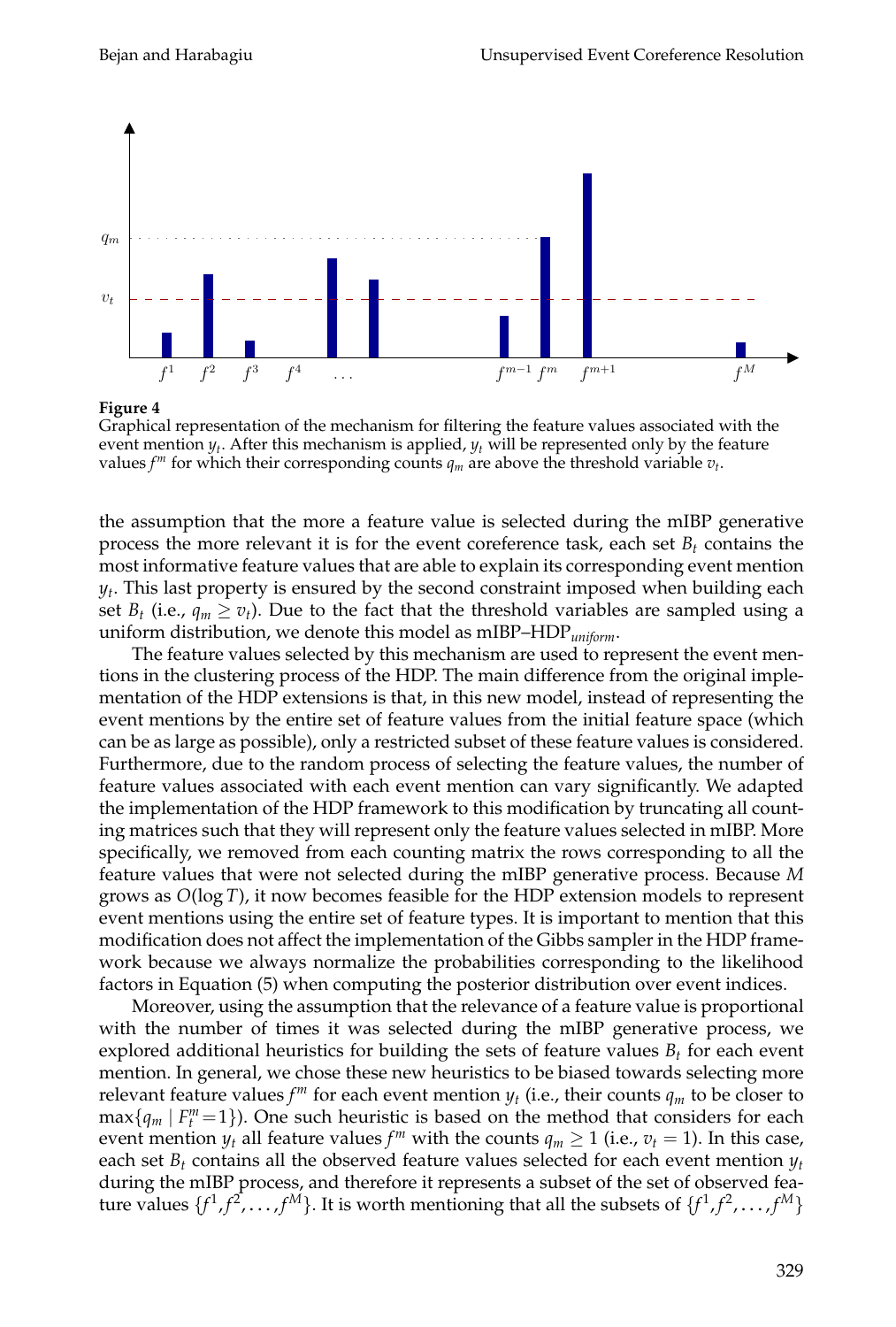are finite due to the fact that *M* is finite at any given point in time during mIBP. In consequence, all the *B<sup>t</sup>* sets derived using this heuristic are finite. Because no feature value is filtered out after it was assigned to an event mention during mIBP, we denote the model implementing this heuristic as mIBP–HDP*unfiltered*. Starting from the distribution of the counting variables *q<sup>m</sup>* corresponding to those feature values *f <sup>m</sup>* selected during the mIBP generative process for an event mention  $y_t$ , another heuristic considers for building each set  $B_t$  only the feature values with the counts above the median of this distribution (mIBP–HDP*median*). Finally, the last heuristic we experimented with is based on the idea of sampling the threshold variables  $v_t$  directly from the distribution of the counting variables associated with each event mention *y<sup>t</sup>* (mIBP–HDP*discrete*). The implementation of these three heuristics is possible due to the observation that in the mIBP–HDP framework the size of each set  $B_t$  is not required to be known in advance.

# **6.2 The iFHMM–iHMM Model**

Over the years, the **hidden Markov model** (HMM) (Rabiner 1989) has proven to be one of the most commonly used statistical tools for modeling time series data. Due to the efficiency in estimating its parameters, various HMM generalizations were proposed for a better representation of the latent structure encoded in this type of data. Figure 5 illustrates a hierarchy of HMM extensions whose main criteria of expansion is based on relaxing the constraints on the parameters *M* (the number of state chains) and *K* (the number of clustering components). In the **factorial hidden Markov model** (FHMM), Ghahramani and Jordan (1997) introduced the idea of factoring the hidden state space into a finite number of state variables, in which each of these variables has its own Markovian dynamics. Later on, Van Gael, Teh, and Ghahramani (2008) introduced the



**Figure 5** Extensions of the hidden Markov model.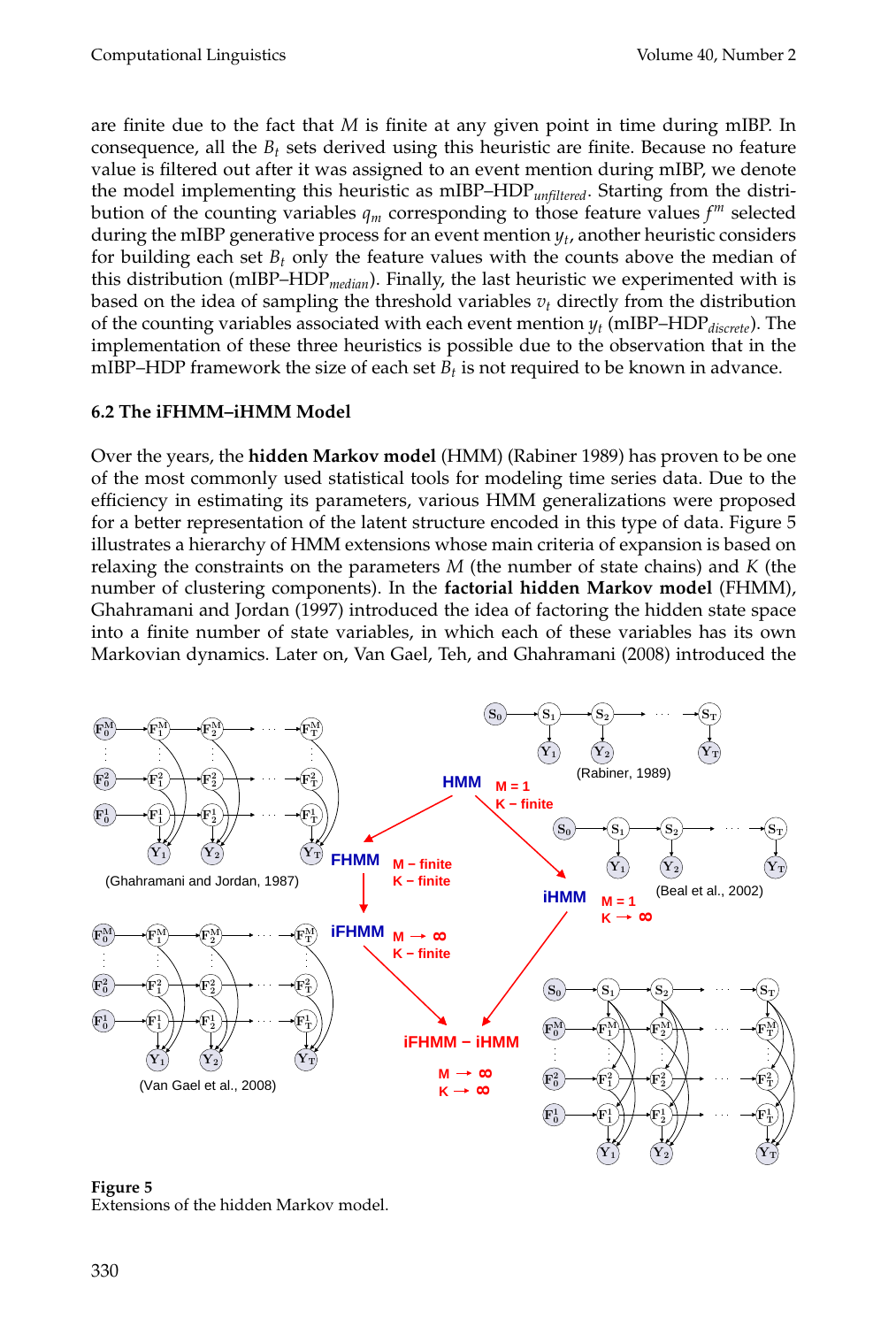**infinite factorial hidden Markov model** (iFHMM) with the purpose of allowing the number of parallel Markov chains *M* to be learned from data. Although the iFHMM provides a more flexible representation of the latent structure, it cannot be used as a framework where the number of clustering components *K* is infinite. In this direction, Beal, Ghahramani, and Rasmussen (2002) proposed the **infinite hidden Markov model** (iHMM) in order to perform inferences with an infinite number of states *K*. To further increase the representational power for modeling discrete time series data, we introduce a novel nonparametric extension that combines the best of the iFHMM and iHMM models (denoted as iFHMM–iHMM) and lets both parameters *M* and *K* to be learned from data.

As shown in Figure 5, the graphical representation of this new model consists of a sequence of hidden state variables, (s<sub>1</sub>, . . . , s<sub>T</sub>), that corresponds to the sequence of event mentions (*y*<sup>1</sup> , . . . , *yT*). Each hidden state *s<sup>t</sup>* can be assigned to one of the *K* latent events,  $s_t \in \{1, ..., K\}$ , and each mention  $y_t$  is represented by a column vector of binary random variables  $\langle F_t^1, F_t^2, \ldots, F_t^M \rangle$ . One element of the transition probability π is defined as  $\pi_{ij} = P(s_i = j | s_{i-1} = i)$ , and a mention  $y_t$  is generated according to a likelihood model  ${\cal F}$  that is parameterized by a state-dependent parameter  $\phi_{s_t}(y_t|s_t\!\sim\!{\cal F}(\phi_{s_t})).$  The observation parameters φ are independent and identically distributed drawn from a prior base distribution *H*.

*6.2.1 Inference.* The main idea of the inference mechanism corresponding to this new model is illustrated in Figure 6. As depicted in this figure, each step in the generative process of the new hybrid model is performed in two consecutive phases. In the first phase, the binary random variables associated with each feature value from the iFHMM framework are sampled using the mIBP mechanism, and consequently, the most salient feature values are selected for each event mention (Figure 6: Phase I). Of note, the *B<sup>t</sup>* sets of feature values associated with each event mention *y<sup>t</sup>* are determined using the same set of heuristics as described in Section 6.1. In the second phase, the feature values sampled so far, which become observable during this phase, are used in an adapted **beam sampling algorithm** (Van Gael et al. 2008) to infer the clustering components or latent events (Figure 6: Phase II).

Because we utilized the same mechanism for determining the sets of relevant feature values for each event mention (as described in Section 6.1), in this section we focus on describing our implementation of the beam sampling algorithm. The beam sampling algorithm (Van Gael et al. 2008) combines the ideas of slice sampling (Neal 2003) and dynamic programming for an efficient sampling of state trajectories. Because in time series models the transition probabilities have independent priors (Beal, Ghahramani, and Rasmussen 2002), Van Gael et al. (2008) also used the HDP mechanism to allow couplings across transitions. For sampling the whole hidden state trajectory **s**, this algorithm uses a **forward filtering-backward sampling technique**.

As described in Van Gael et al. (2008), in the forward step, an auxiliary variable *u<sup>t</sup>* is sampled for each mention  $y_t$ ,  $u_t \sim$  Uniform(0,  $\pi_{s_{t-1} s_t}$ ). The auxiliary variables  $\bf{u}$  are used to filter only those trajectories  $s$  for which  $\pi_{s_{t-1}s_t} \geq u_t$ , for all *t*. Also, in this step, for all *t*, the probabilities  $P(s_t | y_{1:t}, u_{1:t})$  are computed as follows:

$$
P(s_t | y_{1:t}, u_{1:t}) \propto P(y_t | s_t) \sum_{s_{t-1}: u_t < \pi_{s_{t-1}s_t}} P(s_{t-1} | y_{1:t-1}, u_{1:t-1}) \tag{13}
$$

In this formula, the dependencies involving parameters  $\pi$  and  $\phi$  are omitted for clarity.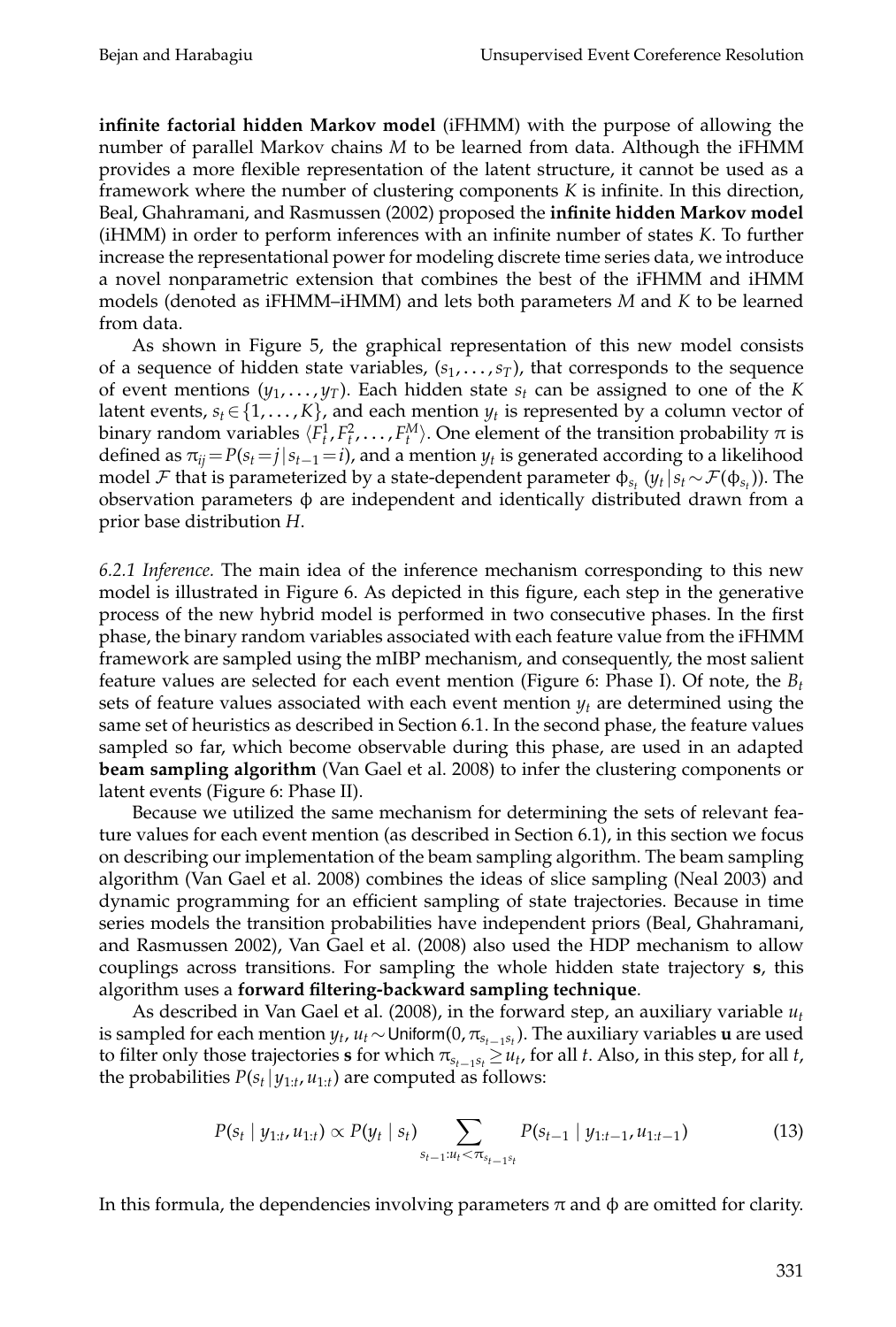

### **Figure 6**

A step in the generative process of the iFHMM–iHMM model is performed in two phases: (Phase I) sample the feature values for each event mention, and (Phase II) sample the latent events.

In the backward step, first, the event for the last state  $s<sub>T</sub>$  is directly sampled from  $P(s_T | y_{1:T}, u_{1:T})$  and then, for all  $t : T - 1$ , 1, each state  $s_t$  given  $s_{t+1}$  is sampled using the following formula:

$$
P(s_t \mid s_{t+1}, y_{1:T}, u_{1:T}) \propto P(s_t \mid y_{1:t}, u_{1:t}) P(s_{t+1} \mid s_t, u_{t+1})
$$
\n(14)

To sample the emission distribution  $\phi$  efficiently and to ensure that each mention is characterized by a finite set of representative features, in our implementation of the beam sampling algorithm, we set the base distribution *H* to be conjugate with the data distribution  $\mathcal F$  in a Dirichlet-multinomial model with the multinomial parameters  $(o_1, \ldots, o_K)$  defined as:

$$
o_k = \sum_{t=1}^{T} \sum_{f^m \in B_t} n_{mk}
$$
 (15)

where *nmk* counts how many times the feature value *f <sup>m</sup>* was assigned in the generative process to event *k*, and  $B_t$  stores a finite set of feature values for  $y_t$  as defined in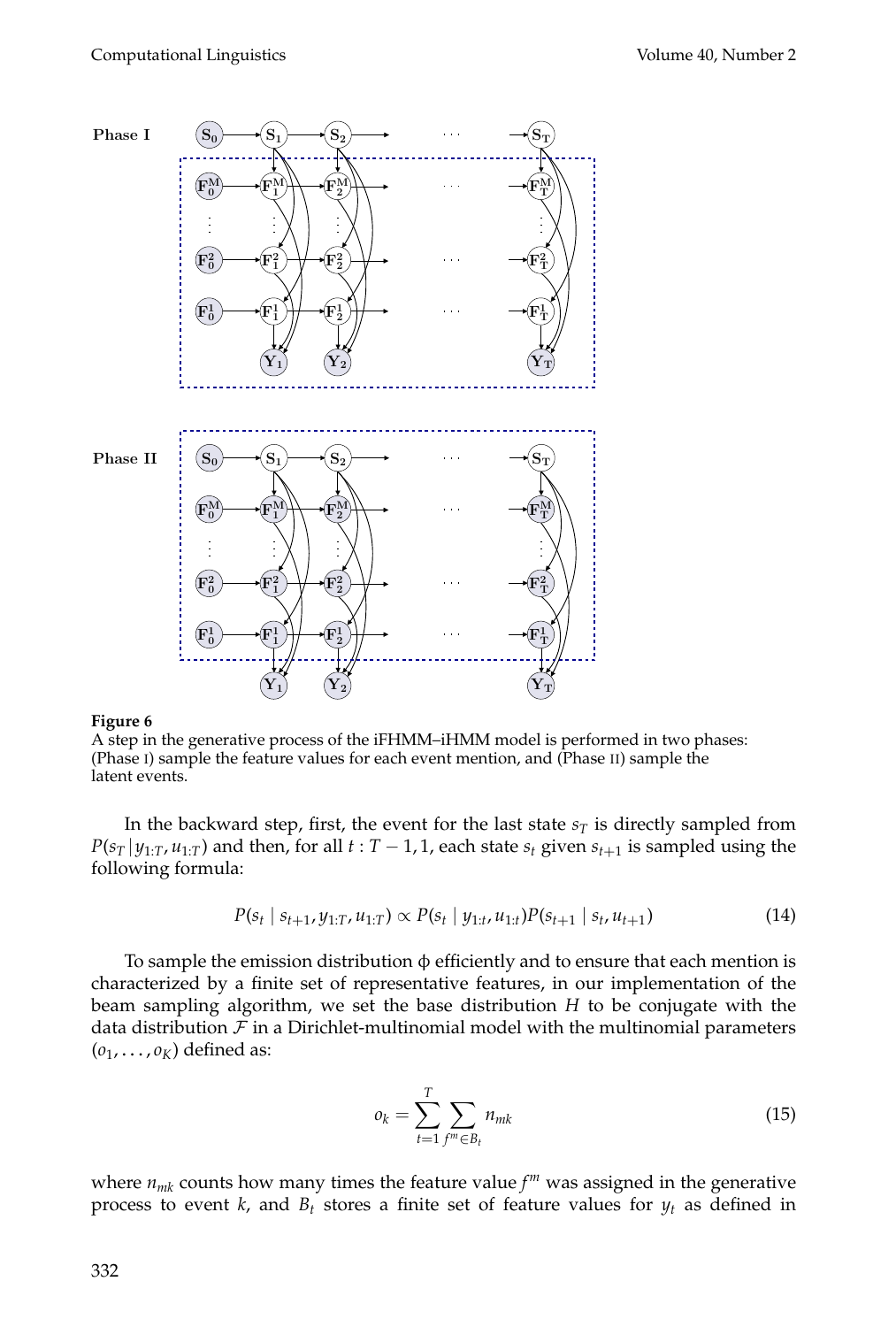Section 6.1. As can be noticed, the multinomial parameters defined here are finite due to the fact that each set of feature values  $B_t$  is finite and the number of event mentions  $T$  is fixed. This allows us to define a proper emission distribution for the new hybrid model. In a similar manner to the notations of the mIBP–HDP model, we make notations of the iFHMM–iHMM model according to the heuristic used for selecting the feature values.

# **7. Evaluation**

In this section, we present the evaluation framework of the Bayesian models for both within-document (WD) and cross-document (CD) coreference resolution. We start by briefly describing the experimental set-up and coreference evaluation measures, and then continue by showing the experimental results on the ACE, OntoNotes, and EventCorefBank data sets. Finally, we conclude with an analysis of the most common errors made by the Bayesian models.

## **7.1 The Experimental Set-up**

In the data processing phase, we extracted the linguistic features described in Section 4 for each event mention annotated in the three data sets. As a result of this phase, in the ACE corpus, we identified 6,553 event mentions grouped into 4,946 events, and in the OntoNotes corpus, we identified 11,433 event mentions grouped into 3,393 events. Likewise, in the new ECB corpus, we distinguished 1,744 event mentions, 1,302 withindocument events, 339 cross-document events, and 43 seminal events (or topics). Table 1 lists additional statistics extracted from these three data sets after performing this phase.

It is also worth mentioning that for processing OntoNotes we devoted additional efforts. This is because, in spite of the fact that OntoNotes provides coreference annotations for both entity and event mentions, the annotations from this data set do not specify which of the mentions refer to entities and which of them refer to events. Therefore, in order to identify only the event mentions from OntoNotes, we first ran our event identifier (Bejan 2007) and then marked as event mentions only those mentions annotated in this data set that overlap with the mentions extracted by the event identifier.

|                                                        | <b>ACE</b> | OntoNotes | ECB     |  |
|--------------------------------------------------------|------------|-----------|---------|--|
| Number of true mentions                                | 6,553      | 11,433    | 1,744   |  |
| Number of system mentions                              | 45,289     | 81,938    | 21,175  |  |
| Number of within-document events                       | 4,946      | 3,393     | 1,302   |  |
| Number of cross-document events                        |            |           | 339     |  |
| Number of documents                                    | 745        | 1,540     | 482     |  |
| Number of seminal events                               |            |           | 43      |  |
| Average number of true mentions/within-document event  | 1.32       | 3.37      | 1.34    |  |
| Average number of true mentions/document               | 8.79       | 7.42      | 3.62    |  |
| Average number of true mentions/seminal event          |            |           | 40.55   |  |
| Average number of system mentions/document             | 60.79      | 53.2      | 43.93   |  |
| Average number of within-document events/document      | 6.63       | 2.20      | 2.70    |  |
| Average number of within-document events/seminal event |            |           | 30.27   |  |
| Average number of cross-document events/seminal event  |            |           | 7.88    |  |
| Average number of documents/seminal event              |            |           | 11.20   |  |
| Number of distinct feature values for system mentions  | 391,798    | 454,170   | 237,197 |  |

# **Table 1**

Statistics of the ACE, OntoNotes, and ECB corpora.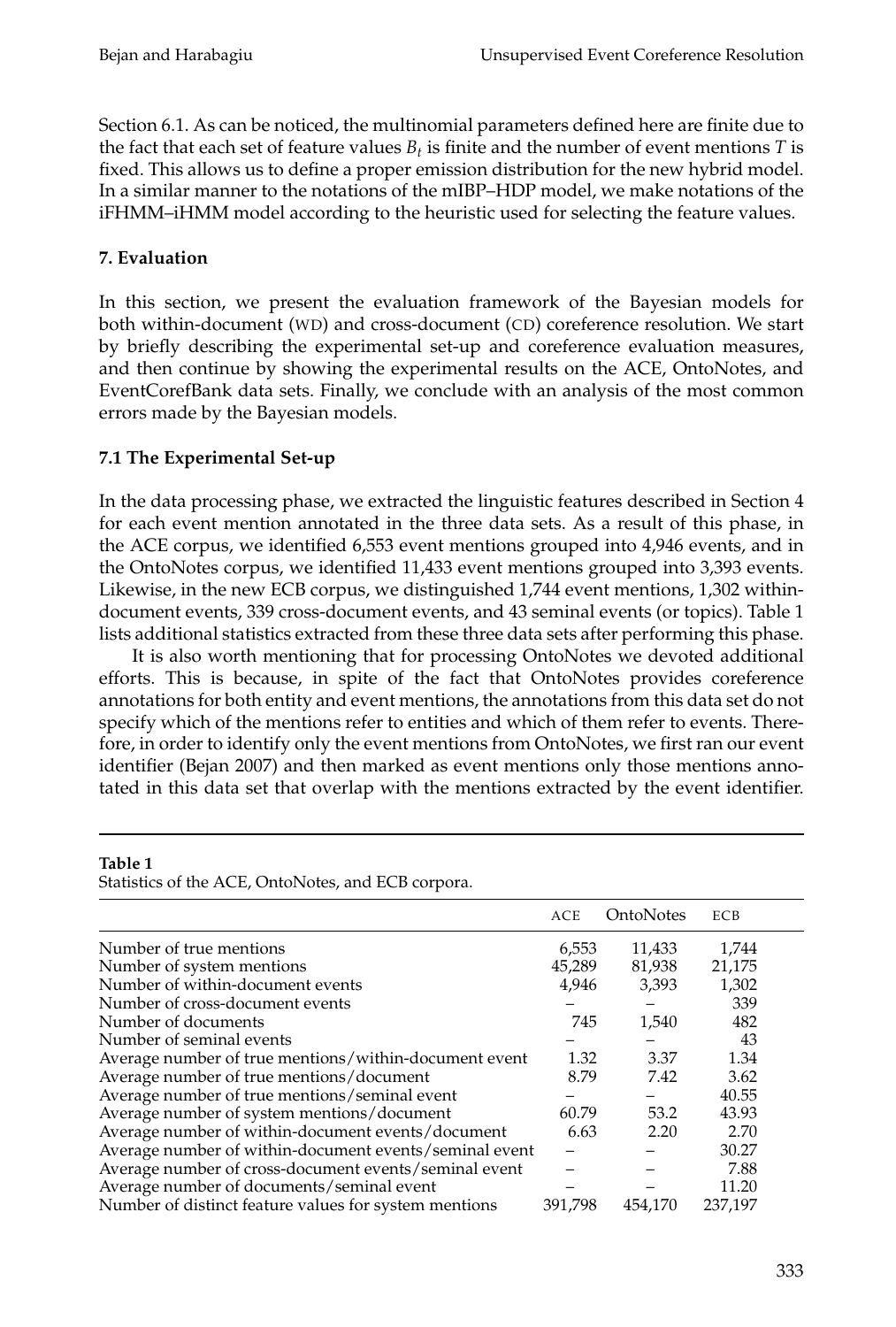Using this procedure, we marked a number of 4,940 mentions as event mentions from the total number of 67,500 mentions annotated in OntoNotes. In a second step of processing OntoNotes, we extended the number of event mentions to 11,433 by marking all the mentions that share the same cluster with at least one event mention from the set of 4,940 previously identified event mentions. From the 6,493 event mentions marked in this step, the majority of them correspond to nouns (4,707) and to the *it* pronoun (767).

Although only a small subset of event mentions was manually annotated with event coreference information in the three data sets (also called the set of **true** or **gold event mentions**), during the generative process, we considered all possible event mentions that are expressed in the data sets for every specific event. We believe this is a more realistic approach, in spite of the fact that we evaluated only the manually annotated events. For this purpose, we ran the event identifier described in Bejan (2007) on the ACE, OntoNotes, and ECB corpora, and extracted 45,289, 81,938, and 21,175 event mentions, respectively. It is also worth mentioning that the set of event mentions obtained from running the event identifier (also called the set of **system event mentions**) on ACE and ECB includes more than 98% from the set of true event mentions. In terms of feature space dimensionality over the two data sets, we performed experiments with a set of 132 feature types, where each feature type consists, on average, of 6,300 distinct feature values.

In the evaluation phase, we considered only the true mentions from the ACE test data set and from the test sets of a five-fold cross validation scheme on the OntoNotes and ECB data sets. For evaluating the cross-document coreference annotations from EventCorefBank, we adopted the same approach as described in Bagga and Baldwin (1999) by merging all the documents from the same topic into a meta-document and then scoring this document as performed for within-document evaluation. To compute the final results of our experiments, we averaged the results over five runs of the generative models.

### **7.2 Coreference Resolution Metrics**

Because there is no agreement on the best coreference resolution metric, we used four metrics for our evaluation: the **link**-based MUC metric (Vilain et al. 1995), the **mention**based B <sup>3</sup> metric (Bagga and Baldwin 1998), the **entity**-based CEAF metric (Luo 2005), and the pairwise (PW) metric. These metrics report results in terms of recall (R), precision (P), and F-score (F) by comparing the true set of coreference chains  $\mathcal T$  (i.e., the manually annotated coreference chains) against the set of chains predicted by a coreference resolution system S. Here, a **coreference link** represents a pair of coreferential mentions whereas a **coreference chain** represents all the event mentions from the same cluster with coreference links between consecutive mentions.

The MUC recall computes the number of common coreference links in  $\mathcal T$  and  $\mathcal S$ divided by the number of links in  $\mathcal{T}$ , and the MUC precision computes the number of common links in  $\mathcal T$  and  $\mathcal S$  divided by the number of links in  $\mathcal S$ . As was previously noted (Luo et al. 2004; Denis and Baldridge 2008; Finkel and Manning 2008), this metric favors the systems that group mentions into smaller number of clusters (or, in other words, systems that predict large coreference chains) and does not take into account single mention clusters. For instance, a system that groups all entity mentions into the same cluster achieves a MUC score that surpasses any published results of known systems developed for the task of entity coreference resolution.

The  $B<sup>3</sup>$  metric was designed to overcome some of the MUC metric's shortcomings. This metric computes the recall and precision for each mention and then estimates the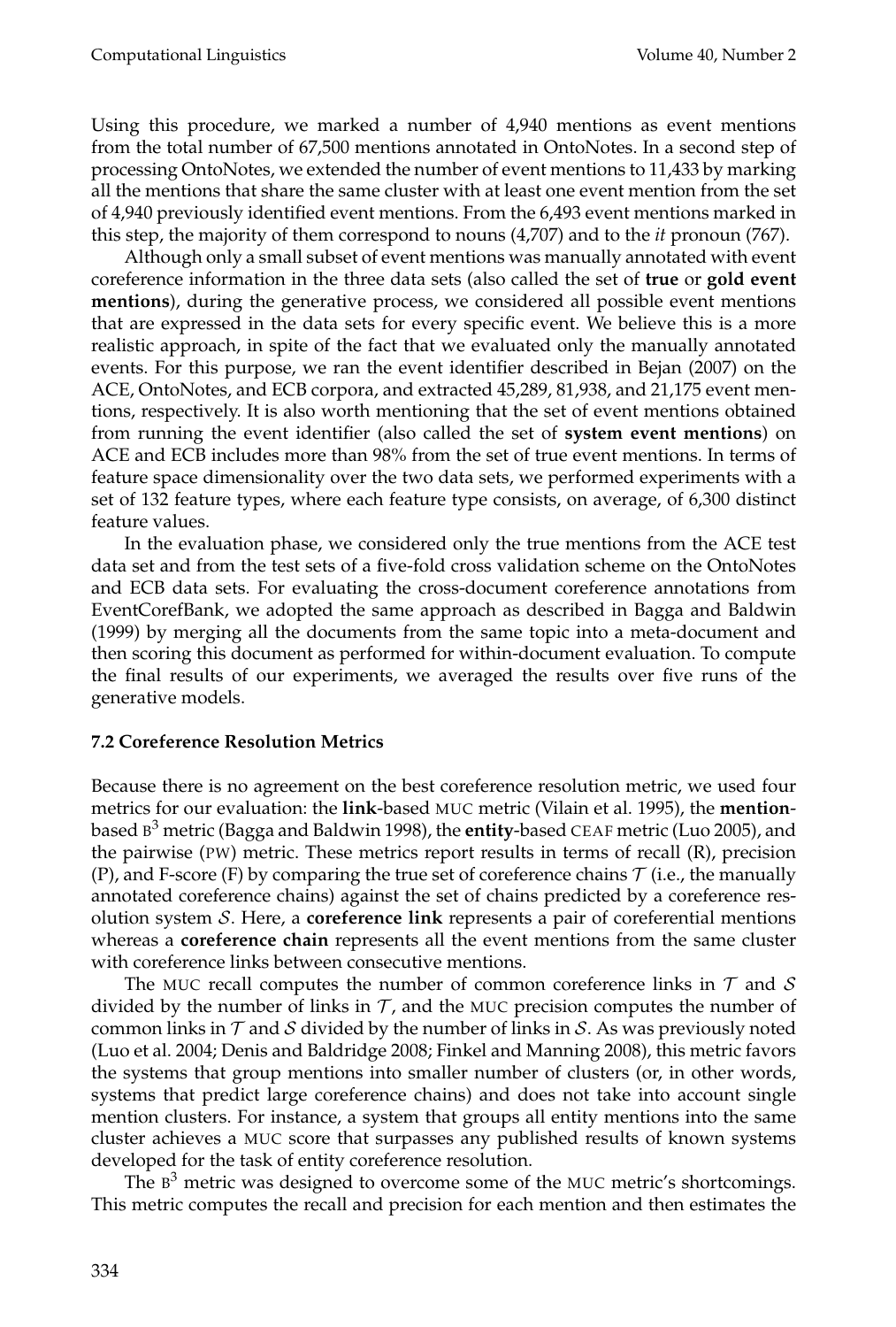overall score by averaging over all mention scores. For a given mention *m*, the scorer compares the true coreference chain that contains the mention  $m(T_m)$  against the system chain that contains the same mention  $m(S_m)$ . Thus, the recall for  $m$  is the ratio of the number of common elements in  $S_m$  and  $T_m$  over the number of elements in  $T_m$ . Similarly, the precision corresponding to the mention  $m$  is the ratio of the number of common elements in  $S_m$  and  $T_m$  over the number of elements in  $S_m$ . Because this metric computes the precision and recall for each mention, it will penalize in precision the systems that predict a small number of clusters. Because of the same reason, this metric includes single mention clusters in the evaluation.

The Constrained Entity-Alignment F-Measure (CEAF) scorer finds the best alignment between the set of true coreference chains  $\mathcal T$  and the set of predicted coreference chains S. This is equivalent to finding the best mapping in a weighted bipartite graph. We computed the weight of a pair of coreference chains  $(T_i, S_j)$ , with  $T_i \in \mathcal{T}$  and  $S_j \in \mathcal{S}$ , by using the  $\phi_4$  similarity measure described in Luo et al. (2004). Therefore, the CEAF recall and precision measures are computed as the overall similarity score of the best alignment divided by the self-similarity score of the coreference links in  $\mathcal T$  and  $\mathcal S$ , respectively.

The last coreference metric that we considered, the PW metric, finds correspondences between all mentions pairs  $(m_i, m_j)$  from the true and system chains with the coreference chains linking the mentions *m<sup>i</sup>* and *m<sup>j</sup>* in the system and true chains, respectively. As can be noticed, this metric overpenalizes those systems that predict too many or too few clusters when compared with the number of true clusters.

### **7.3 Experimental Results**

Tables 2, 3, 4, and 5 list the results performed by our proposed baselines (rows 1–2), by the HDP models (rows 3–8), by the mIBP–HDP model (row 9), and by the iFHMM– iHMM model (rows 10–13). We discuss the performance achieved by these models in the remaining part of this section.

### **Table 2**

|    | Model configuration                                    |      | MUC  | F    |      | $R^3$ |      |      | <b>CEAF</b><br>P |      |      | PW   |      |
|----|--------------------------------------------------------|------|------|------|------|-------|------|------|------------------|------|------|------|------|
|    |                                                        | R    | P    |      | R    | P     | F    | R    |                  | F    | R    | P    | F    |
| 1  | $\mathrm{BL}_{e class}$                                | 94.3 | 33.1 | 49.0 | 97.9 | 25.0  | 39.9 | 14.7 | 64.4             | 24.0 | 93.5 | 8.2  | 15.2 |
| 2  | $BL_{syn}$                                             | 71.9 | 29.6 | 41.5 | 89.3 | 36.7  | 52.1 | 25.1 | 64.8             | 36.2 | 63.8 | 10.5 | 18.1 |
|    |                                                        |      |      |      |      |       |      |      |                  |      |      |      |      |
| 3  | $HDP_{1f}$ (HL)                                        | 62.2 | 43.1 | 50.9 | 86.0 | 70.6  | 77.5 | 62.3 | 76.4             | 68.6 | 50.5 | 27.7 | 35.8 |
|    |                                                        |      |      |      |      |       |      |      |                  |      |      |      |      |
| 4  | $HDP_{flat}$ (LF)                                      | 52.5 | 51.1 | 51.8 | 82.9 | 82.6  | 82.7 | 74.9 | 75.8             | 75.3 | 42.4 | 41.9 | 42.1 |
| 5  | $(LF+CF)$                                              | 48.9 | 53.1 | 51.0 | 82.0 | 84.9  | 83.4 | 77.8 | 75.3             | 76.6 | 37.9 | 45.1 | 41.2 |
| 6  | $(LF+CF+WF)$                                           | 53.8 | 53.9 | 53.9 | 83.3 | 83.6  | 83.4 | 76.3 | 76.2             | 76.3 | 42.2 | 43.9 | 43.0 |
|    | $(LF+CF+WF+SF)$                                        | 53.5 | 54.2 | 53.9 | 83.4 | 84.2  | 83.8 | 76.9 | 76.5             | 76.7 | 43.3 | 47.1 | 45.1 |
|    |                                                        |      |      |      |      |       |      |      |                  |      |      |      |      |
| 8  | $HDP_{struct}$ (HL $\rightarrow$ FR $\rightarrow$ FEA) | 61.9 | 49.0 | 54.7 | 86.2 | 76.9  | 81.3 | 69.0 | 77.5             | 73.0 | 53.2 | 38.1 | 44.4 |
|    |                                                        |      |      |      |      |       |      |      |                  |      |      |      |      |
| 9  | $m$ IBP-HDP $_{unfiltered}$                            | 48.7 | 41.9 | 45.1 | 81.7 | 76.4  | 79.0 | 68.8 | 73.8             | 71.2 | 37.4 | 28.9 | 32.6 |
|    |                                                        |      |      |      |      |       |      |      |                  |      |      |      |      |
| 10 | iFHMM-iHMM <sub>unfiltered</sub>                       | 50.7 | 52.0 | 51.4 | 82.8 | 83.6  | 83.2 | 75.8 | 75.0             | 75.4 | 41.4 | 42.6 | 42.0 |
|    |                                                        | 52.5 | 50.2 | 51.3 | 83.1 | 81.5  | 82.3 | 73.7 | 75.1             | 74.4 | 41.9 | 40.1 | 41.0 |
| 11 | iFHMM-iHMM <sub>discrete</sub>                         |      |      |      |      |       |      | 73.2 | 75.2             |      | 40.7 | 39.0 |      |
| 12 | iFHMM-iHMM <sub>median</sub>                           | 52.8 | 49.6 | 51.1 | 83.0 | 81.3  | 82.1 |      |                  | 74.2 |      |      | 39.8 |
| 13 | iFHMM-iHMMuniform                                      | 48.7 | 48.8 | 48.7 | 81.9 | 82.2  | 82.1 | 74.6 | 74.5             | 74.5 | 37.2 | 39.0 | 38.1 |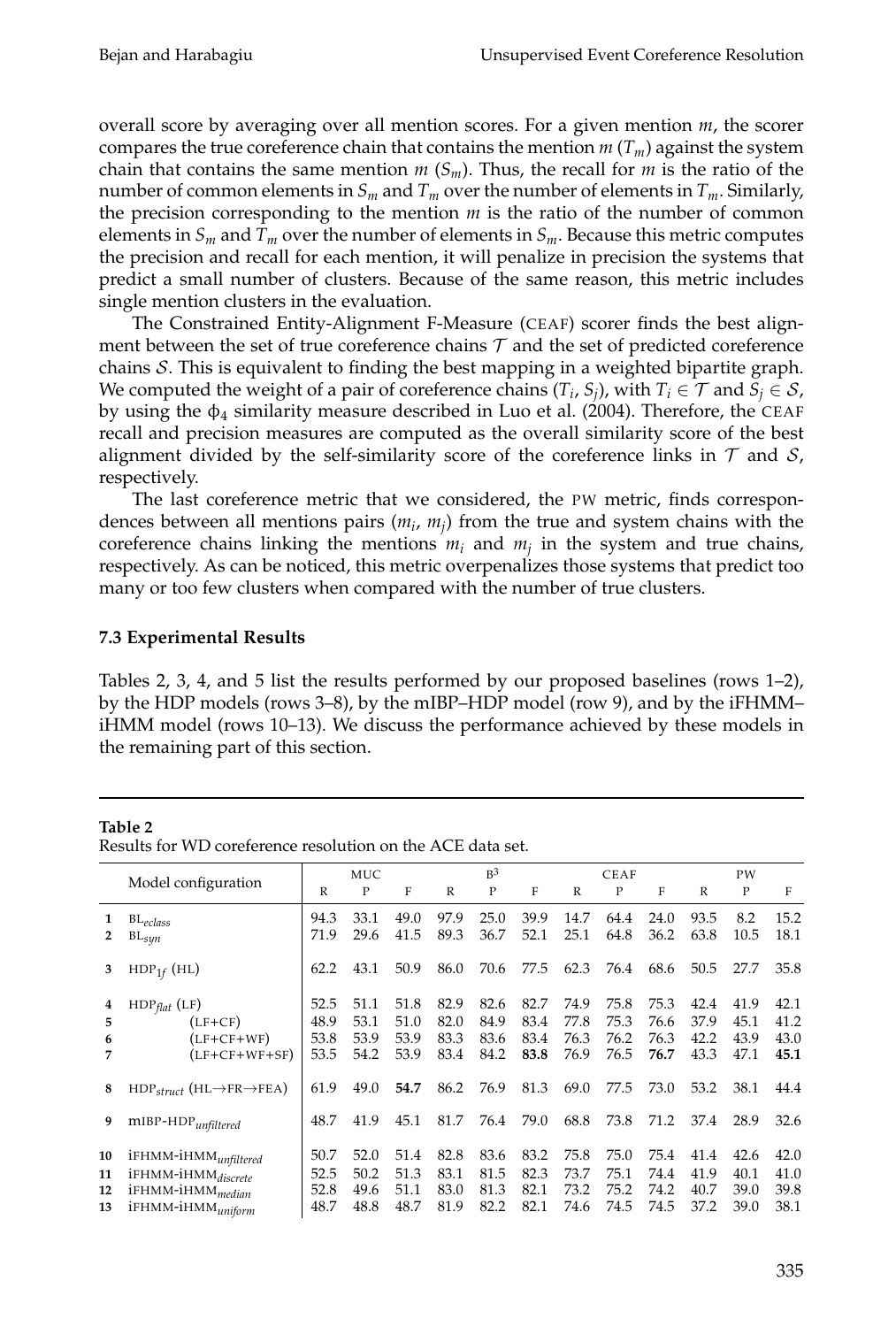|                   |                                                                 | <b>MUC</b>                   |                              |                              | $R^3$                        |                              |                              |                              | <b>CEAF</b>                  |                              |                              | PW                           |                              |  |
|-------------------|-----------------------------------------------------------------|------------------------------|------------------------------|------------------------------|------------------------------|------------------------------|------------------------------|------------------------------|------------------------------|------------------------------|------------------------------|------------------------------|------------------------------|--|
|                   | Model configuration                                             |                              | P                            | F                            | R                            | P                            | F                            | R                            | P                            | F                            | R                            | P                            | F                            |  |
| 1<br>$\mathbf{2}$ | $BL_{eclass}$<br>$BL_{syn}$                                     | 77.6<br>54.3                 | 68.3<br>61.8                 | 72.7<br>57.8                 | 71.2<br>52.9                 | 50.3<br>63.2                 | 58.9<br>57.6                 | 38.1<br>50.7                 | 56.1<br>39.5                 | 45.4<br>44.4                 | 57.1<br>30.6                 | 42.1<br>42.5                 | 47.9<br>34.7                 |  |
| 3                 | $HDP_{1f}$ (HL)                                                 | 78.3                         | 72.2                         | 75.1                         | 77.1                         | 54.1                         | 63.6                         | 40.4                         | 50.4                         | 44.9                         | 67.4                         | 44.0                         | 52.9                         |  |
| 4<br>5<br>6<br>7  | $HDP_{flat}$ (LF)<br>$(LF+CF)$<br>(LF+CF+WF)<br>$(LF+CF+WF+SF)$ | 70.3<br>72.1<br>79.6<br>72.1 | 77.6<br>76.4<br>77.1<br>77.6 | 73.8<br>74.2<br>78.2<br>74.7 | 81.6<br>74.8<br>81.7<br>74.9 | 58.3<br>62.7<br>57.3<br>64.0 | 67.9<br>68.2<br>67.1<br>68.8 | 40.0<br>43.4<br>39.6<br>39.4 | 42.6<br>38.3<br>43.1<br>50.7 | 41.2<br>40.7<br>41.1<br>44.3 | 81.2<br>72.8<br>81.0<br>74.5 | 41.5<br>43.7<br>41.9<br>44.1 | 54.5<br>54.5<br>54.6<br>55.0 |  |
| 8                 | $HDP_{struct}$ (HL $\rightarrow$ FR $\rightarrow$ FEA)          | 84.7                         | 78.1                         | 81.2                         |                              | 85.6 55.2                    | 67.1                         | 67.4                         | 37.3                         | 48.0                         | 79.1                         | 40.1                         | 51.4                         |  |

#### **Table 3** Results for WD coreference resolution on the OntoNotes data set.

*7.3.1 Baseline Results.* A simple baseline for event coreference, which was proposed by Ahn (2006), consists of grouping event mentions by their event classes (BL*eclass*). To compute this baseline, we grouped mentions into clusters according to their corresponding EC feature value. In consequence, this baseline categorizes events into a small number of clusters, since the event identifier for extracting the EC features is trained to predict the seven event classes annotated in TimeBank. A second baseline that we implemented groups two event mentions if there is a (transitive) SYNONYMOUS relation between their corresponding head lemmas (BL*syn*). To implement this baseline, we used the clusters built over the WordNet SYNONYMOUS relations as described in Section 4. Similarly to the MUC results reported for entity coreference resolution, the baselines that group event mentions into very few clusters are overestimated by the MUC metric (e.g., the MUC F-scores of BL*eclass* in Table 5).

*7.3.2 HDP Results.* Due to memory limitations, we evaluated the HDP models on a restricted set of manually selected feature types. For the HDP1*<sup>f</sup>* model, which plays

### **Table 4**

|    | Model configuration                                    |      | MUC  |      | $R^3$ |      |      |              | <b>CEAF</b> |      |      | PW   |      |  |
|----|--------------------------------------------------------|------|------|------|-------|------|------|--------------|-------------|------|------|------|------|--|
|    |                                                        | R    | P    | F    | R     | P    | F    | $\mathbb{R}$ | P           | F    | R    | P    | F    |  |
| 1  | $BL_{eclass}$                                          | 92.2 | 39.8 | 55.6 | 97.7  | 55.8 | 71.0 | 44.5         | 80.1        | 57.2 | 93.7 | 25.4 | 39.8 |  |
| 2  | $\mathtt{BL}_{syn}$                                    | 75.0 | 34.3 | 47.0 | 91.5  | 57.4 | 70.5 | 45.7         | 75.9        | 57.0 | 65.3 | 21.9 | 32.6 |  |
| 3  | $HDP_{1f}$ (HL)                                        | 46.9 | 54.8 | 50.4 | 84.3  | 89.0 | 86.5 | 83.4         | 79.6        | 81.4 | 36.6 | 53.4 | 42.6 |  |
|    | $HDP_{flat}$ (LF)                                      | 34.7 | 85.7 | 49.4 | 81.4  | 98.2 | 89.0 | 92.7         | 77.2        | 84.2 | 24.7 | 82.8 | 37.7 |  |
| 5  | $(LF+CF)$                                              | 36.1 | 83.4 | 50.1 | 81.5  | 98.0 | 89.0 | 92.8         | 77.9        | 84.7 | 24.6 | 80.7 | 37.4 |  |
| 6  | $(LF+CF+WF)$                                           | 38.0 | 90.2 | 53.2 | 82.0  | 98.9 | 89.6 | 93.7         | 78.4        | 85.3 | 26.8 | 89.9 | 41.0 |  |
|    | $(LF+CF+WF+SF)$                                        | 37.8 | 92.9 | 53.4 | 82.1  | 99.2 | 89.8 | 93.9         | 78.2        | 85.3 | 27.0 | 92.4 | 41.3 |  |
| 8  | $HDP_{struct}$ (HL $\rightarrow$ FR $\rightarrow$ FEA) | 47.4 | 82.7 | 60.1 | 84.3  | 97.1 | 90.2 | 92.7         | 81.1        | 86.5 | 34.4 | 83.0 | 48.6 |  |
|    | $mIBP-HDP$ <sub>unfiltered</sub>                       | 38.2 | 68.8 | 48.9 | 82.1  | 95.3 | 88.2 | 90.3         | 78.5        | 84.0 | 26.5 | 67.9 | 37.7 |  |
| 10 | iFHMM-iHMM <sub>unfiltered</sub>                       | 38.9 | 84.4 | 52.9 | 82.6  | 97.7 | 89.5 | 92.7         | 78.5        | 85.0 | 28.5 | 82.4 | 41.8 |  |
| 11 | iFHMM-iHMM <sub>discrete</sub>                         | 40.2 | 85.2 | 54.6 | 82.6  | 98.1 | 89.7 | 93.2         | 79.0        | 85.5 | 29.7 | 85.4 | 44.0 |  |
| 12 | iFHMM-iHMM <sub>median</sub>                           | 39.5 | 84.3 | 53.6 | 82.6  | 97.8 | 89.5 | 92.9         | 78.8        | 85.3 | 29.3 | 83.7 | 43.0 |  |
| 13 | iFHMM-iHMM <sub>uniform</sub>                          | 39.5 | 85.2 | 53.9 | 82.5  | 98.1 | 89.6 | 93.1         | 78.8        | 85.3 | 29.4 | 86.6 | 43.7 |  |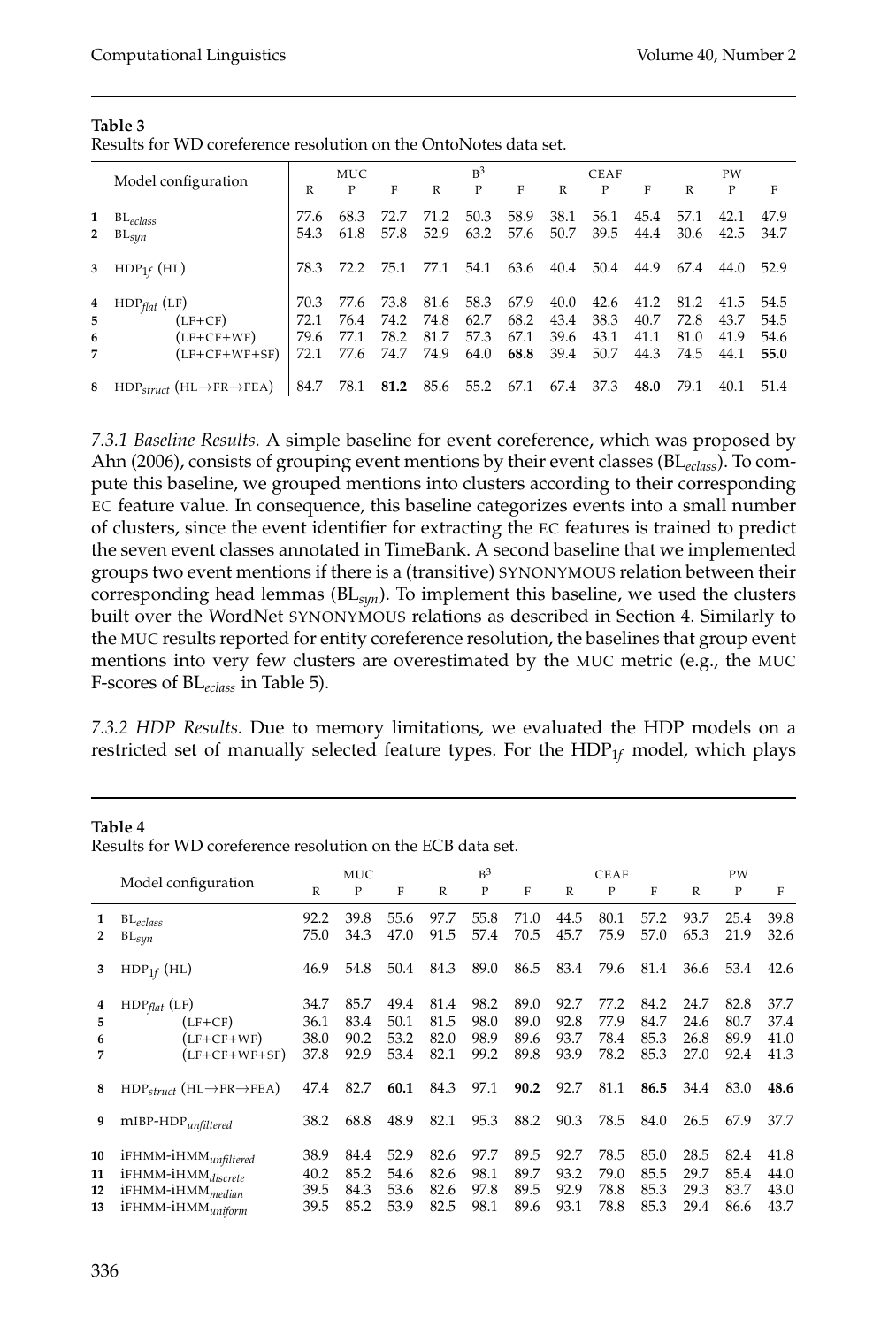| а<br>n.<br>н |  |
|--------------|--|
|--------------|--|

Results for CD coreference resolution on the ECB data set.

|                      |                                                                                                                         |                              |                              |                              |                              | $R^3$                        |                              |                              |                              |                              |                              |                              |                              |
|----------------------|-------------------------------------------------------------------------------------------------------------------------|------------------------------|------------------------------|------------------------------|------------------------------|------------------------------|------------------------------|------------------------------|------------------------------|------------------------------|------------------------------|------------------------------|------------------------------|
|                      | Model configuration                                                                                                     | R                            | MUC<br>P                     | F                            | R                            | P                            | F                            | R                            | <b>CEAF</b><br>P             | F                            | R                            | PW<br>P                      | F                            |
| 1                    | $BL_{eclass}$<br>$BL_{syn}$                                                                                             | 90.5<br>80.9                 | 61.1<br>55.1                 | 72.9<br>65.5                 | 93.8<br>84.6                 | 49.6<br>48.1                 | 64.9<br>61.3                 | 36.6<br>32.8                 | 72.7<br>63.6                 | 48.7<br>43.3                 | 90.7<br>66.2                 | 28.6<br>26.0                 | 43.3<br>37.3                 |
|                      | $HDP_{1f}$ (HL)                                                                                                         | 47.7                         | 70.5                         | 56.8                         | 67.0                         | 86.2                         | 75.3                         | 76.2                         | 57.1                         | 65.2                         | 34.9                         | 58.9                         | 43.5                         |
| 5<br>6               | $HDP_{flat}$ (LF)<br>$(LF+CF)$<br>(LF+CF+WF)<br>$(LF+CF+WF+SF)$                                                         | 41.1<br>43.8<br>46.2<br>44.4 | 90.5<br>90.7<br>93.0<br>95.3 | 56.5<br>59.0<br>61.6<br>60.5 | 63.8<br>64.6<br>65.8<br>65.0 | 97.3<br>97.3<br>98.0<br>98.7 | 77.0<br>77.6<br>78.7<br>78.3 | 84.9<br>85.3<br>86.7<br>86.9 | 54.3<br>55.6<br>57.1<br>56.0 | 66.1<br>67.2<br>68.8<br>68.0 | 27.2<br>27.6<br>29.6<br>29.2 | 88.5<br>88.7<br>93.0<br>95.1 | 41.5<br>42.0<br>44.8<br>44.4 |
| 8                    | $HDP_{struct}$ (HL $\rightarrow$ FR $\rightarrow$ FEA)                                                                  | 51.9                         | 89.5                         | 65.7                         | 69.3                         | 95.8                         | 80.4                         | 86.2                         | 60.1                         | 70.8                         | 37.5                         | 85.6                         | 52.1                         |
|                      | $m$ IBP-HDP $_{unfiltered}$                                                                                             | 40.0                         | 79.8                         | 53.2                         | 63.1                         | 94.1                         | 75.5                         | 82.7                         | 54.6                         | 65.7                         | 26.1                         | 77.0                         | 38.9                         |
| 10<br>11<br>12<br>13 | iFHMM-iHMM <sub>unfiltered</sub><br>iFHMM-iHMMdiscrete<br>iFHMM-iHMM <sub>median</sub><br>iFHMM-iHMM <sub>uniform</sub> | 48.2<br>47.0<br>48.3<br>48.4 | 89.8<br>88.4<br>89.6<br>89.0 | 62.7<br>61.3<br>62.7<br>62.7 | 67.2<br>66.2<br>67.0<br>67.0 | 96.4<br>96.2<br>96.5<br>96.4 | 79.1<br>78.4<br>79.0<br>79.0 | 85.6<br>84.8<br>86.1<br>85.5 | 58.0<br>57.2<br>58.3<br>58.0 | 69.1<br>68.3<br>69.5<br>69.1 | 32.5<br>32.2<br>33.1<br>33.3 | 87.7<br>88.1<br>88.1<br>88.3 | 47.2<br>47.1<br>47.9<br>48.2 |

the role of baseline for the HDP*flat* and HDP*struct* models, we considered HL as the most representative feature type for performing the clustering of event mentions. In this configuration, the HDP1*<sup>f</sup>* model outperforms the BL*eclass* and BL*syn* baselines. For the HDP*flat* models (rows 4–7 in Tables 2–5), we classified the experiments according to the set of manually selected feature types. We found that the best configuration of features for this model consists of a combination of feature types from all the categories of features described in Section 4 (row 7 in Tables 2–5). For the experiments of the HDP*struct* model, we considered the set of features of the best HDP*flat* experiment as well as the conditional dependencies between the HL, FR, and FEA feature types.

In general, the HDP*flat* model achieved the best performance results on the ACE test data set (the results in Table 2), whereas the HDP*struct* model, which also encounters dependencies between feature types, proved to be more effective on the ECB data set for both within- and cross-document event coreference evaluation (as shown in Tables 4 and 5). On the OntoNotes data set, as listed in Table 3, HDP*flat* shows better results than HDP*struct* when considering the B 3 and PW metrics, whereas HDP*struct* outperforms HDP*flat* when considering the MUC and CEAF metrics. Moreover, the results of the HDP*flat* and HDP*struct* models show an F-score increase by 4–10 percentage points over the  $HDP<sub>1f</sub>$  model, and therefore prove that the HDP extensions provide a more flexible representation for clustering objects characterized by rich properties than the original HDP model.

We also plot the evolution of the generative process associated with an HDP model. For instance, Figure 7 shows that the HDP*flat* model corresponding to the experiment from row 7 in Table 2 converges in 350 iteration steps to a posterior distribution over event mentions from the ACE corpus with around 2,000 latent events.

*7.3.3 mIBP–HDP Results.* In spite of its advantage of working with a potentially infinite number of features in an HDP framework, the mIBP–HDP model (row 9 in Tables 2, 4, and 5) did not achieve a satisfactory performance in comparison with the other proposed models. However, the results were obtained by automatically selecting only 2% of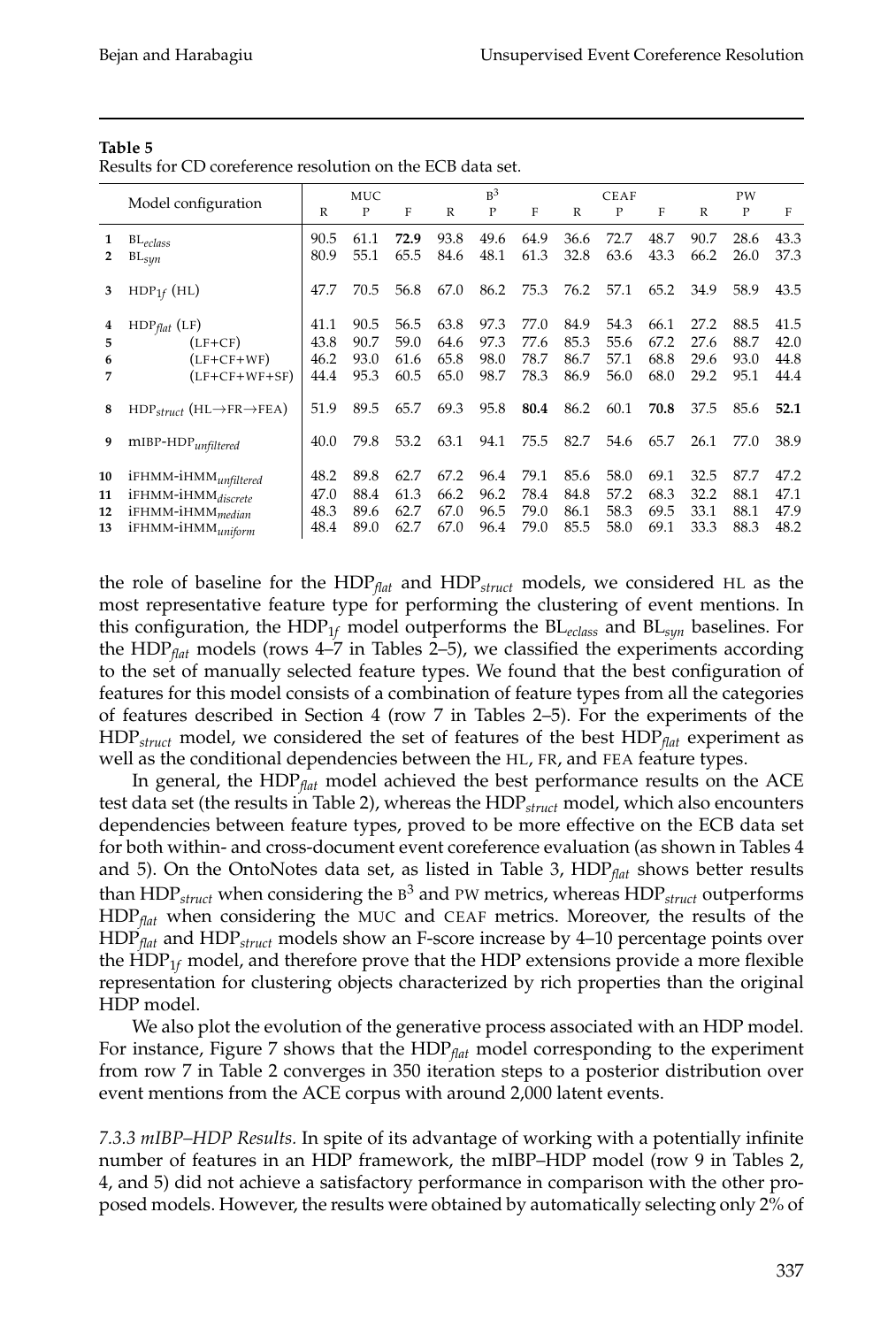

**Figure 7**

Evolution of the number of categories and the log of the posterior probability for the HDP*flat* model.

distinct feature values from the entire set of values extracted from both corpora. When compared with the restricted set of features considered by the HDP*flat* and HDP*struct* models, the percentage of values selected by the mIBP–HDP model is only 6%.

*7.3.4 iFHMM–iHMM Results.* The results achieved by the iFHMM–iHMM model using automatic selection of feature values remain competitive against the results of the HDP models, where the feature types were manually tuned. When comparing the strategies for filtering feature values in the iFHMM–iHMM framework, we could not find a distinct separation between the results obtained by the iFHMM–iHMM*unfiltered*, iFHMM–iHMM*discrete*, iFHMM–iHMM*median*, and iFHMM–iHMM*uniform* models. As observed from Tables 2, 4, and 5, most of the iFHMM–iHMM results fall in between the HDP*flat* and HDP*struct* results. Moreover, the results listed in these tables indicate that the iFHMM–iHMM model is a better framework than the HDP framework for capturing the event mention dependencies simulated by the mIBP feature sampling scheme.

A study of the impact on the performance results of the parameter  $\alpha'$  that controls the number of feature values selected in the iFHMM–iHMM framework is presented in Figure 8. The results plotted in this figure show a small variation in performance for different values of α ′ indicating that the iFHMM–iHMM model is able to successfully handle the feature values that introduce additional noise in the data. Figure 8 also shows that the iFHMM–iHMM model achieves the best results on the ACE data set for a relative small value of  $\alpha'$  ( $\alpha' = 10$ ), which corresponds to 0.05% feature values sampled from the total number of feature values considered. However, because the number of event mentions in the ECB corpus is smaller than the number of mentions in the ACE corpus, the iFHMM–iHMM model utilizes a larger number of features values (0.91% of feature values selected for  $\alpha' = 150$ ) extracted from the new corpus in order to obtain most of its best results.

The experiments depicted in Figure 8 were performed by using the *unfiltered* heuristic for selecting feature values in the iFHMM–iHMM model. Similar results were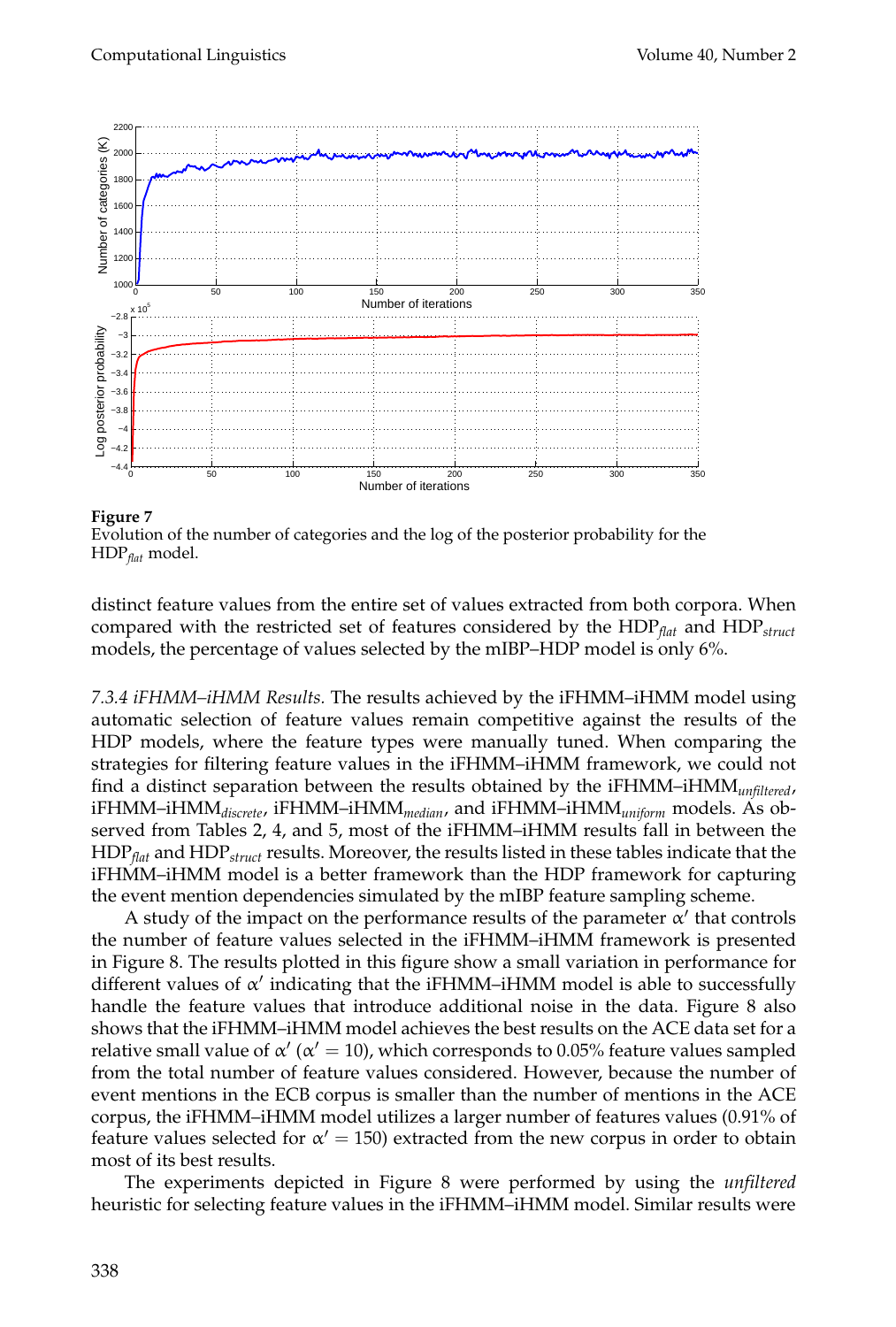

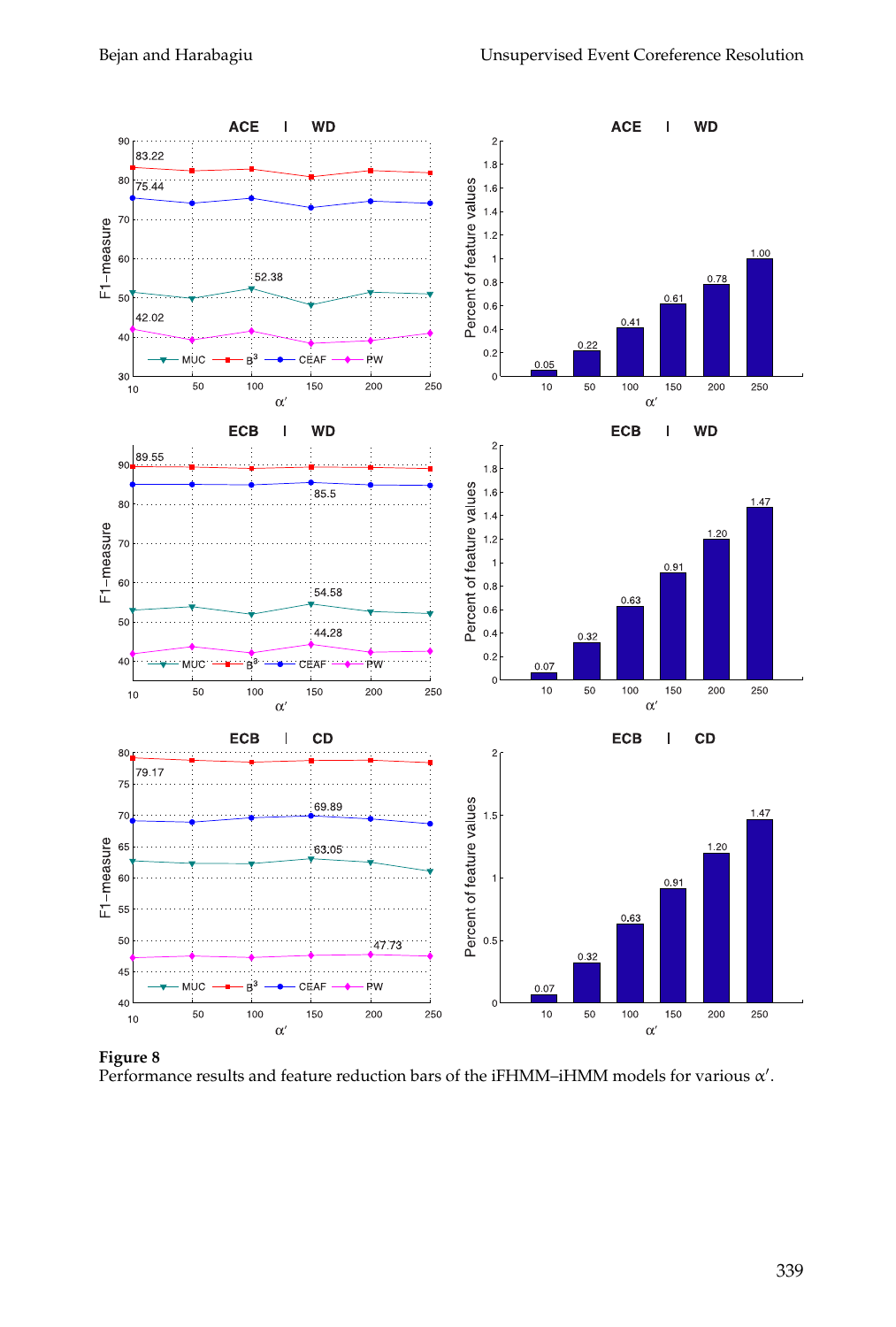obtained when considering the rest of the heuristics integrated in the iFHMM–iHMM framework. Also, the iFHMM–iHMM experiments using the *unfiltered*, *discrete*, *median*, and *uniform* heuristics from Tables 2–5 were performed by setting α ′ to 10, 100, 100, and 50, respectively. For the parameters  $\gamma'$  and  $\delta'$ , we considered a default value of 0.5.

To gain a deeper insight into the behavior of the iFHMM–iHMM model, we show in Figure 9 the performance results obtained by this model for different sets of feature types. For this purpose, we ran the iFHMM–iHMM*uniform* model with a fixed value of the  $\alpha'$  parameter ( $\alpha' = 50$ ) on increasing fractions of feature types.<sup>9</sup> The results confirm the fact that the sampling scheme of the feature values used in the iFHMM–iHMM framework does not guarantee the selection of the most salient features. However, the constant trend in the performance values shown in Figure 9 proves that iFHMM–iHMM is a robust generative model for handling noisy and redundant features. For instance, noisy features for our problem can be generated from errors in semantic parsing, event class extraction, POS tagging, and disambiguation of polysemous semantic frames. To strengthen this statement, we also compare in Table 6 the results obtained by an iFHMM–iHMM model that considers all the feature values associated with an observable object (iFHMM–iHMM*all*) against the iFHMM–iHMM models that use the mIBP sampling scheme and the *unfiltered*, *discrete*, *median*, and *uniform* heuristics. Because of the memory limitation constraints, we performed the experiments listed in Table 6 by selecting only a subset of feature types from the ones that proved to be salient in the HDP experiments. As listed in Table 6, all the iFHMM–iHMM models that used a heuristic approach for selecting feature values significantly outperform the iFHMM– iHMM*all* model; therefore, this proves that all the feature selection approaches considered in the iFHMM–iHMM framework are able to successfully filter out a significant number of noisy and redundant feature values.

### **7.4 Error Analysis**

We performed an error analysis by manually inspecting both system and goldannotated data in order to track the most common errors made by our models. One frequent error occurs when a more complex form of semantic inference is needed to find a correspondence between two event mentions of the same individuated event. For instance, because all properties and participants of *em*<sup>3</sup> (*acquisition*) are omitted in Example (1), and no common features exist between *em*<sub>2</sub>(buy) and *em*<sub>3</sub>(acquisition) to indicate a similarity between these mentions, they will most probably be assigned to different clusters. This example also suggests the need for a better modeling of the discourse salience for event mentions.

Another common error is made when matching the semantic roles corresponding to coreferential event mentions. Although we simulated entity coreference by using various semantic features, the task of matching participants and properties associated with coreferential event mentions is not completely solved. This is because, in many coreferential cases, partonomic relations between semantic roles need to be inferred.<sup>10</sup> Examples of such relations extracted from ECB are *Israeli forces*  $\frac{PART \, OF}{PART}$ *Israel*, *an Indian warship* PART OF −−−−→*the Indian navy*, *his cell* PART OF −−−−→*Sicilian jail*. Similarly for event properties, many coreferential examples do not specify a clear location and time interval

<sup>9</sup> The selection of features into the increasing fractions of feature types was randomly performed. The

fraction corresponding to the 100% experiment in Figure 9 contains all 132 feature types.

<sup>10</sup> This observation was also reported in Hasler and Orasan (2009).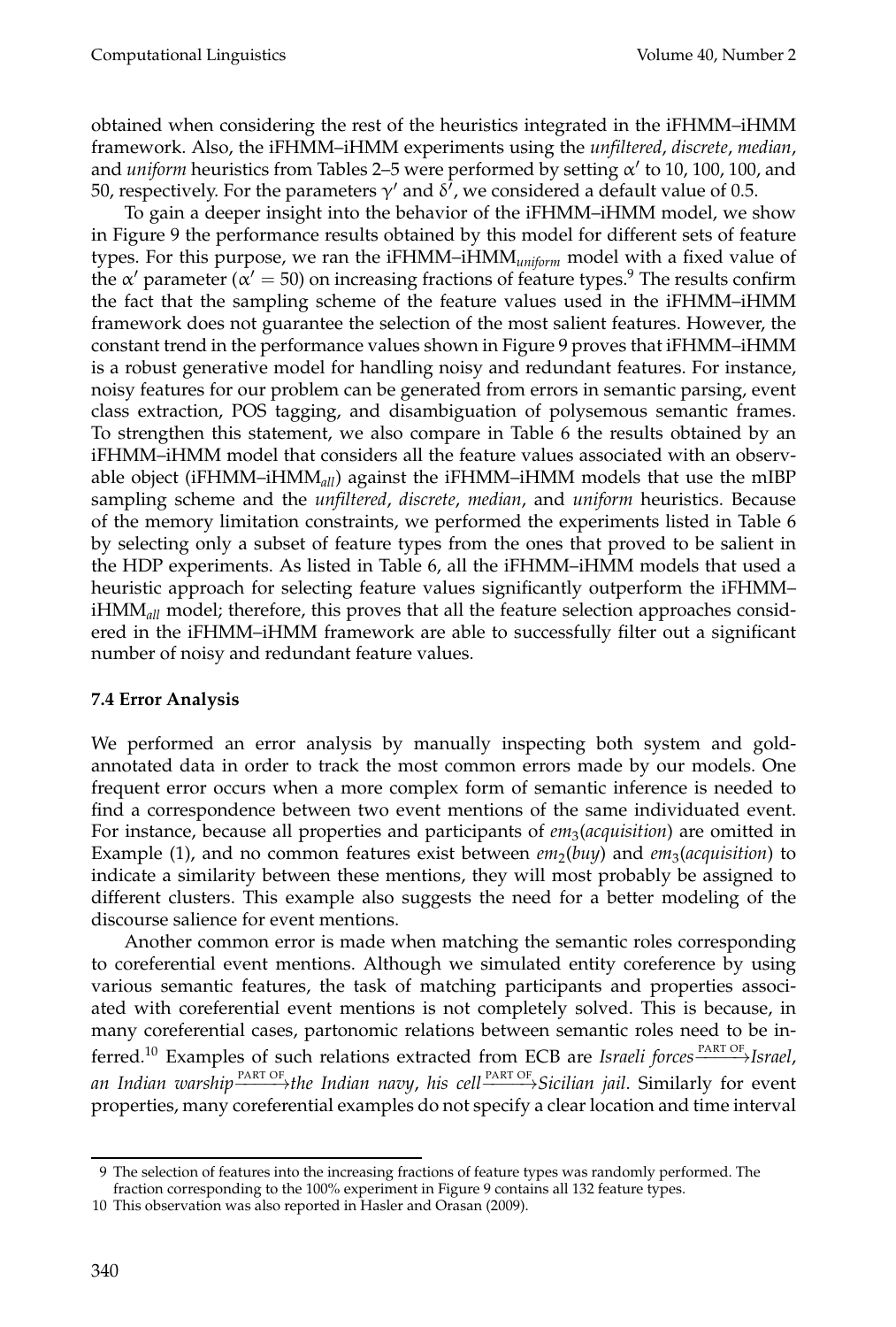

### **Figure 9**

Performance results and feature reduction bars of the iFHMM–iHMM models for various sets of features.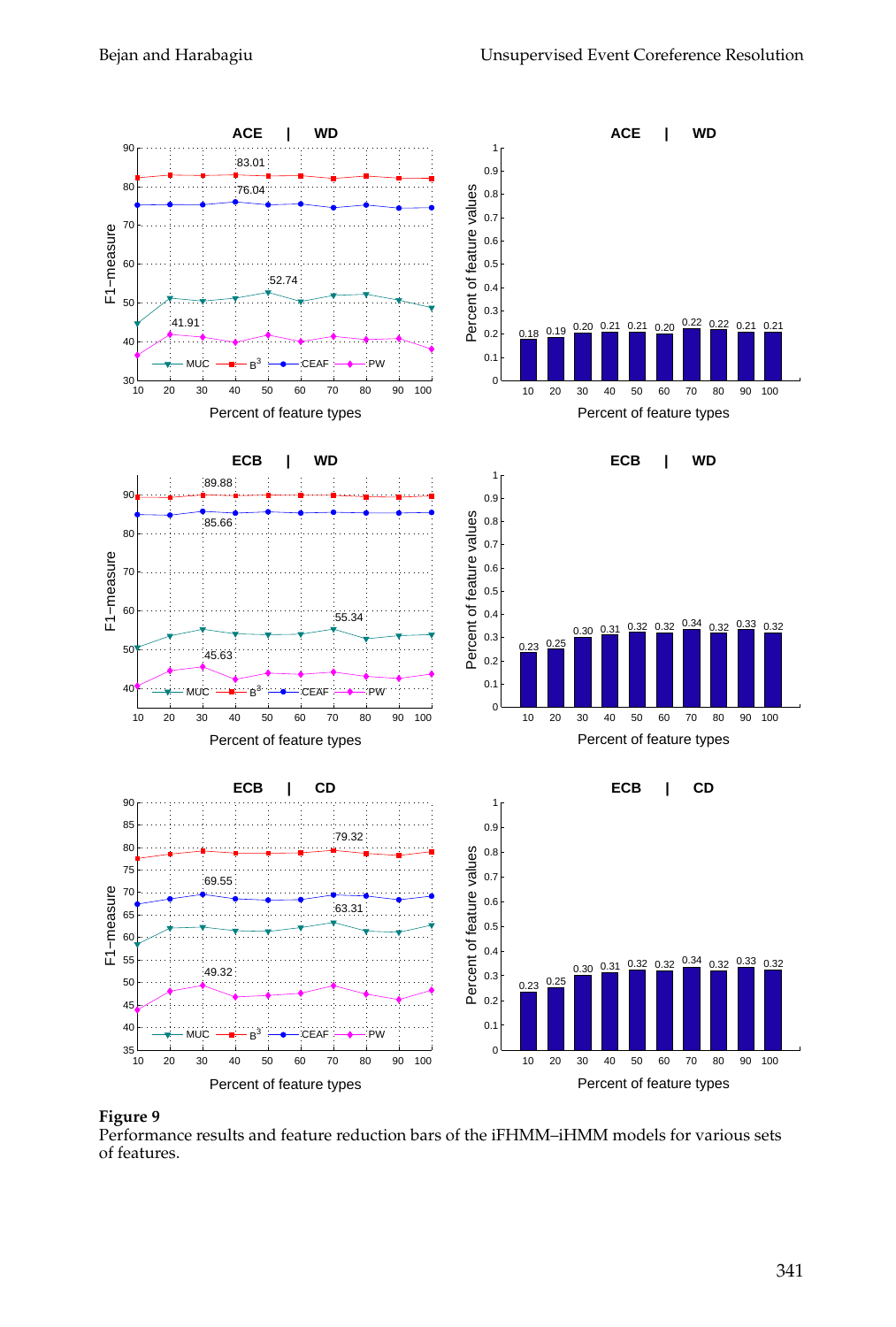| х<br>$\circ$<br>х<br>$\circ$ |                                                                                                                                     |                              |                                        |                              |                              |                              |                              |                              |                              |                              |                              |                              |                              |
|------------------------------|-------------------------------------------------------------------------------------------------------------------------------------|------------------------------|----------------------------------------|------------------------------|------------------------------|------------------------------|------------------------------|------------------------------|------------------------------|------------------------------|------------------------------|------------------------------|------------------------------|
|                              | Model configuration                                                                                                                 |                              | <b>MUC</b>                             |                              |                              | $R^3$                        |                              |                              | <b>CEAF</b>                  |                              |                              | PW                           |                              |
|                              |                                                                                                                                     | R                            | P                                      | F                            | R                            | P                            | F                            | R                            | P                            | F                            | R                            | $\mathbf{P}$                 | F                            |
|                              | ACE (within-document event coreference)                                                                                             |                              |                                        |                              |                              |                              |                              |                              |                              |                              |                              |                              |                              |
| 1                            | iFHMM-iHMM <sub>all</sub>                                                                                                           | 72.4                         | 30.9                                   | 43.3                         | 89.3                         | 39.8                         | 55.0                         | 30.2                         | 68.8                         | 42.0                         | 62.7                         | 9.1                          | 15.9                         |
| 2<br>3<br>4<br>5             | iFHMM-iHMM <sub>unfiltered</sub><br>iFHMM-iHMM <sub>discrete</sub><br>iFHMM-iHMM <sub>median</sub><br>iFHMM-iHMM <sub>uniform</sub> | 53.5<br>54.3<br>53.8<br>51.5 | 45.8<br>50.0<br>48.9<br>47.8           | 49.4<br>52.0<br>51.2<br>49.6 | 83.3<br>83.8<br>83.5<br>82.8 | 77.7<br>80.7<br>80.2<br>80.7 | 80.4<br>82.2<br>81.8<br>81.7 | 70.6<br>73.0<br>72.2<br>72.8 | 75.9<br>75.8<br>75.3<br>75.2 | 73.2<br>74.4<br>73.7<br>73.9 | 42.1<br>43.9<br>42.7<br>41.4 | 34.6<br>39.1<br>38.2<br>39.3 | 38.0<br>41.4<br>40.3<br>40.3 |
|                              | ECB (within-document event coreference)                                                                                             |                              |                                        |                              |                              |                              |                              |                              |                              |                              |                              |                              |                              |
| 6                            | iFHMM-iHMM <sub>all</sub>                                                                                                           | 64.6                         | 34.0                                   | 44.5                         | 89.5                         | 62.5                         | 73.6                         | 53.3                         | 76.5                         | 62.8                         | 60.7                         | 22.9                         | 33.2                         |
| 7<br>8<br>9<br>10            | iFHMM-iHMM <sub>unfiltered</sub><br>iFHMM-iHMMdiscrete<br>iFHMM-iHMM <sub>median</sub><br>iFHMM-iHMM <sub>uniform</sub>             | 40.0<br>41.7<br>39.0<br>40.4 | 76.9<br>77.2<br>80.0<br>73.4           | 52.4<br>54.0<br>52.5<br>51.8 | 82.6<br>83.1<br>82.5<br>82.7 | 96.6<br>96.7<br>97.3<br>96.0 | 89.0<br>89.4<br>89.3<br>88.9 | 92.0<br>91.6<br>92.8<br>91.1 | 79.1<br>79.2<br>78.9<br>79.0 | 85.1<br>84.9<br>85.3<br>84.6 | 28.4<br>30.5<br>29.2<br>29.3 | 75.6<br>79.0<br>78.8<br>74.9 | 41.0<br>43.9<br>42.0<br>41.6 |
|                              |                                                                                                                                     |                              | ECB (cross-document event coreference) |                              |                              |                              |                              |                              |                              |                              |                              |                              |                              |
| 11                           | iFHMM-iHMM <sub>all</sub>                                                                                                           | 70.4                         | 54.7                                   | 61.5                         | 79.3                         | 54.4                         | 64.5                         | 43.3                         | 61.3                         | 50.7                         | 59.6                         | 26.2                         | 36.4                         |
| 12<br>13<br>14<br>15         | iFHMM-iHMM <sub>unfiltered</sub><br>iFHMM-iHMM <sub>discrete</sub><br>iFHMM-iHMM <sub>median</sub><br>iFHMM-iHMM <sub>uniform</sub> | 49.3<br>48.8<br>47.6<br>49.9 | 84.3<br>84.8<br>86.2<br>82.9           | 62.1<br>61.8<br>61.4<br>62.2 | 67.2<br>67.6<br>66.7<br>67.7 | 94.5<br>94.8<br>95.2<br>93.6 | 78.5<br>78.9<br>78.4<br>78.4 | 84.7<br>83.8<br>84.5<br>83.6 | 59.2<br>58.3<br>57.7<br>59.2 | 69.6<br>68.8<br>68.5<br>69.2 | 32.8<br>34.3<br>32.2<br>33.6 | 82.5<br>85.3<br>83.7<br>79.5 | 46.8<br>48.9<br>46.3<br>46.9 |

#### **Table 6** Feature non-sampling vs. feature sampling in iFHMM–iHMM models.

(e.g., *Jabaliya refugee camp* PART OF −−−−→*Gaza*, *Tuesday* PART OF −−−−→*this week*). In future work, we plan to build relevant clusters using partonomies and taxonomies such as the WordNet hierarchies built from MERONYMY/HOLONYMY and HYPERNYMY/HYPONYMY relations, respectively.<sup>11</sup>

# **8. Conclusion**

We have described a new class of unsupervised, nonparametric Bayesian models designed for the purpose of solving the problem of event coreference resolution. Specifically, we have shown how already existing models can be extended in order to relax some of their limitations and how to better represent the event mentions from a particular document collection. In this regard, we have focused on devising models for which the number of clusters and the number of feature values corresponding to event mentions can be automatically inferred from data.

Our experimental results for solving the problem of event coreference proved that these models are able to successfully handle such types of requirements on a real data application. Based on these results, we also demonstrated that the new HDP extension, which is able to model observable objects characterized by multiple properties, is a better fit for this type of problem than the original HDP model. Moreover, we believe that the HDP extension can be used for solving clustering problems that involve a small number of feature types and a priori known facts about the salience of these feature

<sup>11</sup> This task is not trivial, because if applying the transitive closure on these relations, all words will end up being part of the same cluster with *entity* for instance.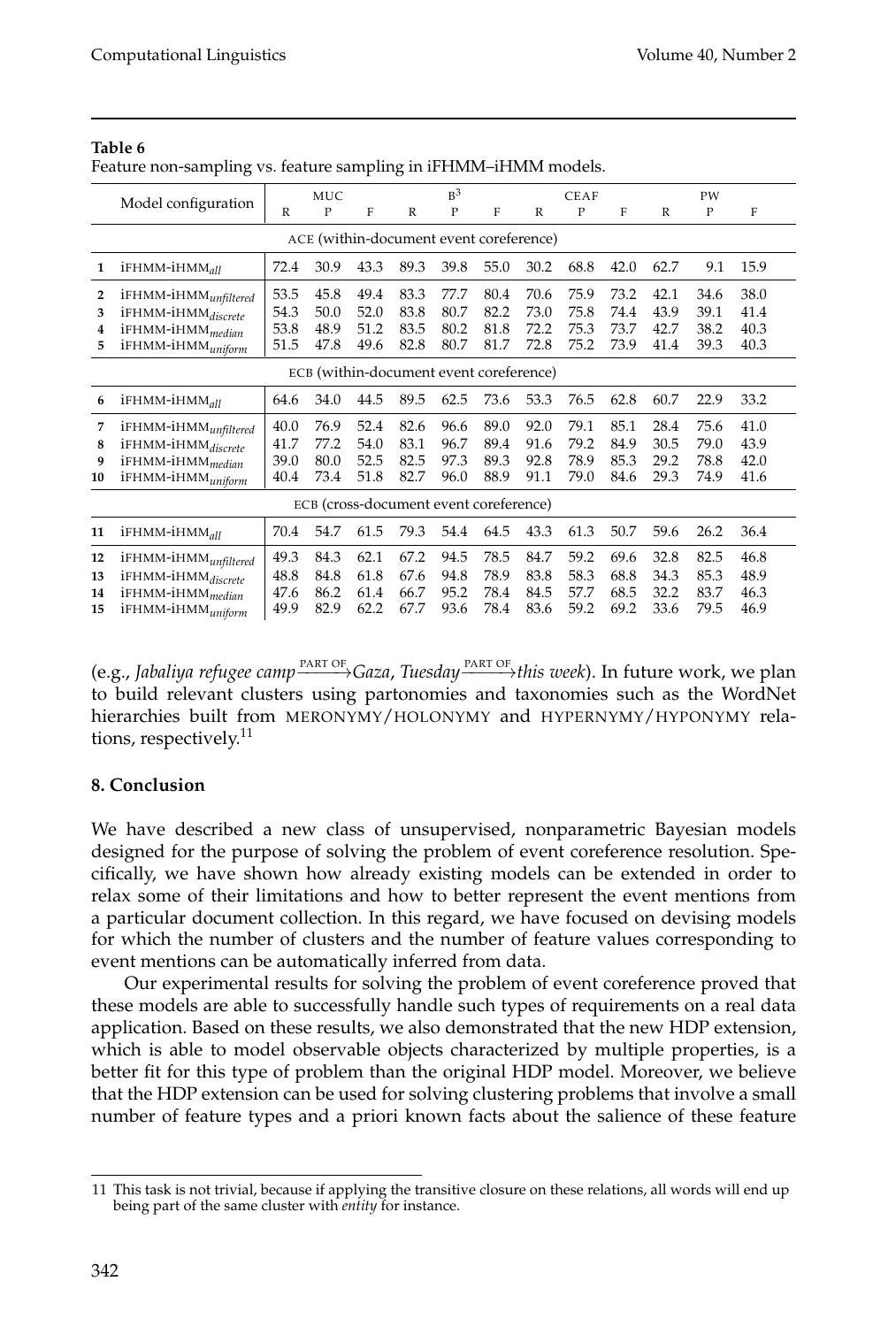types. On the other hand, when no such prior information is known with respect to the number of feature types, or the total number of features is relatively large, we believe that the iFHMM–iHMM model is a more suitable choice. The main reason is because the new hybrid model is able to perform an automatic selection of feature values. As shown in our experiments, this model was capable of achieving competitive results even when only 2% of feature values were selected from the entire set of features encoded in the ACE, OntoNotes, and ECB data sets.

# **Acknowledgments**

The authors would like to thank the anonymous reviewers, whose insightful comments and suggestions considerably improved the quality of this article.

## **References**

- Ahn, David. 2006. The stages of event extraction. In *Proceedings of the Workshop on Annotating and Reasoning about Time and Events*, pages 1–8, Sydney.
- Allan, James, editor. 2002. *Topic Detection and Tracking: Event-Based Information Organization*. Kluwer Academic Publishers.
- Allan, James, Jaime Carbonell, George Doddington, Jonathan Yamron, and Yiming Yang. 1998. Topic detection and tracking pilot study: Final report. In *Proceedings of the Broadcast News Understanding and Transcription Workshop*, pages 194–218, Lansdowne, VA.
- Bagga, Amit and Breck Baldwin. 1998. Algorithms for scoring coreference chains. In *Proceedings of the 1st International Conference on Language Resources and Evaluation (LREC-1998)*, pages 563–566, Granada.
- Bagga, Amit and Breck Baldwin. 1999. Cross-document event coreference: Annotations, experiments, and observations. In *Proceedings of the ACL Workshop on Coreference and its Applications*, pages 1–8, College Park, MD.
- Baker, Collin F., Charles J. Fillmore, and John B. Lowe. 1998. The Berkeley FrameNet project. In *Proceedings of the 36th Annual Meeting of the Association for Computational Linguistics and 17th International Conference on Computational Linguistics (COLING-ACL)*, pages 86–90, Montreal.
- Beal, Matthew J., Zoubin Ghahramani, and Carl Edward Rasmussen. 2002. The infinite hidden Markov model. In *Advances in Neural Information Processing Systems 14 (NIPS)*, pages 577–584, Vancouver.

Bejan, Cosmin Adrian. 2007. Deriving chronological information from texts through a graph-based algorithm. In *Proceedings of the 20th Florida Artificial Intelligence Research Society International Conference (FLAIRS), Applied Natural Language Processing Track*, pages 259–260, Key West, FL.

- Bejan, Cosmin Adrian. 2008. Unsupervised discovery of event scenarios from texts. In *Proceedings of the 21st Florida Artificial Intelligence Research Society International Conference (FLAIRS), Applied Natural Language Processing Track*, pages 124–129, Coconut Grove, FL.
- Bejan, Cosmin Adrian and Sanda Harabagiu. 2008a. A linguistic resource for discovering event structures and resolving event coreference. In *Proceedings of the Sixth International Conference on Language Resources and Evaluation (LREC)*, pages 2,881–2,887, Marrakech.
- Bejan, Cosmin Adrian and Sanda Harabagiu. 2008b. Using clustering methods for discovering event structures. In *Proceedings of the Association for the Advancement of Artificial Intelligence (AAAI)*, pages 1,776–1,777, Chicago, IL.
- Bejan, Cosmin Adrian and Sanda Harabagiu. 2010. Unsupervised event coreference resolution with rich linguistic features. In *Proceedings of the 48th Annual Meeting of the Association for Computational Linguistics (ACL)*, pages 1,412–1,422, Uppsala.
- Bejan, Cosmin Adrian and Chris Hathaway. 2007. UTD-SRL: A pipeline architecture for extracting frame semantic structures. In *Proceedings of the Fourth International Workshop on Semantic Evaluations (SemEval)*, pages 460–463, Prague.
- Bejan, Cosmin Adrian, Matthew Titsworth, Andrew Hickl, and Sanda Harabagiu. 2009. Nonparametric Bayesian models for unsupervised event coreference resolution. In *Advances in Neural Information Processing Systems 23 (NIPS)*, pages 73–81, Vancouver.
- Blei, David, Andrew Ng, and Michael Jordan. 2003. Latent Dirichlet allocation. *Journal of Machine Learning Research*, pages 993–1,022.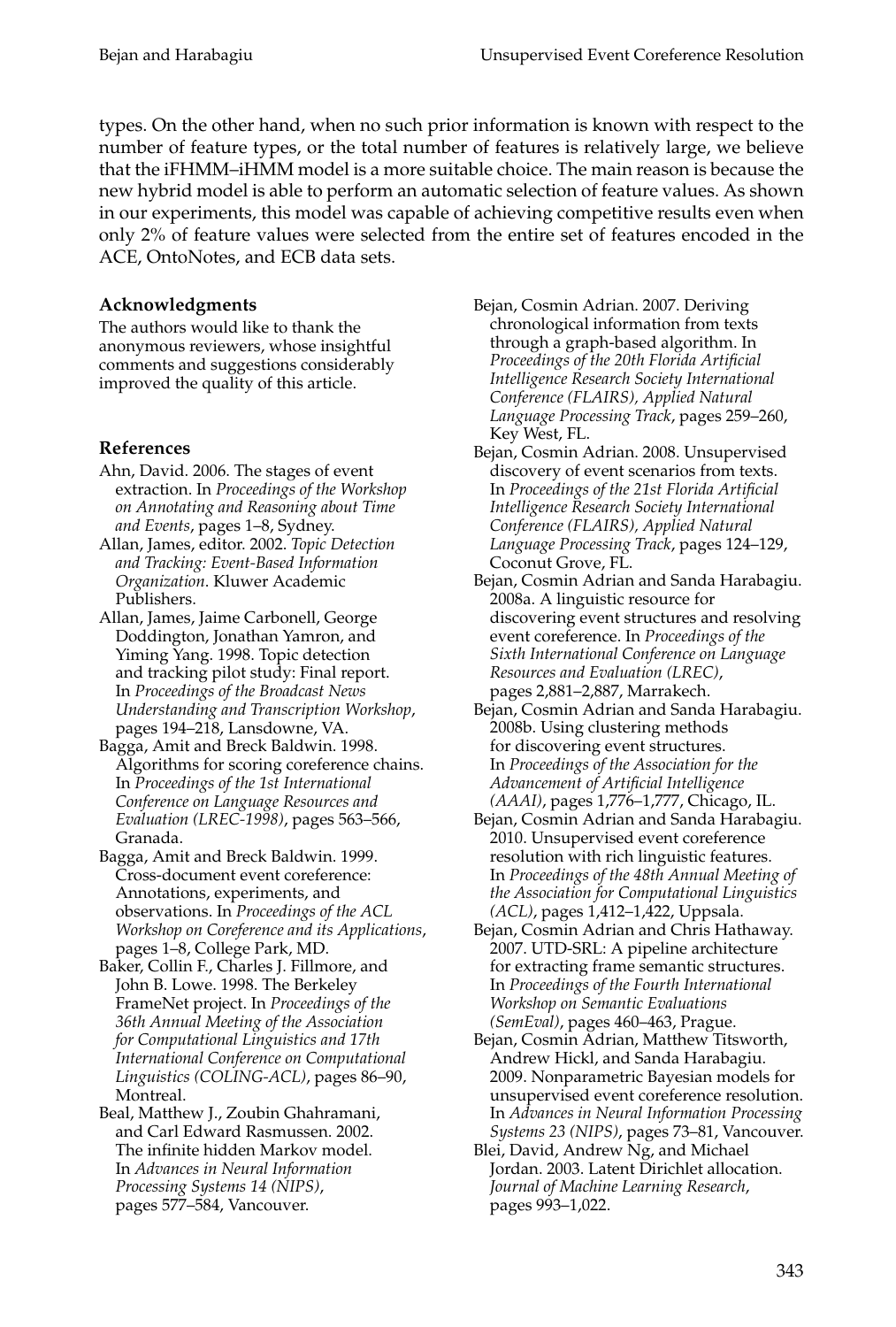Boyd-Graber, Jordan, David Blei, and Xiaojin Zhu. 2007. A topic model for word sense disambiguation. In *Proceedings of the 2007 Joint Conference on Empirical Methods in Natural Language Processing and Computational Natural Language Learning (EMNLP-CoNLL)*, pages 1,024–1,033, Prague.

Bryant, Michael and Erik B. Sudderth. 2012. Truly nonparametric online variational inference for hierarchical Dirichlet processes. In *Advances in Neural Information Processing Systems 25 (NIPS)*, pages 2,708–2,716, Lake Tahoe, NV.

Cardie, Claire and Kiri Wagstaf. 1999. Noun phrase coreference as clustering. In *Proceedings of the 1999 Conference on Empirical Methods in Natural Language Processing (EMNLP)*, pages 82–89, College Park, MD.

Chen, Bin, Jian Su, and Chew Lim Tan. 2010a. A twin-candidate based approach for event pronoun resolution using composite kernel. In *Proceedings of the 23rd International Conference on Computational Linguistics (COLING)*, pages 188–196, Beijing.

Chen, Bin, Jian Su, and Chew Lim Tan. 2010b. Resolving event noun phrases to their verbal mentions. In *Proceedings of the 2010 Conference on Empirical Methods in Natural Language Processing (EMNLP)*, pages 872–881, Cambridge, MA.

Chen, Zheng and Heng Ji. 2009. Graph-based event coreference resolution. In *Proceedings of the 2009 Workshop on Graph-based Methods for Natural Language Processing (TextGraphs-4)*, pages 54–57, Singapore.

Chu, Wei, Zoubin Ghahramani, Roland Krause, and David Wild. 2006. Identifying protein complexes in high-throughput protein interaction screens using an infinite latent feature model. In *Pacific Symposium on Biocomputing (PSB-11)*, pages 231–242, Maui, HI.

Cowans, Philip. 2004. Information retrieval using hierarchical Dirichlet processes. In *Proceedings of the 27th Annual International ACM SIGIR Conference on Research and Development in Information Retrieval*, pages 564–565, Sheffield.

Daumé III, Hal. 2007. Frustratingly easy domain adaptation. In *Proceedings of the 45th Annual Meeting of the Association of Computational Linguistics (ACL)*, pages 256–263, Prague.

Daumé III, Hal and Daniel Marcu. 2005. A Bayesian model for supervised clustering with the Dirichlet process

prior. *Journal of Machine Learning Research (JMLR)*, 6:1551–1577.

- Davidson, Donald, 1969. The individuation of events, pages 216–234. In N. Rescher et al., editors, *Essays in Honor of Carl G. Hempel*. Dordrecht: Reidel. Reprinted in D. Davidson, editor, *Essays on Actions and Events*. 2001, Oxford: Clarendon Press.
- Davidson, Donald, 1985. *Reply to Quine on Events*. In E. LePore and B. McLaughlin, eds., *Actions and Events: Perspectives on the Philosophy of Donald Davidson*. Blackwell, Oxford, pages 172–176.
- de Marneffe, Marie-Catherine, Anna N. Rafferty, and Christopher D. Manning. 2008. Finding contradictions in text. In *Proceedings of the 46th Annual Meeting of the Association for Computational Linguistics: Human Language Technologies (ACL-HLT)*, pages 1,039–1,047, Columbus, OH.
- Denis, Pascal and Jason Baldridge. 2008. Specialized models and ranking for coreference resolution. In *Proceedings of the 2008 Conference on Empirical Methods in Natural Language Processing (EMNLP'08)*, pages 660–669, Honolulu, HI.
- Doshi-Velez, Finale. 2009. *The Indian Buffet Process: Scalable Inference and Extensions*. Ph.D. thesis, Department of Engineering, University of Cambridge.
- Fellbaum, Christiane. 1998. *WordNet: An Electronic Lexical Database*. MIT Press, Cambridge, MA.
- Ferguson, Thomas S. 1973. A Bayesian analysis of some nonparametric problems. *[The Annals of Statistics](http://www.mitpressjournals.org/action/showLinks?crossref=10.1214%2Faos%2F1176342360)*, 1(2):209–230.
- Finkel, Jenny Rose, Trond Grenager, and Christopher Manning. 2007. The infinite tree. In *Proceedings of the 45th Annual Meeting of the Association for Computational Linguistics*, pages 272–279, Prague.
- Finkel, Jenny Rose and Christopher Manning. 2008. Enforcing transitivity in coreference resolution. In *Proceedings of the 46th Annual Meeting of the Association for Computational Linguistics: Human Language Technologies (ACL-HLT), Short Papers*, pages 45–48, Columbus, OH.
- Fox, E. B., E. B. Sudderth, and A. S. Willsky. 2007. Hierarchical Dirichlet processes for tracking maneuvering targets. In *Proceedings of International Conference on Information Fusion*, pages 1,415–1,422, Quebec.

Geman, Stuart and Donald Geman. 1984. Stochastic relaxation, Gibbs distributions and the Bayesian restoration of images. *[IEEE Transactions on Pattern Analysis and](http://www.mitpressjournals.org/action/showLinks?crossref=10.1109%2FTPAMI.1984.4767596) [Machine Intelligence](http://www.mitpressjournals.org/action/showLinks?crossref=10.1109%2FTPAMI.1984.4767596)*, 6:721–741.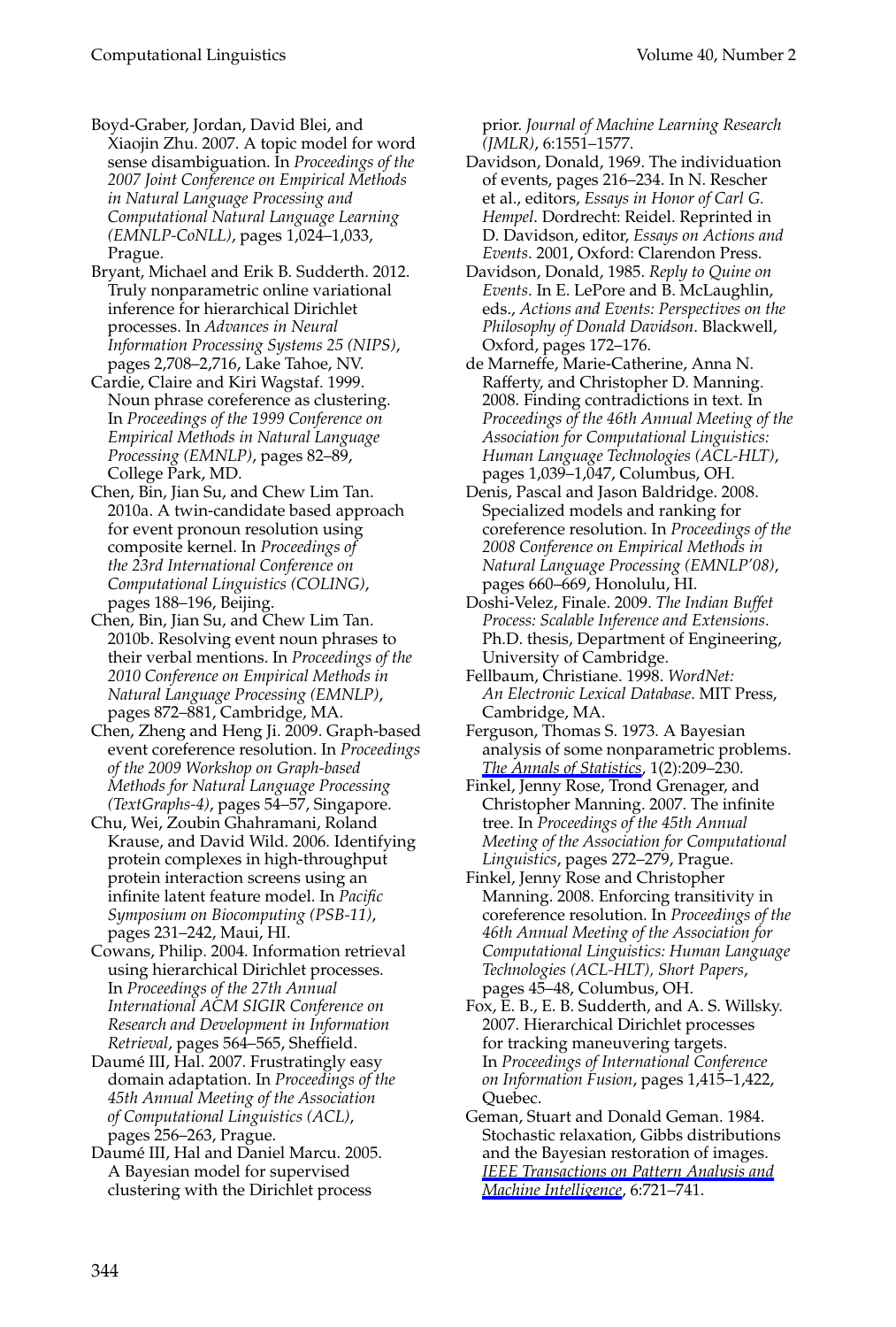Ghahramani, Zoubin, T. L. Griffiths, and Peter Sollich, 2007. Bayesian Nonparametric Latent Feature Models. In *Bayesian Statistics 8*, edited by J. M. Bernardo et al., pages 201–225. Oxford University Press.

Ghahramani, Zoubin and Michael Jordan. 1997. Factorial hidden Markov models. *[Machine Learning](http://www.mitpressjournals.org/action/showLinks?crossref=10.1023%2FA%3A1007425814087)*, 29:245–273.

Goldwater, Sharon, Thomas L. Griffiths, and Mark Johnson. 2006. Contextual dependencies in unsupervised word segmentation. In *Proceedings of the 21st International Conference on Computational Linguistics and 44th Annual Meeting of the Association for Computational Linguistics*, pages 673–680, Sydney.

Görür, Dilan, Frank Jäkel, and Carl Edward Rasmussen. 2006. A choice model with infinitely many latent features. In *Proceedings of the 23rd Annual International Conference on Machine Learning (ICML)*, pages 361–368, Pittsburgh, PA.

Griffiths, Thomas and Mark Steyvers. 2004. Finding scientific topics. In *Proceedings of the National Academy of Sciences*, pages 5,228–5,235.

Griffiths, Tom and Zoubin Ghahramani. 2005. Infinite latent feature models and the Indian buffet process. Technical Report 2005-10, Gatsby Computational Neuroscience Unit, University College London.

Griffiths, Tom and Zoubin Ghahramani. 2006. Infinite latent feature models and the indian buffet process. In *Advances in Neural Information Processing Systems 18 (NIPS)*, pages 475–482, Vancouver.

Haghighi, Aria and Dan Klein. 2007. Unsupervised coreference resolution in a nonparametric Bayesian model. In *Proceedings of the 45th Annual Meeting of the Association for Computational Linguistics (ACL)*, pages 848–855, Prague.

Haghighi, Aria and Dan Klein. 2009. Simple coreference resolution with rich syntactic and semantic features. In *Proceedings of the 2009 Conference on Empirical Methods in Natural Language Processing (EMNLP)*, pages 1,152–1,161, Singapore.

Haghighi, Aria and Dan Klein. 2010. Coreference resolution in a modular, entity-centered model. In *Human Language Technologies: The 2010 Annual Conference of the North American Chapter of the Association for Computational Linguistics*, pages 385–393, Los Angeles, CA.

Haghighi, Aria, Andrew Ng, and Christopher Manning. 2005. Robust textual inference via graph matching. In *Proceedings of the Human Language Technology Conference and Conference on Empirical Methods in Natural Language Processing (HLT-EMNLP)*, pages 387–394, Vancouver.

Hasler, Laura and Constantin Orasan. 2009. Do coreferential arguments make event mentions coreferential? In *Proceedings of the 7th Discourse Anaphora and Anaphor Resolution Colloquium (DAARC 2009)*, pages 151–163, Goa.

He, Tian. 2007. Coreference resolution on entities and events for hospital discharge summaries. Master's thesis, Department of Electrical Engineering and Computer Science, Massachusetts Institute of Technology.

Humphreys, Kevin, Robert Gaizauskas, and Saliha Azzam. 1997. Event coreference for information extraction. In *Proceedings of the Workshop on Operational Factors in Practical, Robust Anaphora Resolution for Unrestricted Texts, 35th Meeting of ACL*, pages 75–81, Madrid.

Kong, Fang and Guodong Zhou. 2011. Improve tree kernel-based event pronoun resolution with competitive information. In *Proceedings of the Twenty-Second International Joint Conference on Artificial Intelligence (IJCAI)*, pages 1,814–1,819, Barcelona.

LDC-ACE. 2005. ACE (Automatic Content Extraction) English Annotation Guidelines for Events, version 5.4.3 2005.07.01. LDC Catalog Number: LDC2006T06.

LDC-ON. 2007. OntoNotes Release 2.0. LDC Catalog Number: LDC2008T04.

Lee, Heeyoung, Marta Recasens, Angel Chang, Mihai Surdeanu, and Dan Jurafsky. 2012. Joint entity and event coreference resolution across documents. In *Proceedings of the 2012 Joint Conference on Empirical Methods in Natural Language Processing and Computational Natural Language Learning*, pages 489–500, Jeju Island.

Li, Fei-Fei and Pietro Perona. 2005. A Bayesian hierarchical model for learning natural scene categories. In *Proceedings of the 2005 IEEE Computer Society Conference on Computer Vision and Pattern Recognition (CVPR) - Volume 2*, pages 524–531, San Diego, CA.

Liang, Percy, Slav Petrov, Michael Jordan, and Dan Klein. 2007. The infinite PCFG using hierarchical Dirichlet processes. In *Empirical Methods in Natural Language Processing and Computational Natural Language Learning (EMNLP/CoNLL)*, pages 688–697, Prague.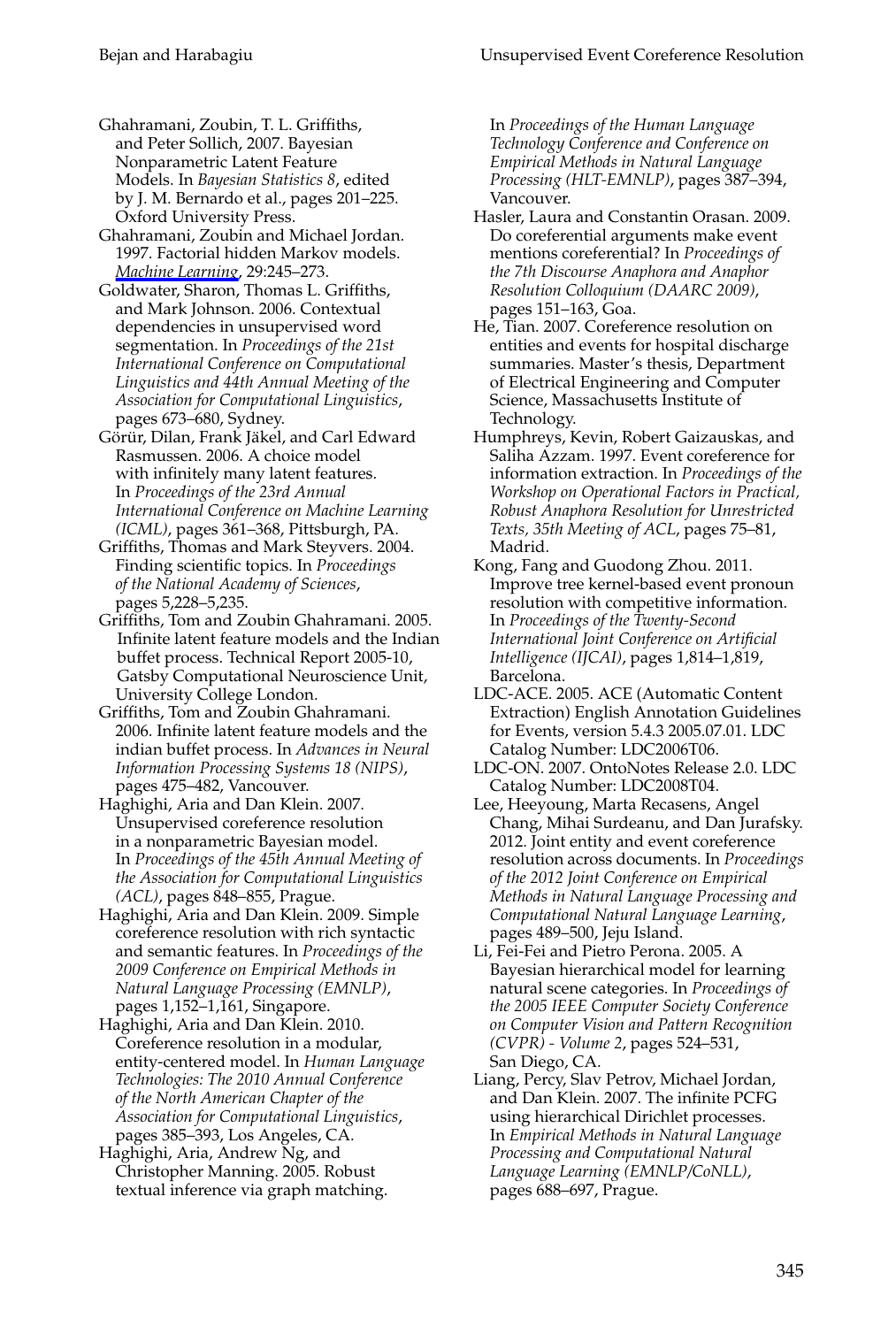- Lowe, John B., Collin F. Baker, and Charles J. Fillmore. 1997. A frame-semantic approach to semantic annotation. In *Proceedings of the SIGLEX Workshop on Tagging Text with Lexical Semantics: Why, What, and How?*, pages 18–24, Washington, DC.
- Luo, Xiaoqiang. 2005. On coreference resolution performance metrics. In *Proceedings of the Human Language Technology Conference and Conference on Empirical Methods in Natural Language Processing (EMNLP-2005)*, pages 25–32, Vancouver.
- Luo, Xiaoqiang, Abe Ittycheriah, Hongyan Jing, Nanda Kambhatla, and Salim Roukos. 2004. A mention-synchronous coreference resolution algorithm based on the bell tree. In *Proceedings of the 42nd Meeting of the Association for Computational Linguistics (ACL'04), Main Volume*, pages 135–142, Barcelona.
- Malpas, Jeff. 2009. Donald Davidson. In *the Stanford Encyclopedia of Philosophy (Fall 2009 Edition)*, edited by Edward N. Zalta. Available at http://plato.stanford.edu/ archives/fall2009/entries/davidson/.
- Meeds, Edward, Zoubin Ghahramani, Radford Neal, and Sam Roweis. 2006. Modeling dyadic data with binary latent factors. In *Advances in Neural Information Processing Systems 19 (NIPS)*, pages 977–984, Vancouver.
- Miller, Kurt, Thomas Griffiths, and Michael Jordan. 2008. The phylogenetic Indian buffet process: A non-exchangeable nonparametric prior for latent features. In *Proceedings of the Twenty-Fourth Conference on Uncertainty in Artificial Intelligence (UAI)*, pages 403–410, Helsinki.
- Narayanan, Srini and Sanda Harabagiu. 2004. Question answering based on semantic structures. In *Proceedings of the 20th International Conference on Computational Linguistics (COLING)*, pages 693–701, Geneva.
- Neal, Radford M. 2003. Slice Sampling. *[The Annals of Statistics](http://www.mitpressjournals.org/action/showLinks?crossref=10.1214%2Faos%2F1056562461)*, 31:705–741.
- Ng, Vincent. 2008. Unsupervised models for coreference resolution. In *Proceedings of the 2008 Conference on Empirical Methods in Natural Language Processing (EMNLP)*, pages 640–649, Honolulu, HI.
- Palmer, Martha, Daniel Gildea, and Paul Kingsbury. 2005. The proposition bank: An annotated corpus of semantic roles. *[Computational Linguistics](http://www.mitpressjournals.org/action/showLinks?system=10.1162%2F0891201053630264)*, 31(1):71–105.
- Poon, Hoifung and Pedro Domingos. 2008. Joint unsupervised coreference resolution with Markov logic. In *Proceedings of the*

*2008 Conference on Empirical Methods in Natural Language Processing (EMNLP)*, pages 650–659, Honolulu, HI.

- Pustejovsky, James, Jose Castano, Bob Ingria, Roser Sauri, Rob Gaizauskas, Andrea Setzer, and Graham Katz. 2003a. TimeML: Robust specification of event and temporal expressions in text. In *Proceedings of the Fifth International Workshop on Computational Semantics (IWCS)*, pages 337–353, Tilburg.
- Pustejovsky, James, Patrick Hanks, Roser Sauri, Andrew See, Robert Gaizauskas, Andrea Setzer, Dragomir Radev, Beth Sundheim, David Day, Lisa Ferro, and Marcia Lazo. 2003b. The TimeBank Corpus. In *Corpus Linguistics*, pages 647–656.
- Quine, W. V. O., 1985. Events and Reification. In E. LePore and B. P. McLaughlin, editors, *Actions and Events: Perspectives on the Philosophy of Donald Davidson*. Blackwell, Oxford, pages 162–171. Reprinted in R. Casati and A. C. Varzi, editors, *Events*. 1996, Aldershot, Dartmouth, pages 107–116.
- Rabiner, Lawrence R. 1989. A tutorial on hidden Markov models and selected applications in speech recognition. In *Proceedings of the IEEE*, pages 257–286.
- Raghunathan, Karthik, Heeyoung Lee, Sudarshan Rangarajan, Nate Chambers, Mihai Surdeanu, Dan Jurafsky, and Christopher Manning. 2010. A multi-pass sieve for coreference resolution. In *Proceedings of the 2010 Conference on Empirical Methods in Natural Language Processing (EMNLP)*, pages 492–501, Cambridge, MA.
- Rahman, Altaf and Vincent Ng. 2011. Coreference resolution with world knowledge. In *Proceedings of the 49th Annual Meeting of the Association for Computational Linguistics: Human Language Technologies*, pages 814–824, Portland, OR.
- Reisinger, Joseph and Marius Paşca. 2009. Latent variable models of concept-attribute attachment. In *Proceedings of the Joint Conference of the 47th Annual Meeting of the ACL and the 4th International Joint Conference on Natural Language Processing of the AFNLP*, pages 620–628, Singapore.
- Sivic, Josef, Bryan Russell, Alexei Efros, Andrew Zisserman, and William Freeman. 2005. Discovering object categories in image collections. In *Proceedings of the 10th IEEE International Conference on Computer Vision (ICCV)*, pages 370–377, Beijing.